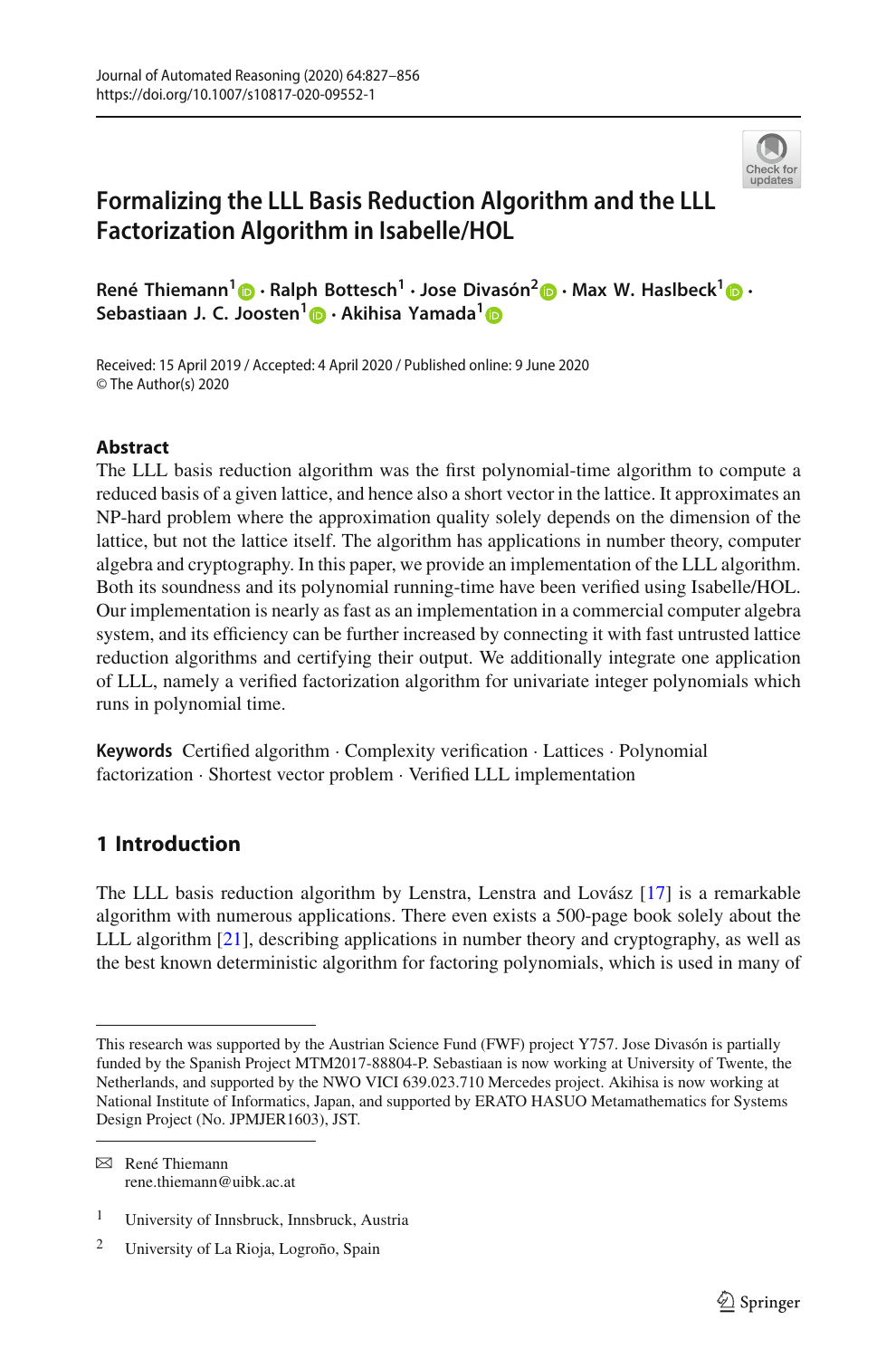today's computer algebra systems. One immediate application of the LLL algorithm is to compute an approximate solution to the following problem:

SHORTEST VECTOR PROBLEM (SVP): Given a linearly independent set of *m* vectors, *f*<sub>0</sub>,..., *f<sub>m−1</sub>* ∈  $\mathbb{Z}^n$ , which form a basis of the corresponding *lattice* (the set of vectors that can be written as linear combinations of the *fi* , with integer coefficients), compute a non-zero lattice vector that has the smallest-possible norm.

<span id="page-1-0"></span>A quick example showing that the problem can have quite non-trivial solutions is as follows (we will return to this example later).

**Example 1** Consider  $f_0 = (1, 1894885908, 0), f_1 = (0, 1, 1894885908),$  and  $f_2 =$ (0, 0, 2 147 483 648). The lattice of *f*0, *f*1, *f*<sup>2</sup> has a shortest vector (−3, 17, 4), which can be written as the linear combination −3 *f*<sup>0</sup> + 5 684 657 741 *f*<sup>1</sup> − 5 015 999 938 *f*2.

In fact, finding an exact solution of SVP is NP-hard in general [\[20\]](#page-29-2). Nevertheless, the LLL algorithm takes any basis of a lattice *L* as input and outputs in polynomial-time a basis of *L* which is *reduced w.r.t.* α, which implies, that the first of the output vectors is at most  $\alpha^{\frac{m-1}{2}}$  times larger than a shortest non-zero vector in the lattice. The parameter  $\alpha > \frac{4}{3}$  also determines the running time.

In this paper we provide the first mechanized soundness proof of the LLL algorithm: the functional correctness is formulated as a theorem in the proof assistant Isabelle/HOL [\[24\]](#page-29-3). Since Isabelle code can be exported to other programming languages and then run on actual data, our work results in a verified implementation of the LLL algorithm. Having verified implementations of algorithms is important not mainly because the correctness of the algorithms themselves might be in doubt, but because such implementations can be composed into large reliable programs, of which every part has been formally proved to work as intended.

The proof of soundness consists of two phases: First, we prove that an abstract version of the algorithm, one that is inefficient in practice, is sound. Next, we refine the abstract version to obtain an optimized algorithm, and show that the output of the two versions coincides. Thus, we rely on the more easily provable soundness of the inefficient implementation, to derive the soundness of the optimized one.

We additionally provide a formal proof of a polynomial bound on the running-time of the algorithm: we first show a polynomial bound on the number of arithmetic operations, and then prove that the bit-representations of all numbers during the execution are polynomial in the size of the input.

We also include a formalization of an alternative approach to the reliable computation of reduced bases: getting a reduced basis using a fast external (unverified) tool, and then certifying the result using a verified checker. This approach, which we call the *certified* approach, runs  $10\times$  faster than the fully verified algorithm, and is even faster than Mathematica.

In addition to the LLL algorithm, we also verify one application, namely a polynomial-time algorithm for factoring univariate integer polynomials, that is: factorization into the content and a product of irreducible integer polynomials. It reuses most parts of the formalization of the Berlekamp–Zassenhaus factorization algorithm [\[7\]](#page-29-4), where the main difference is that the exponential-time algorithm in the reconstruction phase is replaced by a polynomial-time procedure based on the LLL algorithm.

The whole formalization is based mainly on definitions and proofs from two books on computer algebra: [\[29,](#page-29-5) Chapter 16] and [\[21\]](#page-29-1). Thanks to this formalization effort, we were able to find a serious (but fixable) flaw in the factorization algorithm for polynomials as it is presented in [\[29](#page-29-5)].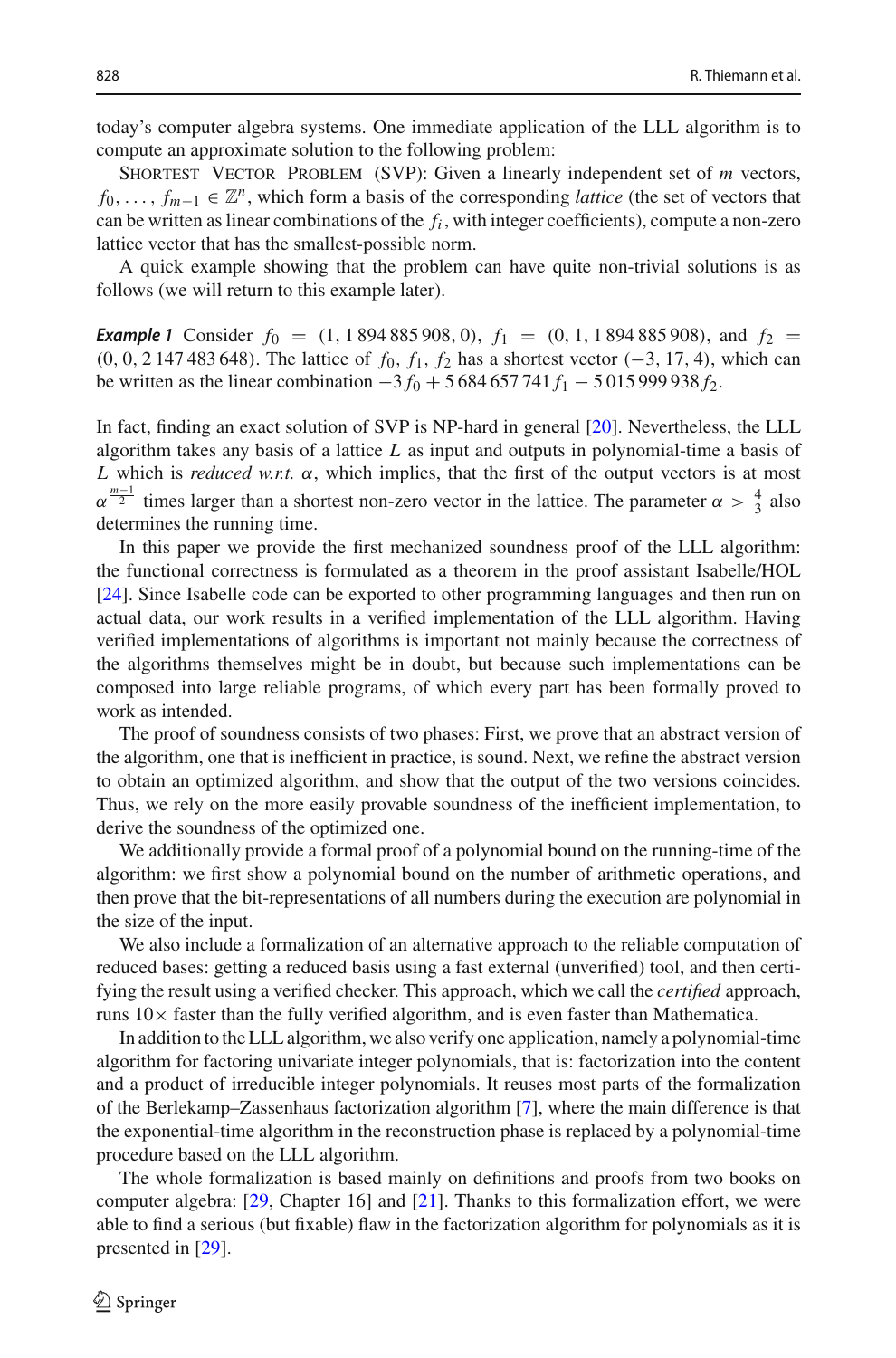Our formalization is available in the archive of formal proofs (AFP) [\[2](#page-28-0)[,9\]](#page-29-6). All definitions and lemmas found in this paper are also links which lead to an HTML version of the corresponding Isabelle theory file.

**Related work.** This work combines two conference papers [\[3](#page-28-1)[,8\]](#page-29-7) in a revised and consistent manner. We have expanded the factorization part by providing more details about the bug detected in [\[29](#page-29-5)], the required modifications to fix it, as well as some optimizations. Moreover, the formalization of the certified approach is new, and new experiments comparing the performance of the verified algorithm, Mathematica, the certified approach, and a dedicated floating-point implementation are also provided.

We briefly discuss how the present work ties in with other related projects. As examples of verified software we mention a solver for linear recurrences by Eberl  $[10]$  and CeTA  $[6,26]$  $[6,26]$ , a tool for checking untrusted termination proofs and complexity proofs. Both tools require computations with algebraic numbers. Although verified implementations of algebraic numbers are already available both in Coq [\[4](#page-28-3)] and in Isabelle/HOL [\[16](#page-29-10)[,18](#page-29-11)], there is still room for improvement: since the algebraic number computations heavily rely upon polynomial factorization, the verification of a fast factorization algorithm would greatly improve the performance of these implementations. A natural choice would then be van Hoeij's algorithm [\[28\]](#page-29-12), which is currently the fastest deterministic polynomial factorization algorithm. Since this algorithm uses LLL basis reduction as a subroutine, a future verified version of it can make full use of our verified, efficient LLL implementation.

**Structure of the work.** The remaining sections are organized as follows: Sect. [2](#page-2-0) contains the preliminaries. We present the main ideas and algorithms for Gram–Schmidt orthogonalization, short vectors and LLL basis reduction in Sect. [3.](#page-3-0) The formalization and verification of these algorithms is discussed in Sect. [4.](#page-7-0) In Sect. [5](#page-10-0) we discuss the details of an efficient implementation of the algorithms based on integer arithmetic. In Sect. [6](#page-15-0) we illustrate the formal proof of the polynomial-time complexity of our implementation of the LLL algorithm. Section [7](#page-17-0) explains how to invoke external lattice reduction algorithms and certify their result. In Sect. [8](#page-18-0) we present experimental results, relating various verified and unverified implementations of lattice reduction algorithms. We present our verified polynomial-time algorithm for factoring integer polynomials in Sect. [9,](#page-20-0) and describe the flaw in the textbook. Finally, we conclude in Sect. [10.](#page-26-0)

#### <span id="page-2-0"></span>**2 Preliminaries**

We assume some basic knowledge of linear algebra, but recall some notions and notations.  $\sum_{i=0}^{n} c_i d_i$ . Two real vectors are orthogonal if their inner product is zero. The Euclidean norm The inner product of two real vectors  $v = (c_0, \ldots, c_n)$  and  $w = (d_0, \ldots, d_n)$  is  $v \bullet w =$ of a real vector v is  $||v|| = \sqrt{v \cdot v}$ . A linear combination of vectors  $v_0, \ldots, v_m$  is  $\sum_{i=0}^{m} c_i v_i$ with  $c_0, \ldots, c_m \in \mathbb{R}$ , and we say it is an integer linear combination if  $c_0, \ldots, c_m \in \mathbb{Z}$ . A set of vectors is linearly independent if no element is a linear combination of the others. The span of a set of vectors is the vector space formed of all linear combinations of vectors from the set. If  $\{v_0, \ldots, v_{m-1}\}$  is linearly independent, the spanned space has dimension *m* and {*v*<sub>0</sub>, ..., *v*<sub>*m*−1</sub>} is a basis of it. The *lattice* generated by linearly independent vectors  $v_0, \ldots, v_{m-1} \in \mathbb{Z}^n$  is the set of linear combinations of  $v_0, \ldots, v_{m-1}$  with integer coefficients.

Throughout this paper we only consider univariate polynomials. The degree of a polynomial  $f(x) = \sum_{i=0}^{n} c_i x^i$  with  $c_n \neq 0$  is *degree*  $f = n$ , the leading coefficient is  $l c f = c_n$ , the content is the GCD of coefficients  $\{c_0, \ldots, c_n\}$ , and the norm  $|| f ||$  is the norm of its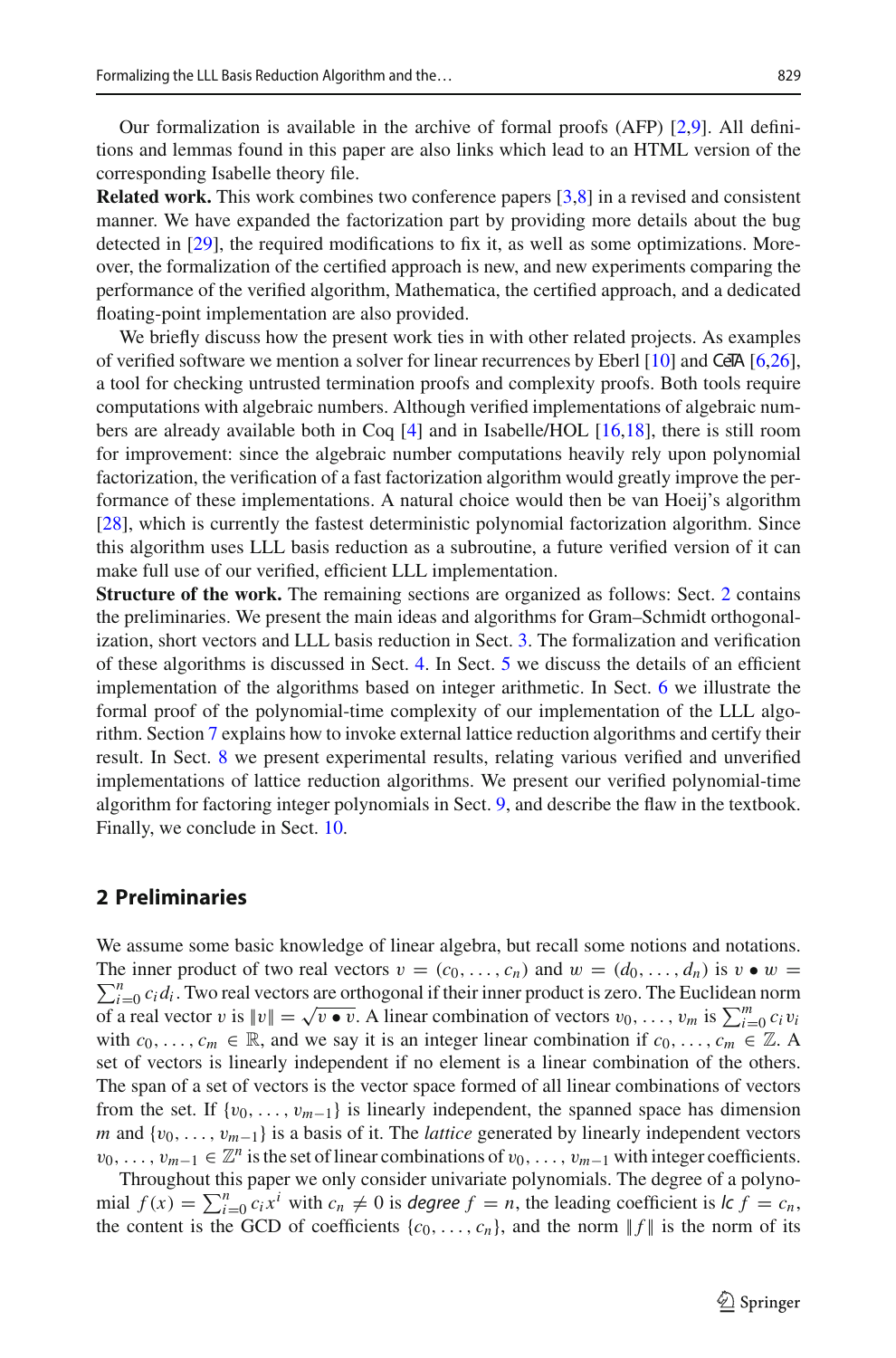corresponding coefficient vector, i.e.,  $\|(c_0, \ldots, c_n)\|$ . A polynomial is primitive if its content is 1.

If  $f = f_0 \cdot \ldots \cdot f_m$ , then each  $f_i$  is a factor of f, and is a proper factor if f is not a factor of  $f_i$ . Units are the factors of 1, i.e.,  $\pm 1$  in integer polynomials, and non-zero constants in field polynomials. By a factorization of a polynomial *f* we mean a decomposition  $f = c \cdot f_0 \cdot \ldots \cdot f_m$ into the content *c* and irreducible factors  $f_0, \ldots, f_m$ ; here irreducibility means that each  $f_i$ is not a unit and admits only units as proper factors.

Our tool of choice for the formalization of proofs is Isabelle/HOL. Throughout the paper we simply write 'Isabelle' to refer to Isabelle/HOL. We assume familiarity with it, and refer the reader to [\[23](#page-29-13)] for a quick introduction. We also briefly review some Isabelle notation, in order to make most of the Isabelle code in the paper accessible to readers familiar only with standard mathematical notation.

All terms in Isabelle must have a well-defined type, specified with a double-colon: *term :: type*. Type variables have a *'* sign before the identifier. The type of a function with domain *A* and range *B* is specified as  $A \Rightarrow B$ . Each of the base types *nat*, *int*, and *rat* corresponds to  $\mathbb{N}, \mathbb{Z}$ , and  $\mathbb{Q}$ , respectively. Access to an element of a vector, list, or array is denoted, respectively, by *\$*, *!*, *!!*. For example, if *fs* is of type *int vec list*, the type of lists of vectors of integers, then *fs ! i \$ j* denotes the *j*-th component of the *i*-th vector in the list. In the text, however, we will often use more convenient mathematical notations instead of Isabelle's notations. For example, we write *fi* rather than *fs ! i*. The syntax for function application in Isabelle is *func arg1 arg2 ...*; terms are separated by white spaces, and *func* can be either the name of a function or a lambda expression. Some terms that we index with subscripts in the in-text mathematical notation are defined as functions in the Isabelle code (for example  $\mu_{i,j}$ stands for  $\mu$  *i j*). Isabelle keywords are written in **bold** font, and comments are embraced in  $(* \ldots (*)$ .

At some points, we use locales [\[1\]](#page-28-4) to ease the development of the formal proofs. Locales are detached proof contexts with fixed sets of parameters and assumptions, which can be later reused in other contexts by means of so-called interpretations. The **context** keyword is used to set a block of commands, delimited by **begin** and **end**, as part of an existing locale. It can also be used to declare anonymous proof contexts. Locales can be seen as permanent contexts.

#### <span id="page-3-0"></span>**3 The LLL Basis Reduction Algorithm**

In this section we give a brief overview of the LLL Basis Reduction Algorithm and the formalization of some of its main components in Isabelle/HOL.

#### <span id="page-3-2"></span>**3.1 Gram–Schmidt Orthogonalization and Short Vectors**

The Gram–Schmidt orthogonalization (GSO) procedure takes a list of linearly independent vectors  $f_0, \ldots, f_{m-1}$  from  $\mathbb{R}^n$  or  $\mathbb{Q}^n$  as input, and returns an orthogonal basis  $g_0, \ldots, g_{m-1}$ for the space that is spanned by the input vectors. The vectors *g*0,..., *gm*−<sup>1</sup> are then referred to as *GSO vectors*. To be more precise, the GSO is defined by mutual recursion as:

<span id="page-3-1"></span>
$$
g_i := f_i - \sum_{j < i} \mu_{i,j} g_j \qquad \qquad \mu_{i,j} := \begin{cases} 1 & \text{if } i = j \\ 0 & \text{if } j > i \\ \frac{f_i \bullet g_j}{\|g_j\|^2} & \text{if } j < i \end{cases} \tag{1}
$$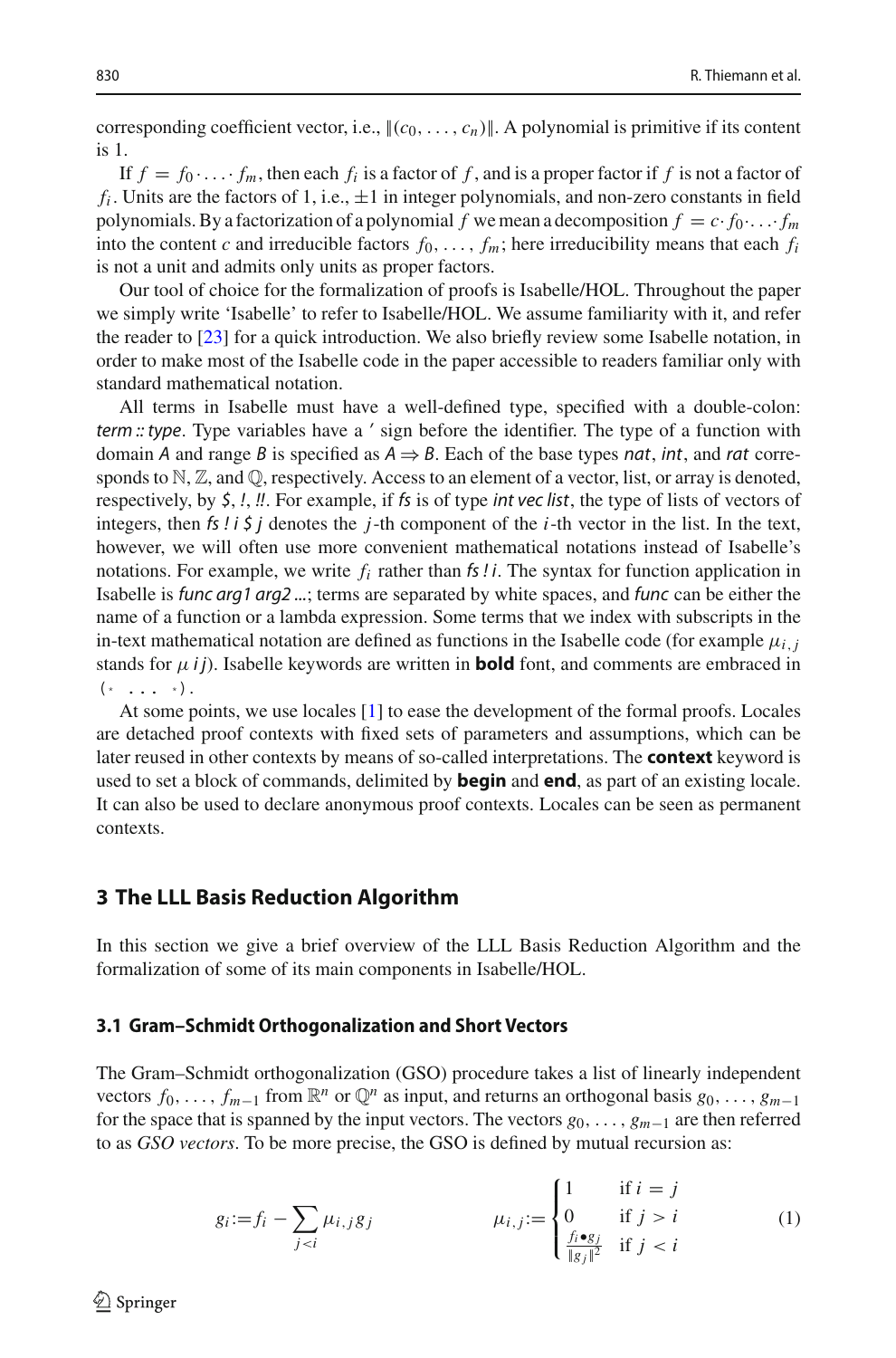An intuition for these definitions is that if we remove from some  $f_i$  the part that is contained in the subspace spanned by  $\{f_0, \ldots, f_{i-1}\}\$ , then what remains (the vector  $g_i$ ) must be orthogonal to that subspace. The  $\mu_{i,j}$  are the coordinates of  $f_i$  w.r.t. the basis  ${g_0, \ldots, g_{m-1}}$  (thus  $\mu_{i,j} = 0$  for  $j > i$ , since then  $g_j \perp f_i$ ).

The GSO vectors have an important property that is relevant for the LLL algorithm, namely they are short in the following sense: for every non-zero integer vector  $v$  in the lattice generated by  $f_0, \ldots, f_{m-1}$ , there is some  $g_i$  such that  $||g_i|| \le ||v||$ . Moreover,  $g_0 = f_0$  is an element in the lattice. Hence, if  $g_0$  is a short vector in comparison to the other GSO vectors, then  $g_0$  is a short lattice vector.

The importance of the above property of the Gram-Schmidt orthogonalization motivates the definition of a *reduced basis*, which requires that the GSO vectors be nearly sorted by their norm.

<span id="page-4-1"></span>**Definition 1** Let  $\alpha \geq 1$ . We say that a basis  $f_0, \ldots, f_{m-1}$  is *reduced w.r.t.*  $\alpha$ , if the GSO vectors satisfy  $||g_{i-1}||^2 \le \alpha ||g_i||^2$  for all  $1 < i < m$  and moreover  $|\mu_{i,j}| \le \frac{1}{2}$  holds for all  $j < i < m$ .

The requirement on the  $\mu_{i,j}$  implies that the *f*-vectors are nearly orthogonal. (If  $|\mu_{i,j}| = 0$ for all  $j < i < m$ , then the *f*-vectors are pairwise orthogonal.)

The connection between a reduced basis and short vectors can now be seen easily: If *f*<sub>0</sub>, ..., *f*<sub>*m*−1</sub> is reduced, then for any non-zero lattice vector *v* we have

<span id="page-4-2"></span>
$$
||f_0||^2 = ||g_0||^2 \le \alpha^{m-1} \min{||g_i||^2 | 0 \le i < m} \le \alpha^{m-1} ||v||^2,\tag{2}
$$

<span id="page-4-3"></span>and thus,  $||f_0|| \le \alpha^{\frac{m-1}{2}} ||v||$  shows that  $f_0$  is a short vector which is at most  $\alpha^{\frac{m-1}{2}}$  longer than the shortest vectors in the lattice.

*Example 2* Consider the vectors  $f_0$ ,  $f_1$ ,  $f_2$  of Example [1.](#page-1-0) The corresponding GSO vectors are

$$
g_0 = (1, 1894885908, 0)
$$
\n
$$
g_1 = \left(\frac{-1894885908}{3590592604336984465}, \frac{1}{3590592604336984465}, \frac{1894885908}{1894885908}\right)
$$
\n
$$
g_2 = \left(\frac{7710738904443408018070044672}{12892355250319448667906759645314351761}, \frac{-4069236502255632384}{12892355250319448667906759645314351761}, \frac{2147483648}{12892355250319448667906759645314351761}\right).
$$

This basis is not reduced for any reasonable  $\alpha$ , since the norms  $\|g_0\| \approx 2 \times 10^9 \approx \|g_1\|$  and  $||g_2|| \approx 6 \times 10^{-10}$  show that  $g_2$  is far shorter than  $g_0$  and  $g_1$ .

<span id="page-4-0"></span>*Example 3* Consider the vectors  $f_0 = (-3, 17, 4)$ ,  $f_1 = (-8480, -811, -2908)$  and  $f_2 =$ (1290, 3351, −13268). The corresponding GSO vectors are

$$
g_0 = (-3, 17, 4)
$$
\n
$$
g_1 = \left(\frac{-2662657}{314}, \frac{-255011}{314}, \frac{-456598}{157}\right)
$$
\n
$$
g_2 = \left(\frac{99196564668416}{25441719249}, \frac{91577292685312}{25441719249}, \frac{-314806070411264}{25441719249}\right).
$$

 $\circled{2}$  Springer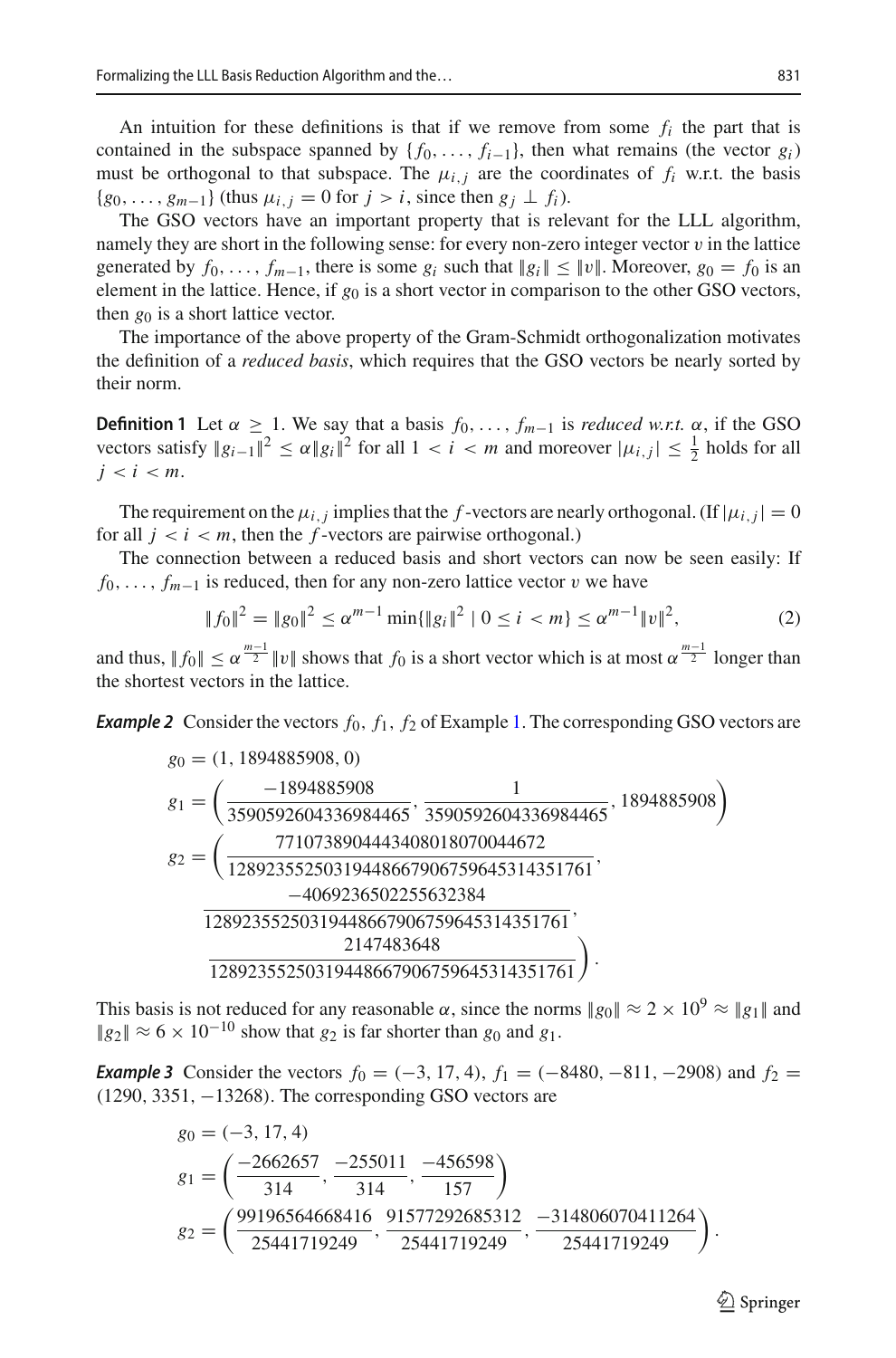This basis is reduced for every  $\alpha \geq 1$ , since the norms  $\|g_0\| \approx 18$ ,  $\|g_1\| \approx 9001$  and  $||g_2|| \approx 13463$  are sorted and  $|\mu_{i,j}| \leq \frac{1}{2}$  is satisfied for every  $j < i < 3$ .

In a previous formalization [\[27](#page-29-14)] of the Gram–Schmidt orthogonalization procedure, the  $\mu$ values are computed implicitly. Since for the LLL algorithm we need the  $\mu$ -values explicitly, we implement a new version of GSO. Here the dimension *n* and the input basis *fs* are fixed as locale parameters. The *fs* are given here as rational vectors, but the implementation is parametric in the type of field.

**locale** *gram\_schmidt\_fs* =

**fixes** *n :: nat* **and** *fs :: rat vec list*

**begin**

**fun** *gso* :: nat  $\Rightarrow$  *rat* vec **and**  $\mu$  :: nat  $\Rightarrow$  nat  $\Rightarrow$  *rat* where

 $\alpha$ *gso i* = *fs* !*i* + *sumlist* (*map* ( $\lambda$  *j.* −  $\mu$  *i j* · *qso j*) [0 .. <*i*])  $\|\mu\|j = (\textbf{if } j < i \textbf{ then } (fs \textcolor{black}{\mid} i \bullet gsoj) / \|gsoj\|^2$  else if  $i = j \textbf{ then } 1 \textbf{ else } 0)$ 

It is easy to see that these Isabelle functions compute the *g*-vectors and  $\mu$ -values precisely according to their defining Eq. [\(1\)](#page-3-1).

Based on this new formal definition of GSO with explicit  $\mu$ -values, it is now easy to formally define a reduced basis. Here, we define a more general notion, which only requires that the first *k* vectors form a reduced basis.

#### **[definition](http://cl-informatik.uibk.ac.at/isafor/experiments/lll/JAR/html_thys/AFP/LLL_Basis_Reduction/Gram_Schmidt_2.html#def:reduced)** *reduced*  $\alpha$   $k =$

$$
((\forall i. i + 1 < k \rightarrow \|\text{gso } i\|^2 \le \alpha \cdot \|\text{gso } (i + 1)\|^2) \land
$$
  
\n
$$
(\forall i. i < k \rightarrow j < i \rightarrow |\mu \text{ } ij| \le 1/2))
$$
  
\nend  
\n(\* of locale gram\_schmidt\_fs.)

# <span id="page-5-1"></span>**3.2 LLL Basis Reduction**

The LLL algorithm modifies the input  $f_0, \ldots, f_{m-1} \in \mathbb{Z}^n$  until the corresponding GSO is reduced w.r.t. α, while preserving the generated lattice. The *approximation factor* α can be chosen arbitrarily as long as  $\alpha > \frac{4}{3}$ .<sup>[1](#page-5-0)</sup>

In this section, we present a simple implementation of the algorithm given as pseudocode in Algorithm [1,](#page-6-0) which mainly corresponds to the LLL algorithm in a textbook [\[29,](#page-29-5) Chapters 16.2–16.3] (the textbook fixes  $\alpha = 2$  and  $m = n$ ). Here,  $\lfloor x \rfloor = \lfloor x + \frac{1}{2} \rfloor$  is the integer nearest to *x*. Note that whenever  $\mu_{i,j}$  or  $g_i$  are referred to in the pseudo-code, their values are computed (as described in the previous subsection) for the *current* values of  $f_0, \ldots, f_{m-1}.$ 

*Example 4* On input  $f_0$ ,  $f_1$ ,  $f_2$  from Example [1,](#page-1-0) with  $\alpha = \frac{3}{2}$ , the LLL algorithm computes the reduced basis given in Example [3.](#page-4-0)

We briefly explain the ideas underpinning Algorithm [1:](#page-6-0) Lines 3–4 work towards satisfying the second requirement for the basis to be reduced (see Definition [1\)](#page-4-1), namely that the  $\mu_{i,j}$ values be small. This is done by "shaving off", from each  $f_i$ , the part that overlaps with some part of an  $f_i$  (with  $j < i$ ). This ensures that when the GSO is computed for this new basis, a (norm-wise) significant part of each  $f_i$  does *not* lie in the subspace spanned by the  $f_i$  with

<span id="page-5-0"></span><sup>&</sup>lt;sup>1</sup> Choosing  $\alpha = \frac{4}{3}$  is also permitted, but then the polynomial running time is not guaranteed.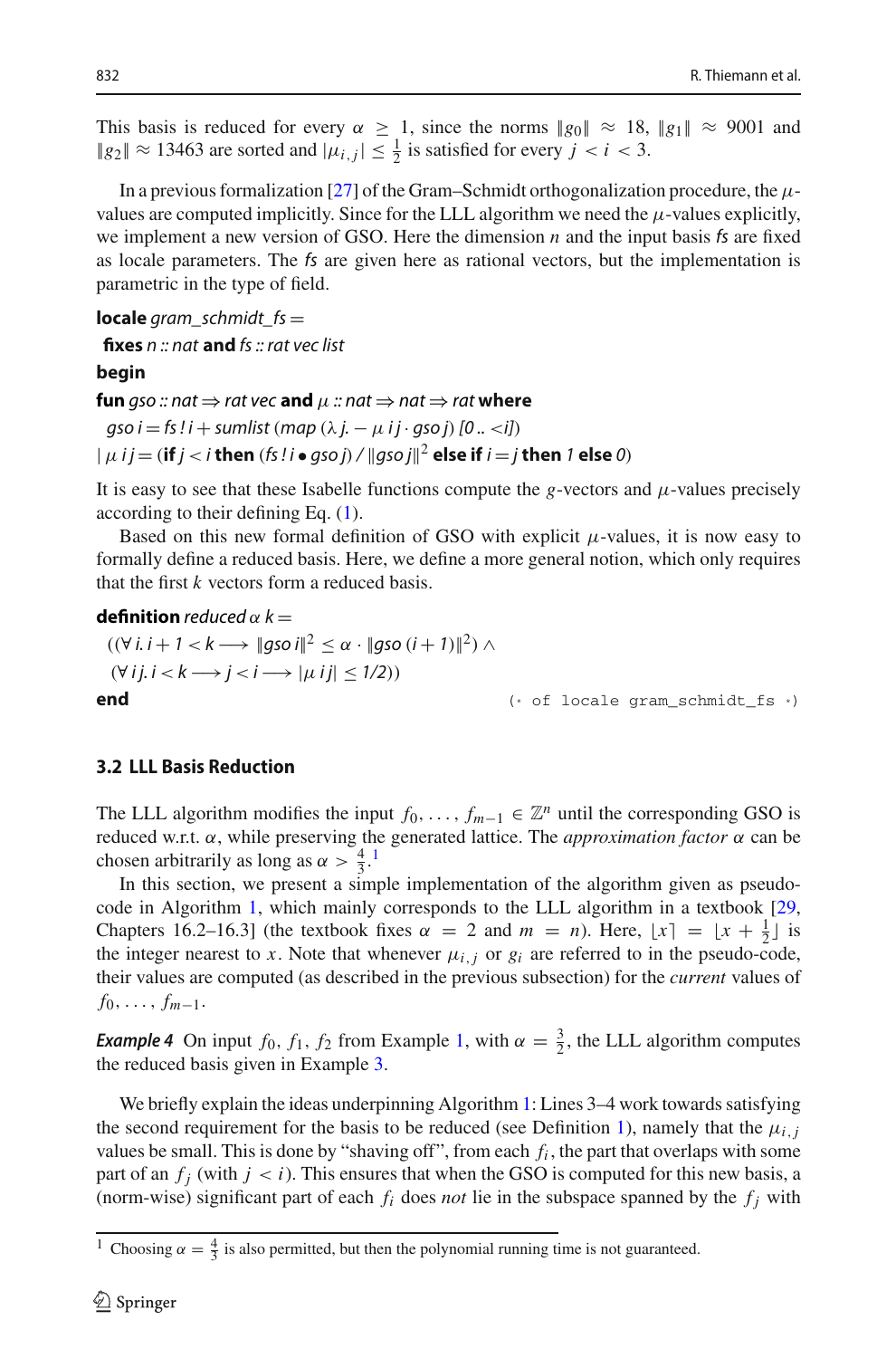#### **Algorithm 1:** The LLL basis reduction algorithm, verified version

<span id="page-6-1"></span><span id="page-6-0"></span>**Input:** A list of linearly independent vectors  $f_0, \ldots, f_{m-1} \in \mathbb{Z}^n$  and  $\alpha > \frac{4}{3}$ **Output:** A basis for the same lattice as  $f_0, \ldots, f_{m-1}$ , that is reduced w.r.t.  $\alpha$  $i := 0$ **<sup>2</sup> while** *i* < *m* **do 3 for**  $j = i - 1$  **downto** 0 **do**<br>**4 f**<sub>i</sub> :=  $f_i - \lfloor \mu_{i,j} \rfloor \cdot f_j$  $\frac{1}{2}$   $\frac{1}{2}$   $\frac{1}{2}$   $\frac{1}{2}$   $\frac{1}{2}$   $\frac{1}{2}$   $\frac{1}{2}$   $\frac{1}{2}$   $\frac{1}{2}$   $\frac{1}{2}$   $\frac{1}{2}$   $\frac{1}{2}$   $\frac{1}{2}$   $\frac{1}{2}$   $\frac{1}{2}$   $\frac{1}{2}$   $\frac{1}{2}$   $\frac{1}{2}$   $\frac{1}{2}$   $\frac{1}{2}$   $\frac{1}{2}$   $\frac{1}{2}$  **5 if**  $i > 0 \wedge |g_{i-1}|^2 > \alpha \cdot |g_i|^2$  **then** // If the *g*-vectors are not nearly sorted  $\begin{bmatrix} i & j \\ j & j \\ k & j & k \end{bmatrix}$  if  $i > 0 \wedge |g_{i-1}|^2 > \alpha \cdot |g_i|^2$  **then** // swap the two corresponding *f*-vectors. **<sup>6</sup>** (*i*, *fi*−1, *fi*):= (*<sup>i</sup>* <sup>−</sup> <sup>1</sup>, *fi*, *fi*−1) // swap the two corresponding *<sup>f</sup>* -vectors. **else 7**  $i := i + 1$ **<sup>8</sup> return** *f*0,..., *fm*−<sup>1</sup>

 $j < i$  (as those parts have already been removed in line 4). When a violation of the first requirement for being a reduced basis is detected in line 5, the algorithm attempts to rectify this by performing a swap of the corresponding *f* -vectors in the next line. Thus, the algorithm continually attempts to fix the basis in such a way that it satisfies both requirements for being reduced, but the fact that it always succeeds, and in polynomial-time, is not obvious at all. For a more detailed explanation of the algorithm itself, we refer to the textbooks [\[21](#page-29-1)[,29](#page-29-5)].

In order to formalize the main parts of Algorithm [1,](#page-6-0) we first encode it in several functions, which we list and explain below. We are using a locale that fixes the approximation factor  $\alpha$ , the dimensions *n* and *m*, and the basis  $fs_{init}$  of the initial (input) lattice.

```
locale 111 =
```
**fixes** *n :: nat* **and** *m :: nat* **and** *fs\_init :: int vec list* **and** α *:: rat*

**locale**  $LLL$  with  $assms = LLL +$ 

**assumes** *length fs init* = *m* **and**  $\alpha$  > 4/3 **and** ...

#### **begin**

**definition** *[basis\\_reduction\\_step](http://cl-informatik.uibk.ac.at/isafor/experiments/lll/JAR/html_thys/AFP/LLL_Basis_Reduction/LLL.html#def:basis_reduction_step)*  $(i, fs) = ...$  (\* implementation of lines  $3-7$  $3-7$  \*) **function** *basis\_reduction\_main*  $(i, fs) = (if i < m \land$  (\* invariant is satisfied \*) **then** *basis\_reduction\_main* (*basis\_reduction\_step* (*i, fs*))

```
else fs)
```
**definition** *reduce* basis = basis\_reduction\_main (0, fs\_init)

#### **end**  $(* of Iocale LLL_with_assms *)$

The following are some remarks regarding the above code fragments:

- The body of the while-loop (lines 3–7) is modeled by the function *basis\_reduction\_step*, whose details we omit here, but can be seen in the formalization.
- We remark that the actual Isabelle sources also contain an optimization that makes it possible to skip the execution of lines 3–4 in some cases when it can be determined that the  $\mu$ -values are already small. This optimization is explained in more detail in Sect. [5.](#page-10-0)
- The while-loop itself (line 2) is modeled as the function *basis\_reduction\_main*. The termination of the function will be proved later. Here, it is essential that invalid inputs do not cause nontermination: bad choices of  $\alpha$  are prohibited by locale assumptions, and invalid inputs of *fs* result in immediate termination by checking an invariant in every iteration of the loop.
- Finally, the full algorithm is implemented as the function *reduce\_basis*, which starts the loop and then returns the final integer basis  $f_0, \ldots, f_{m-1}$ .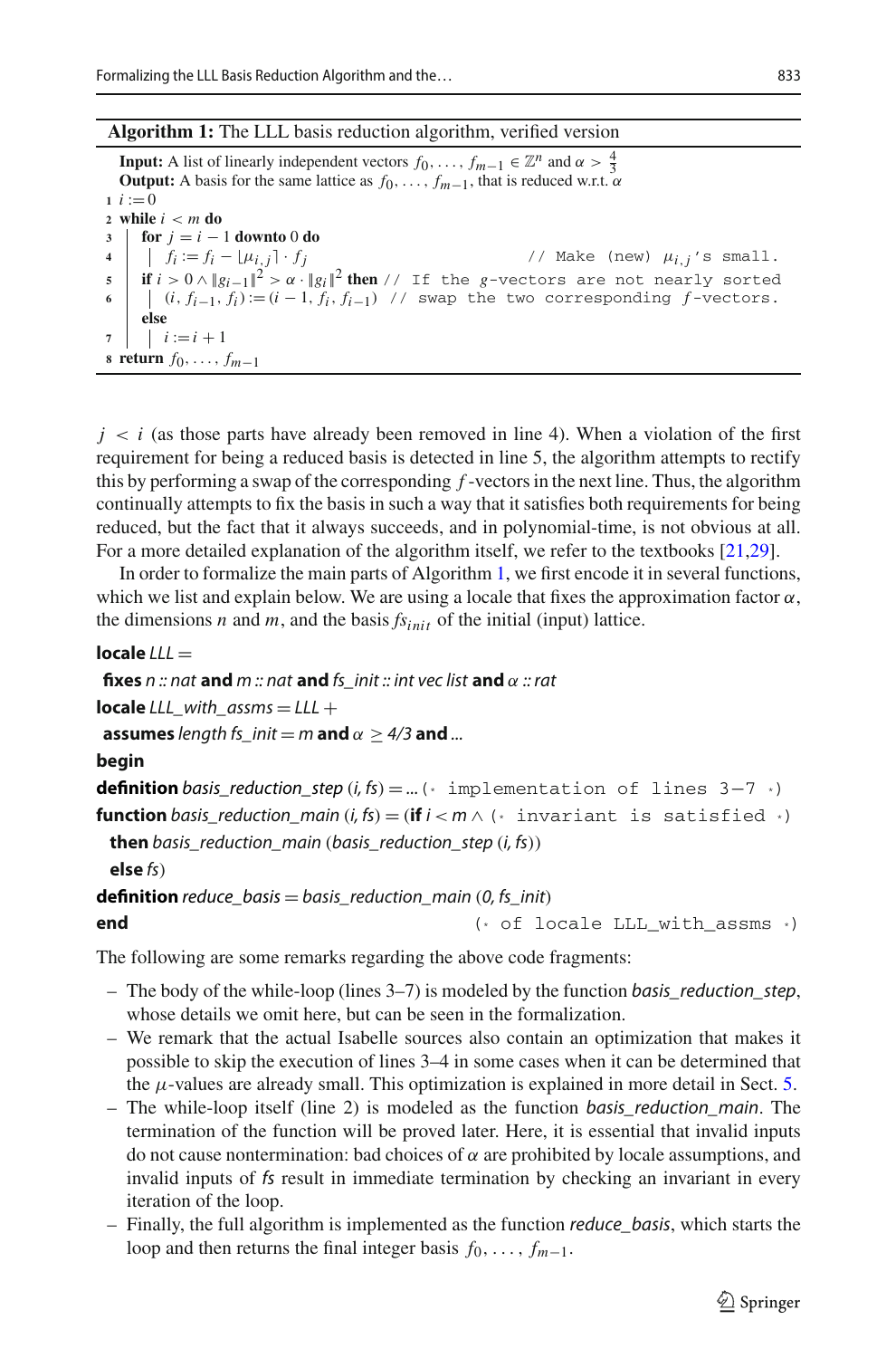In this section we only looked at how the algorithms were specified in Isabelle. In the next section we discuss the formal proofs of their soundness.

# <span id="page-7-0"></span>**4 Soundness of the LLL Basis Reduction Algorithm**

## **4.1 Gram–Schmidt Orthogonalization and Short Vectors**

As mentioned in the previous section, the GSO procedure itself has already been formalized in Isabelle as a function called *gram\_schmidt*, in way of proving the existence of Jordan normal forms [\[27\]](#page-29-14). That formalization uses an explicit carrier set to enforce that all vectors are of the same dimension. For the current formalization task, the use of a carrier-based vector and matrix library is necessary: encoding dimensions via types [\[15](#page-29-15)] is not expressive enough for our application; for instance for a given square matrix of dimension *n* we need to multiply the determinants of all submatrices that only consider the first *i* rows and columns for all  $1 \leq i \leq n$ .

Below, we summarize the main result that is formally proved about *gram\_schmidt* [\[27\]](#page-29-14). For the following code, we open a context assuming common conditions for invoking the Gram–Schmidt procedure, namely that *fs* is a list of linearly independent vectors, and that *gs* is the GSO of *fs*. Here, we also introduce our notion of linear independence for lists of vectors, based on an definition of linear independence for sets from an AFP-entry of H. Lee about vector spaces.

**definition**  $lin\_indpt\_list n fs =$ 

(*set fs* ⊂ *carrier\_vec n* ∧ *distinct fs* ∧ *lin\_indpt* (*set fs*))

```
context gram_schmidt_fs begin (* existing context that fixes fs and n *)
context fixes gs m (* now additionally gs and m are fixed *)
assumes lin_indpt_list n fs and length fs = m and gram_schmidt n fs = gs
begin
lemma gram_schmidt:
shows span (set fs) = span (set gs) and orthogonal gs and length gs = m
```
Unfortunately, lemma *gram\_schmidt* does not suffice for verifying the LLL algorithm, since it works basically as a black box. By contrast, we need to know how the GSO vectors are computed, that the connection between *fs* and *gs* can be expressed via a product of matrices, and we need the recursive equations to compute  $gs$  and the  $\mu$ -values. In order to reuse the existing results on *gram\_schmidt*, we first show that both definitions are equivalent.

#### **[lemma](http://cl-informatik.uibk.ac.at/isafor/experiments/lll/JAR/html_thys/AFP/LLL_Basis_Reduction/Gram_Schmidt_2.html#lem:main_connect)** *gs* = *map gso [0..*<*m]*

The connection between the  $f$ -vectors,  $g$ -vectors and the  $\mu$ -values is expressed by the matrix identity

<span id="page-7-1"></span>
$$
\begin{bmatrix} f_0 \\ \vdots \\ f_{m-1} \end{bmatrix} = \begin{bmatrix} \mu_{0,0} & \dots & \mu_{0,m-1} \\ \vdots & \ddots & \vdots \\ \mu_{m-1,0} & \dots & \mu_{m-1,m-1} \end{bmatrix} \cdot \begin{bmatrix} g_0 \\ \vdots \\ g_{m-1} \end{bmatrix}
$$
(3)

by interpreting the *fi*'s and *gi*'s as row vectors.

While there is no conceptual problem in proving the matrix identity [\(3\)](#page-7-1), there are some conversions of types required. For instance, in lemma *gram\_schmidt*, *gs* is a list of vectors; in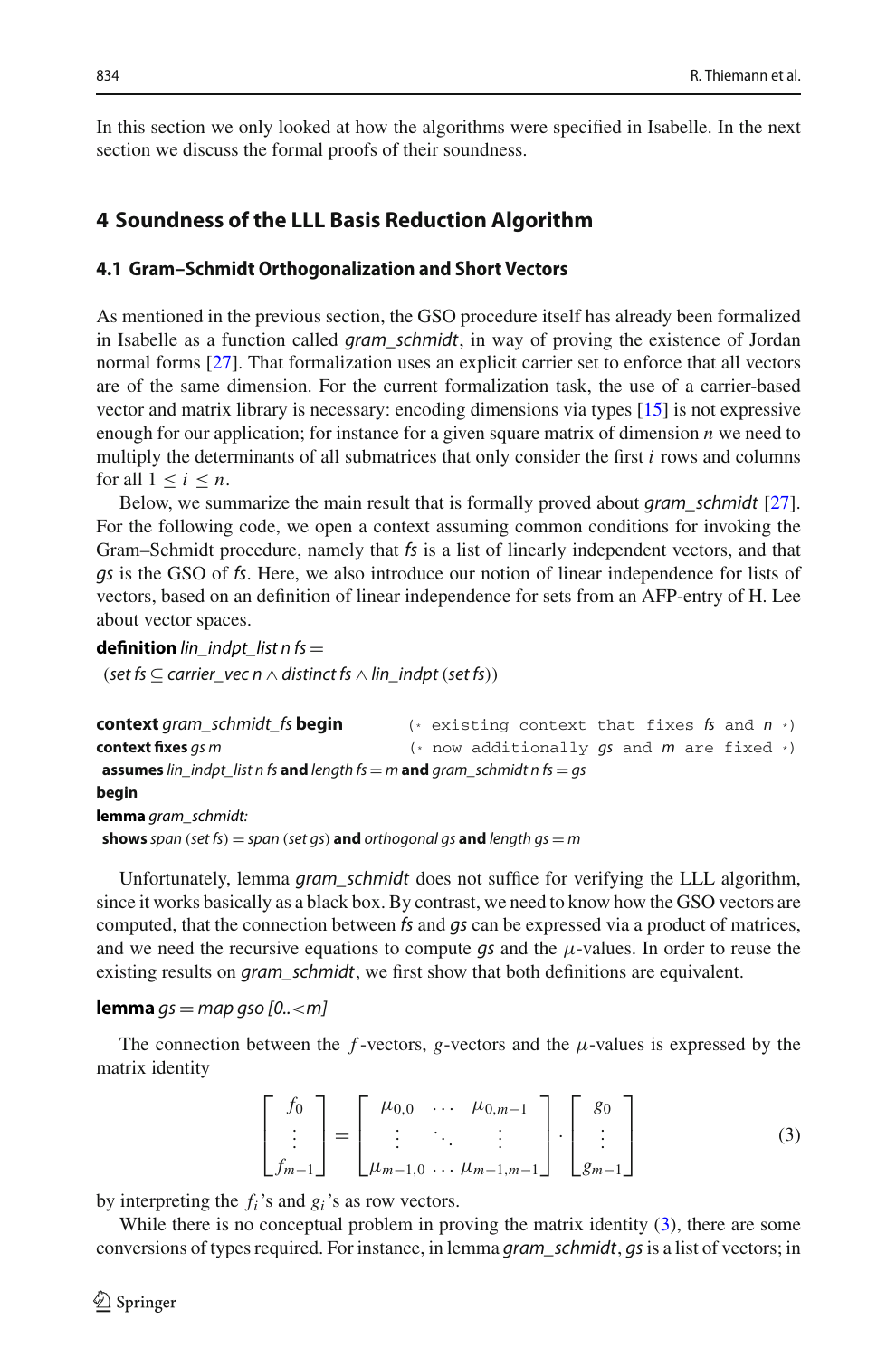[\(1\)](#page-3-1), *g* is a recursively defined function from natural numbers to vectors; and in [\(3\)](#page-7-1), the list of  $g_i$ 's is seen as a matrix. Consequently, the formalized statement of [\(3\)](#page-7-1) contains conversions such as *mat* and *mat\_of\_rows*, which convert a function and a list of vectors, respectively, into a matrix. In any case, the overhead is small and very workable; only a few lines of easy conversions are added when required. An alternative approach could be to do everything at

the level of matrices [\[13\]](#page-29-16).

# **[lemma](http://cl-informatik.uibk.ac.at/isafor/experiments/lll/JAR/html_thys/AFP/LLL_Basis_Reduction/Gram_Schmidt_2.html#lem:matrix_equality)** *mat\_of\_rows n fs* = *mat m m* ( $\lambda(i, j)$ *.*  $\mu$  *fs ij*) · *mat\_of\_rows n gs*

As mentioned in Sect. [3.1,](#page-3-2) our main use of GSO with regards to the LLL algorithm is that the norm of the shortest GSO vector is a lower bound on the norms of all lattice vectors. While proving this fact requires only a relatively short proof on paper, in the formalization we had to expand the condensed paper-proof into 170 lines of more detailed Isabelle source, plus several auxiliary lemmas. For instance, on paper one easily multiplies two sums  $((\sum \ldots) \cdot \sum \ldots)$  $\sum$ ...) and directly omits quadratically many neutral elements by referring to orthogonality, whereas we first had to prove this auxiliary fact in 34 lines.

**lemma** *[gram\\_schmidt\\_short\\_vector:](http://cl-informatik.uibk.ac.at/isafor/experiments/lll/JAR/html_thys/AFP/LLL_Basis_Reduction/Gram_Schmidt_2.html#lem:gram_schmidt_short_vector)* **assumes**  $v \in$  *lattice\_of fs* \ {0} **shows** ∃ *i* < *m*. ||aso *i*||<sup>2</sup> <  $||v||^2$ 

With the help of this result it is straight-forward to formalize the reasoning in [\(2\)](#page-4-2) to obtain the result that the first vector of a reduced basis is a short vector in the lattice.

# **lemma** *[reduced\\_short\\_vector:](http://cl-informatik.uibk.ac.at/isafor/experiments/lll/JAR/html_thys/AFP/LLL_Basis_Reduction/Gram_Schmidt_2.html#lem:weakly_reduced_imp_short_vector)* **assumes** *reduced* α *m*

```
and \alpha > 1and v \in lattice_of fs \{0}
shows ||fs!0||^2 \leq \alpha^{m-1} \cdot ||v||^2<br>end
                                                           end (* of context that fixes m and gs *)
```
Finally, we mention the formalization of a key ingredient in reasoning about the LLL algorithm: orthogonal projections. We say  $w \in \mathbb{R}^n$  is a projection of  $v \in \mathbb{R}^n$  into the orthogonal complement of  $S \subseteq \mathbb{R}^n$ , or just w is an *oc-projection* of v and *S*, if  $v - w$  is in the span of *S* and w is orthogonal to every element of *S*:

```
definition is_oc_projection wSv =
```

```
(w ∈ carrier \vee e \in n ∧ v - w ∈ span S ∧ (∀u ∈ S. w ∘ u = 0))
```
**end** (\* of locale gram\_schmidt\_fs \*)

Returning to the GSO procedure, we prove that  $g_j$  is the unique oc-projection of  $f_j$ and  ${f_0, \ldots, f_{j-1}}$ . Hence,  $g_j$  is uniquely determined in terms of  $f_j$  and the span of  ${f_0, \ldots, f_{j-1}}$ . Put differently, we obtain the same  $g_j$  even if we modify some of the first *j* input vectors of the GSO: only the span of these vectors must be preserved. This result is in particular important for proving that only *gi*−<sup>1</sup> and *gi* can change in Line 6 of Algorithm [1,](#page-6-0) since for any other  $g_j$ , neither  $f_j$  nor the set { $f_0$ , ...,  $f_{i-1}$ } is changed by a swap of  $f_{i-1}$ and *fi* .

# <span id="page-8-0"></span>**4.2 LLL Basis Reduction**

In this subsection we give an overview of the formal proof that Algorithm [1](#page-6-0) terminates on valid inputs, with an output that has the desired properties.

In order to prove the correctness of the algorithm, we define an *invariant*, which is simply a set of conditions that the current state must satisfy throughout the entire execution of the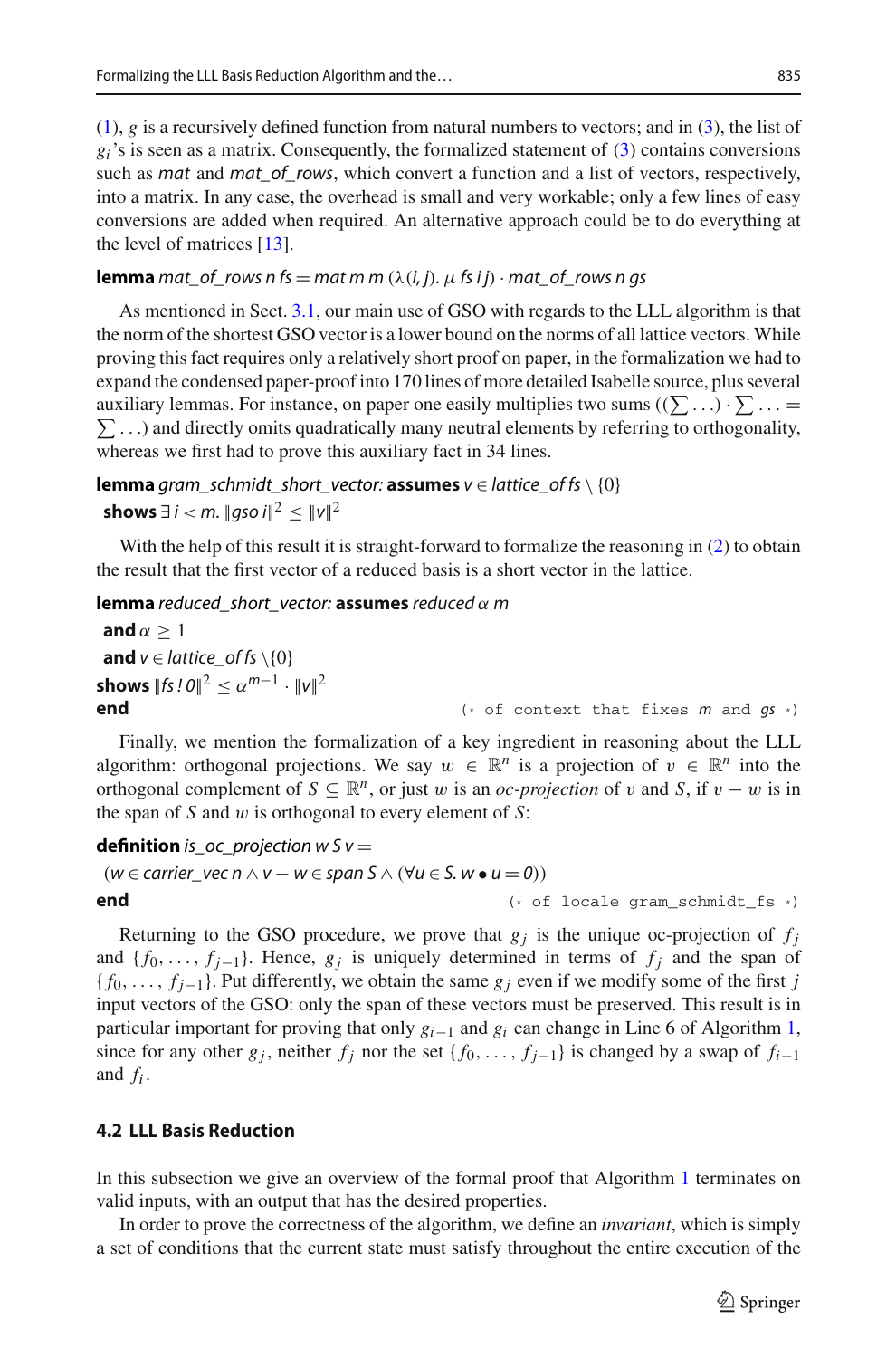algorithm. For example, we require that the lattice generated by the original input vectors *f*<sub>0</sub>,..., *f<sub>m−1</sub>* be maintained throughout the execution of the algorithm. Intuitively this is obvious, since the basis is only changed in lines 4 and 6, and swapping two basis vectors or adding a multiple of one basis vector to another will not change the resulting lattice. Nevertheless, the formalization of these facts required 170 lines of Isabelle code.

In the following Isabelle statements we write *reduced<sub>fs</sub> i* as a short form of *gram\_schmidt\_fs.reduced n fs* α *i*, i.e., the Isabelle expression for the predicate *reduced* w.r.t. α, considering the first *i* vectors, within the locale *gram\_schmidt\_fs* with an *n*-dimensional basis *fs*. Similarly, we write  $\mu_{fs}$  and *gso*<sub>fs</sub> when we are referring to the  $\mu$ -values and the GSO vectors corresponding to the basis *fs*.

**context** *LLL\_with\_assms* **begin definition**  $LLL$  *invariant i fs*  $=$  ( *lin\_indpt\_list n fs* ∧ *lattice\_of fs* = *lattice\_of fs\_init* ∧ *length fs* = *m*  $\land$  *reduced<sub>fs</sub> i*  $\land$  *i*  $\leq$  *m*)

The key correctness property of the LLL algorithm is then given by the following lemma, which states that the invariant is preserved in the while-loop of Algorithm [1](#page-6-0) (*i* and *fs* in the definition above refer to the variables with the same name in the main loop of the algorithm). Specifically, the lemma states that if the current state (the current pair *(i, fs)*), prior to the execution of an instruction, satisfies the invariant, then so does the resulting state after the instruction. It also states a decrease in a measure, which will be defined below, to indicate how far the algorithm is from completing the computation—this is used to prove that the algorithm terminates.

**lemma** *[basis\\_reduction\\_step:](http://cl-informatik.uibk.ac.at/isafor/experiments/lll/JAR/html_thys/AFP/LLL_Basis_Reduction/LLL.html#lem:basis_reduction_step)* **assumes** *LLL\_invariant i fs*

**and** *i* < *m* **and**  $basis\_reduction\_step (i, fs) = (i', fs')$ **shows** *LLL\_invariant i fs* **and** *LLL\_measure i fs* < *LLL\_measure i fs*

Using Lemma *basis\_reduction\_step*, one can prove the following crucial properties of the LLL algorithm.

1. The resulting basis is reduced and spans the same lattice as the initial basis.

**lemma** *[reduce\\_basis:](http://cl-informatik.uibk.ac.at/isafor/experiments/lll/JAR/html_thys/AFP/LLL_Basis_Reduction/LLL.html#lem:reduce_basis)* **assumes** *reduce\_basis* = *fs* **shows** *lattice\_of fs* = *lattice\_of fs\_init* **and** *reduced*<sub>fs</sub> *m* 

- 2. The algorithm terminates, since the *LLL\_measure* is decreasing in each iteration.
- 3. The number of loop iterations is bounded by *LLL\_measure ifs* when invoking the algorithm on inputs *i* and *fs*. Therefore, *reduce\_basis* requires at most *LLL\_measure 0 fs\_init* many iterations.

Both the fact that the algorithm terminates and the fact that the invariant is maintained throughout its execution, are non-trivial to prove, as both proofs require equations that determine how the GSO will change through the modification of *f*0,..., *fm*−<sup>1</sup> in lines 4 and 6. Specifically, we formally prove that the GSO remains unchanged in lines 3–4, that a swap of *fi*−<sup>1</sup> and *fi* will at most change *gi*−<sup>1</sup> and *gi* , and we provide an explicit formula for calculating the new values of  $g_{i-1}$  and  $g_i$  after a swap. In these proofs we require the recursive definition of the GSO as well as the characterization via oc-projections.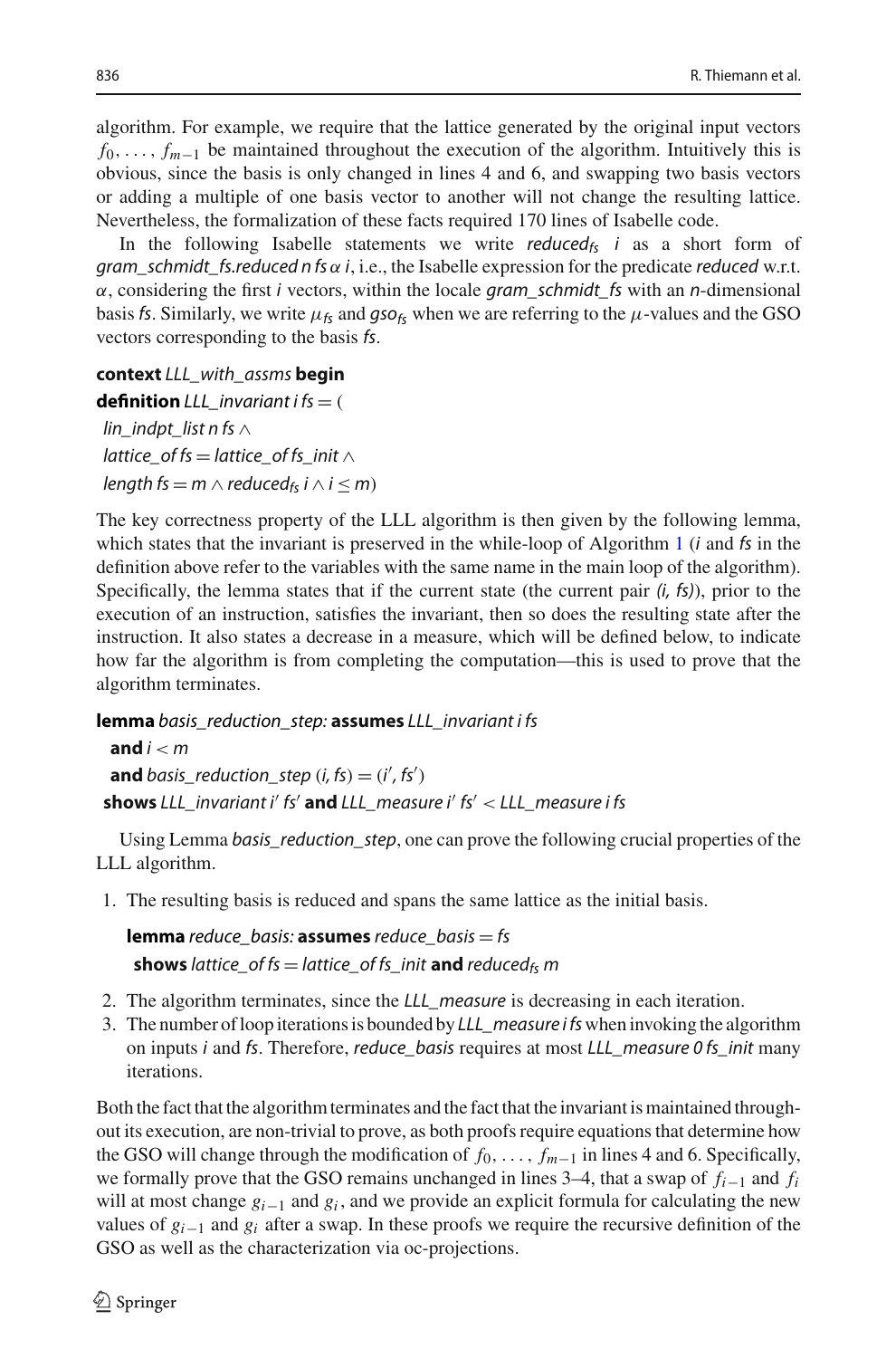In the remainder of this section, we provide details on the termination argument. The measure that is used for proving termination is defined below using *Gramian determinants*, a generalization of determinants which also works for non-square matrices. The definition of the measure is also the point where the condition  $\alpha > \frac{4}{3}$  becomes important: it ensures that the base  $\frac{4\alpha}{4+\alpha}$  of the logarithm is strictly greater than 1.<sup>2</sup>

# **definition** *Gramian* determinant *:: int vec list*  $\Rightarrow$  *nat*  $\Rightarrow$  *int* **where**

*Gramian\_determinant fs k* = (**let**  $M$  = mat\_of\_rows n (*take k fs*) **in** *det* ( $M \cdot M^T$ )) **[definition](http://cl-informatik.uibk.ac.at/isafor/experiments/lll/JAR/html_thys/AFP/LLL_Basis_Reduction/LLL.html#def:D)**  $D$  *fs*  $=$  ( $\prod k < m$ . Gramian\_determinant fs k) **definition** *[LLL\\_measure](http://cl-informatik.uibk.ac.at/isafor/experiments/lll/JAR/html_thys/AFP/LLL_Basis_Reduction/LLL.html#def:LLL_measure) i* fs = *max* 0 (2 · [ $log(\frac{4\alpha}{4+\alpha})$  (*D* fs)] + *m* − *i*)

In the definition, the matrix *M* is the  $k \times n$  submatrix of *fs* corresponding to the first *k* elements of *fs*. Note that the measure is defined in terms of the variables *i* and *fs*. However, for lines 3–4 we only proved that *i* and the GSO remain unchanged. Hence the following lemma is important: it implies that the measure can also be defined purely from *i* and the GSO of *fs*, and that the measure will be positive.

**lemma** *[Gramian\\_determinant:](http://cl-informatik.uibk.ac.at/isafor/experiments/lll/JAR/html_thys/AFP/LLL_Basis_Reduction/LLL.html#lem:Gramian_determinant)* **assumes** *LLL\_invariant i fs* **and** *k* ≤ *m*

**shows** Gramian\_determinant fs  $k = (\prod j < k$ .  $||gso_{fs}j||^2)$ 

**and** *Gramian\_determinant fs*  $k > 0$ 

**end** (\* of locale LLL\_with\_assms \*)

Having defined a suitable measure, we sketch the termination proof: The value of the Gramian determinant for parameter  $k \neq i$  stays identical when swapping  $f_i$  and  $f_{i-1}$ , since it just corresponds to an exchange of two rows, which will not modify the absolute value of the determinant. The Gramian determinant for parameter  $k = i$  can be shown to decrease, by using the first statement of lemma *Gramian\_determinant*, the explicit formula for the new value of  $g_{i-1}$ , the condition  $||g_{i-1}||^2 > \alpha \cdot ||g_i||^2$ , and the fact that  $|\mu_{i,i-1}| \leq \frac{1}{2}$ .

# <span id="page-10-0"></span>**5 An Efficient Implementation of the LLL Basis Reduction Algorithm**

In the previous section we described the formalization of the LLL algorithm, which can already serve as a verified implementation of the algorithm. For the performance of the executable code obtained from the formalization, however, implementation-specific choices, such as how numbers should be represented, can have a huge impact. For example, working with rational numbers, represented as pairs of integers, incurs a huge performance penalty due to the need to perform a gcd computation after each operation, in order to reduce the resulting fraction and prevent a blow-up in the size of the denominators. To make this more concrete, one of our earlier implementations, based on rational number arithmetic, spent over 80% of the running time on gcd computations.

These considerations motivate us to opt for a version of the LLL algorithm that avoids the use of rationals, instead using only integers. One obstacle is that both the GSO vectors and the  $\mu$ -matrix usually consist of non-integral rational numbers. This is where Gramian determinants come into play once again.

For brevity of notation, we henceforth denote *Gramian\_determinant fs k* by *dk* or *d k*, unless we wish to emphasize that  $d_k$  is defined as a determinant. Here, for  $d$  we often omit the implicit parameter *fs* if it is clear from the context. We also adopt the convention that  $d_0 = 1$ .

<span id="page-10-1"></span> $\frac{4\alpha}{4+\alpha} = 1$  for  $\alpha = \frac{4}{3}$  and in that case one has to drop the logarithm from the measure.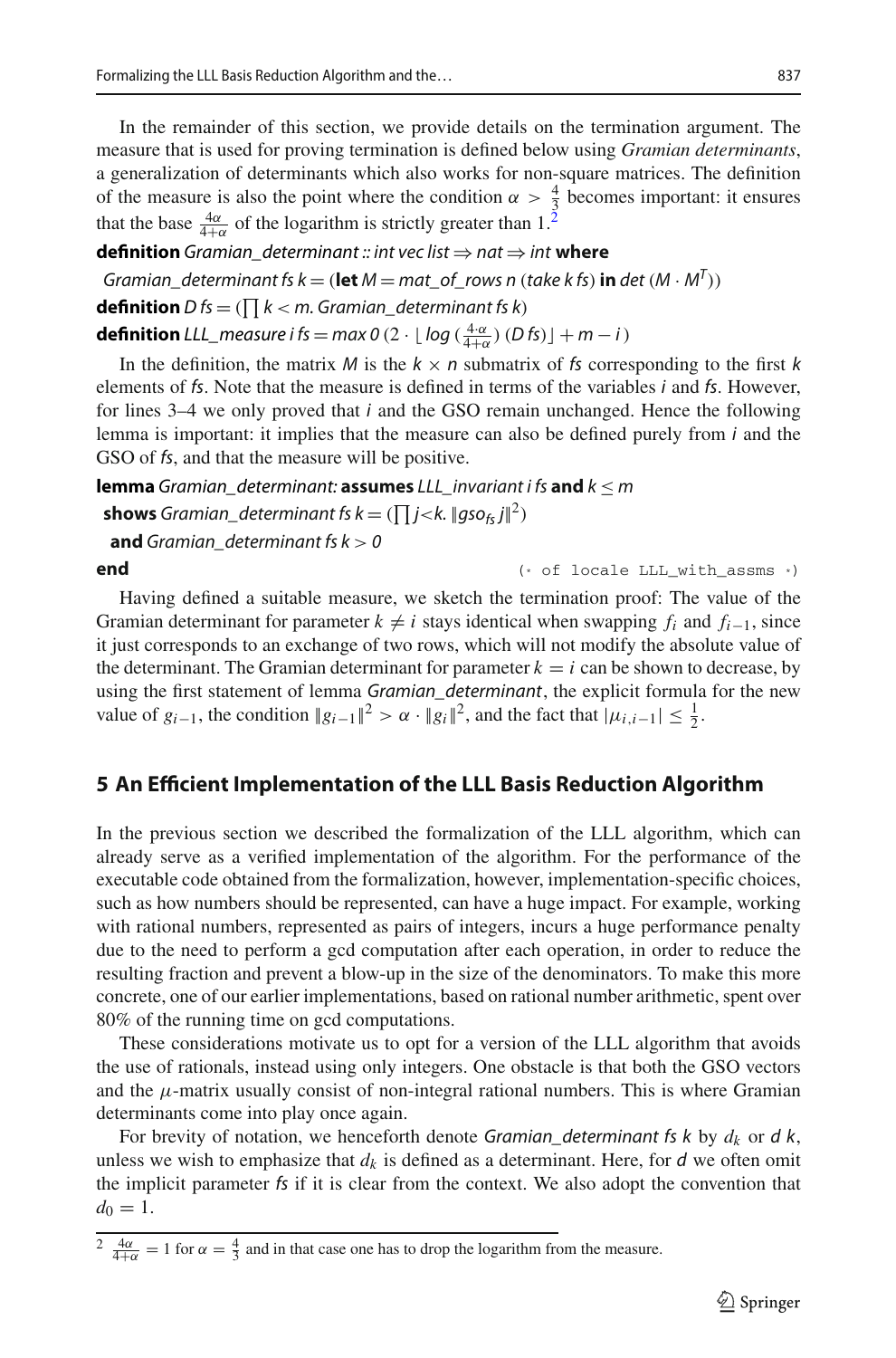The most important fact for the integer implementation is given by the following lemma. It states that although the  $\mu$ -values themselves will not be integers in general, multiplying each of them by an appropriate Gramian determinant will always result in an integer.

# **lemma**  $d$ \_mu\_Ints: **assumes**  $j \leq i$  and  $i < m$  shows  $d$   $(j + 1) \cdot \mu$   $ij \in \mathbb{Z}$

Based on this fact we derive a LLL implementation which only tracks the values of  $\tilde{\mu}$ , where  $\tilde{\mu}_{i,j} := d_{i+1} \mu_{i,j}$  (in the Isabelle source code,  $\tilde{\mu}$  is called  $d\mu$ ). We formally prove that the  $\tilde{\mu}$  values can be calculated using only integer arithmetic, and that it suffices to keep track of only these values in the LLL algorithm.

# <span id="page-11-1"></span>**5.1 Gram–Schmidt Orthogonalization**

In order to obtain a full integer-only implementation of the LLL algorithm, we also require such an implementation of the Gram–Schmidt orthogonalization. For this, we mainly follow [\[12\]](#page-29-17), where a GSO-algorithm using only operations in an abstract integral domain is given. We implemented this algorithm for the integers and proved the main soundness results following [\[12\]](#page-29-17).

**Algorithm 2:** GSO computation (adapted from  $[12]$ ) – for  $\tilde{\mu}$ -values only

<span id="page-11-0"></span>**Input:** A list of linearly independent vectors  $f_0, \ldots, f_{m-1} \in \mathbb{Z}^n$ **Output:**  $\tilde{\mu}$  where  $\tilde{\mu}_{i,j} = d_{j+1} \mu_{i,j}$  **for**  $i = 0, ..., m - 1$  **do**<br>**2**  $\parallel \tilde{u}_{i} \parallel_{0} := f_{i} \bullet f_{0}$  $\hat{\mu}_{i,0} := f_i \bullet f_0$ <br>**3** for  $i = 1, \ldots$  **for** *j* = 1,...,*i* **do**  $\sigma := \tilde{\mu}_{i,0}\tilde{\mu}_{j,0}$ <br>**for**  $l = 1$  **for**  $l = 1, ..., j - 1$  **do**<br>**6 for**  $l = (\tilde{\mu}_l)^T \sigma + \tilde{\mu}_l^T \gamma \tilde{\mu}_l^T$  $\sigma := (\tilde{\mu}_{l,l}\sigma + \tilde{\mu}_{i,l}\tilde{\mu}_{j,l})$  *div*  $\tilde{\mu}_{l-1,l-1}$ <br>
7  $\tilde{\mu}_{i,l} := \tilde{\mu}_{i,l-1,i-1}(f_i \bullet f_i) - \sigma$  $\hat{\mu}_{i,j} := \tilde{\mu}_{j-1,j-1}(f_i \bullet f_j) - \sigma$ **return**  $\tilde{\mu}$ 

The correctness of Algorithm [2](#page-11-0) hinges on two properties: that the calculated  $\tilde{\mu}_{i,j}$  are equal to  $d_{i+1}\mu_{i,j}$ , and that it is sound to use integer division *div* in line 6 of the algorithm (in other words, that the intermediate values computed at every step of the algorithm are integers). We prove these two statements in Isabelle by starting out with a more abstract version of the algorithm, which we then refine to the one above. Specifically, we first define the relevant quantities as follows:

**[definition](http://cl-informatik.uibk.ac.at/isafor/experiments/lll/JAR/html_thys/AFP/LLL_Basis_Reduction/Gram_Schmidt_Int.html#def:mu_prime)**  $\tilde{\mu}$  :: nat  $\Rightarrow$  nat  $\Rightarrow$  rat where  $\tilde{\mu}$  *i j* = *d* (*i* + *1*) ·  $\mu$  *i j* **[fun](http://cl-informatik.uibk.ac.at/isafor/experiments/lll/JAR/html_thys/AFP/LLL_Basis_Reduction/Gram_Schmidt_Int.html#def:sigma)**  $\sigma$  :: nat  $\Rightarrow$  nat  $\Rightarrow$  nat  $\Rightarrow$  rat where  $\sigma$  0 i j = 0  $| \sigma (l + 1) i j = (d (l + 1) \cdot \sigma l i j + \tilde{\mu} i l \cdot \tilde{\mu} j l) / d l$ 

Here  $\tilde{\mu}$  is not computed recursively, and  $\sigma$  *li* j represents the value of  $\sigma$  at the beginning of the *l*-th iteration of the innermost loop, i.e.,  $\sigma$  1 *i* j is the value of  $\sigma$  after executing line 4. We remark that the type of (the range of)  $\tilde{\mu}$  and of  $\sigma$  is *rat*, rather than *int*; this is why we can use general division for fields (/) in the above function definition, rather than integer division (*div*). The advantage of letting  $\tilde{\mu}$  and  $\sigma$  return rational numbers is that we can proceed to prove all of the equations and lemmas from [\[12\]](#page-29-17) while focusing only on the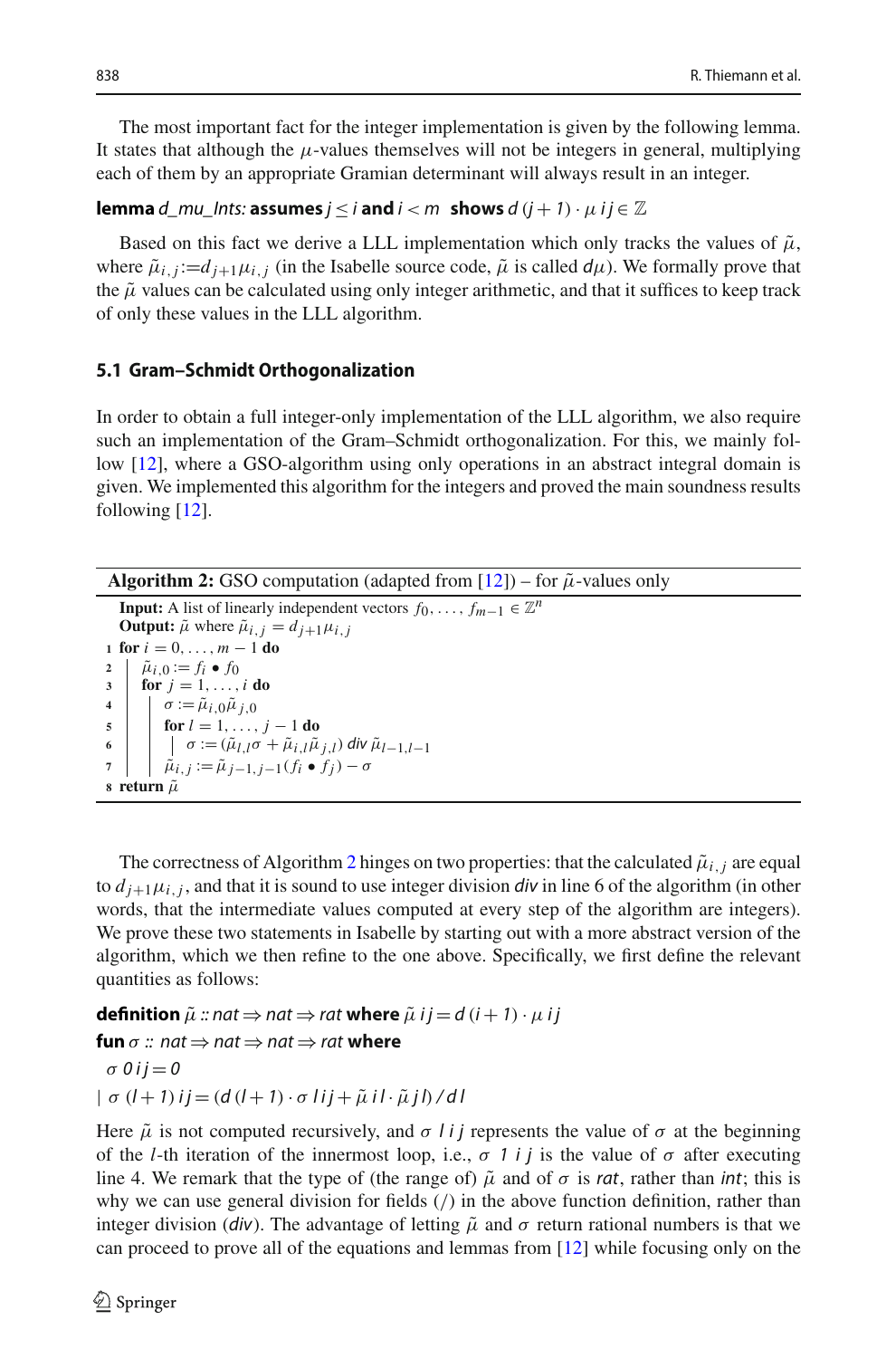underlying mathematics, without having to worry about non-exact division. For example, from the definition above we can easily show the following characterization.

# **[lemma](http://cl-informatik.uibk.ac.at/isafor/experiments/lll/JAR/html_thys/AFP/LLL_Basis_Reduction/Gram_Schmidt_Int.html#lem:sigma)**  $\sigma$ : **assumes**  $l \leq m$  shows  $\sigma$   $l$  i  $j = d$   $l \cdot (\sum k < l$ .  $\mu$  i  $k \cdot \mu$  j  $k \cdot ||gs!j||^2$ )

This lemma is needed to prove one of the two statements that are crucial for the correctness of the algorithm, namely that the computation of  $\tilde{\mu}$  in lines 2 and 7 is correct (recall the identities  $d_0 = 1$  and  $d_i = \tilde{\mu}_{i-1, i-1}$  for  $j > 0$ ).

## **[lemma](http://cl-informatik.uibk.ac.at/isafor/experiments/lll/JAR/html_thys/AFP/LLL_Basis_Reduction/Gram_Schmidt_Int.html#lem:mu_prime)**  $\tilde{\mu}$ : **assumes**  $j \leq i$  **and**  $i < m$  **shows**  $\tilde{\mu}$  **i**  $j = d$   $j \cdot (fs \, ! \, i \bullet fs \, ! \, j) - \sigma$   $j \, i \, j$

To prove that the above quantities are integers, we first show  $d_i g_i \in \mathbb{Z}^n$ . For this, we prove that  $g_i$  can be written as a sum involving only the *f* vectors, namely, that  $g_i$  =  $f_i - \sum_{j < i} \mu_{i,j} g_j = f_i - \sum_{j < i} \kappa_{i,j} f_j$ . Two sets of vectors  $f_0, \ldots, f_{i-1}$  and  $g_0, \ldots, g_{i-1}$ span by construction the same space and both are linearly independent. The κ*i*,*<sup>j</sup>* are therefore simply the coordinates of  $\sum_{j \leq i} \mu_{i,j} g_j$  in the basis  $f_0, \ldots, f_{i-1}$ . Now, since the *f* vectors are integer-valued, it suffices to show that  $d_i \kappa_{i,j} \in \mathbb{Z}$ , in order to get  $d_i g_i \in \mathbb{Z}^n$ . To prove the former, observe that each  $g_i$  is orthogonal to every  $f_l$  with  $l \lt i$  and therefore  $0 = f_l \bullet g_i$ *f<sub>l</sub>* ●  $f_i$  −  $\sum_{j \le i} \kappa_{i,j} (f_i \bullet f_j)$ . Thus, the  $\kappa_{i,j}$  form a solution to a system of linear equations:

$$
\underbrace{\begin{pmatrix} f_0 \bullet f_0 & \dots & f_0 \bullet f_{i-1} \\ \vdots & \ddots & \vdots \\ f_{i-1} \bullet f_0 & \dots & f_{i-1} \bullet f_{i-1} \end{pmatrix}}_{=A=\text{Gramian\_matrix } f_i} \cdot \underbrace{\begin{pmatrix} \kappa_{i,0} \\ \vdots \\ \kappa_{i,i-1} \end{pmatrix}}_{=L} = \underbrace{\begin{pmatrix} f_0 \bullet f_i \\ \vdots \\ f_{i-1} \bullet f_i \end{pmatrix}}_{=b}
$$

The coefficient matrix *A* on the left-hand side where  $A_{i,j} = f_i \bullet f_j$  is exactly the Gramian matrix of  $f_s$  and  $i$ . By an application of Cramer's lemma,  $3$  we deduce:

$$
di \cdot \kappa \quad i \quad j = \det A \cdot L \quad \xi \quad j
$$
\n
$$
= \det (\text{replace\_col } A \quad (A \cdot L) \quad j)
$$
\n
$$
= \det (\text{replace\_col } A \quad b \quad j)
$$

The matrix *replace\_col A b j*, which is obtained from *A* by replacing its *j*-th column by *b*, contains only inner products of the *f* vectors as entries and these are integers. Then the determinant is also an integer and  $d_i \kappa_{i,j} \in \mathbb{Z}$ .

Since  $\mu_{i,j} = \frac{f_i \bullet g_j}{\|g_j\|^2}$  and  $\frac{d_{j+1}}{d_j} = \|g_j\|^2$ , the theorem *d\_mu\_Ints* from the introduction of this section, stating that  $\tilde{\mu}_{i,j} = d_{i+1} \mu_{i,j} \in \mathbb{Z}$ , is easily deduced from the fact that  $d_i g_i \in \mathbb{Z}^n$ .

In our formalization we generalized the above proof so that we are also able to show that  $d_l(f_i - \sum_{j < l} \mu_{i,j} g_j)$  is integer-valued (note that the sum only goes up to *l*, not *i*). This generalization is necessary to prove that all  $\sigma$  values are integers.

#### **lemma**  $\sigma$  *[\\_integer:](http://cl-informatik.uibk.ac.at/isafor/experiments/lll/JAR/html_thys/AFP/LLL_Basis_Reduction/Gram_Schmidt_Int.html#lem:sigma_integer)* **assumes**  $l \leq j$  **and**  $j \leq i$  **and**  $i < m$  **shows**  $\sigma$   $l$   $i$  $j \in \mathbb{Z}$

Having proved the desired properties of the abstract version of Algorithm [2,](#page-11-0) we make the connection with an actual implementation on integers that computes the values of  $\tilde{\mu}$ recursively using integer division.

<span id="page-12-0"></span><sup>&</sup>lt;sup>3</sup> Cramer's lemma (also known as Cramer's rule) states that, given a system of linear equations  $Ax = b$ , the solution can be computed via the equality det  $A \cdot x_j = \det A_j$ , where  $A_j$  is the matrix obtained from A by replacing the *j*-th column with the vector *b*.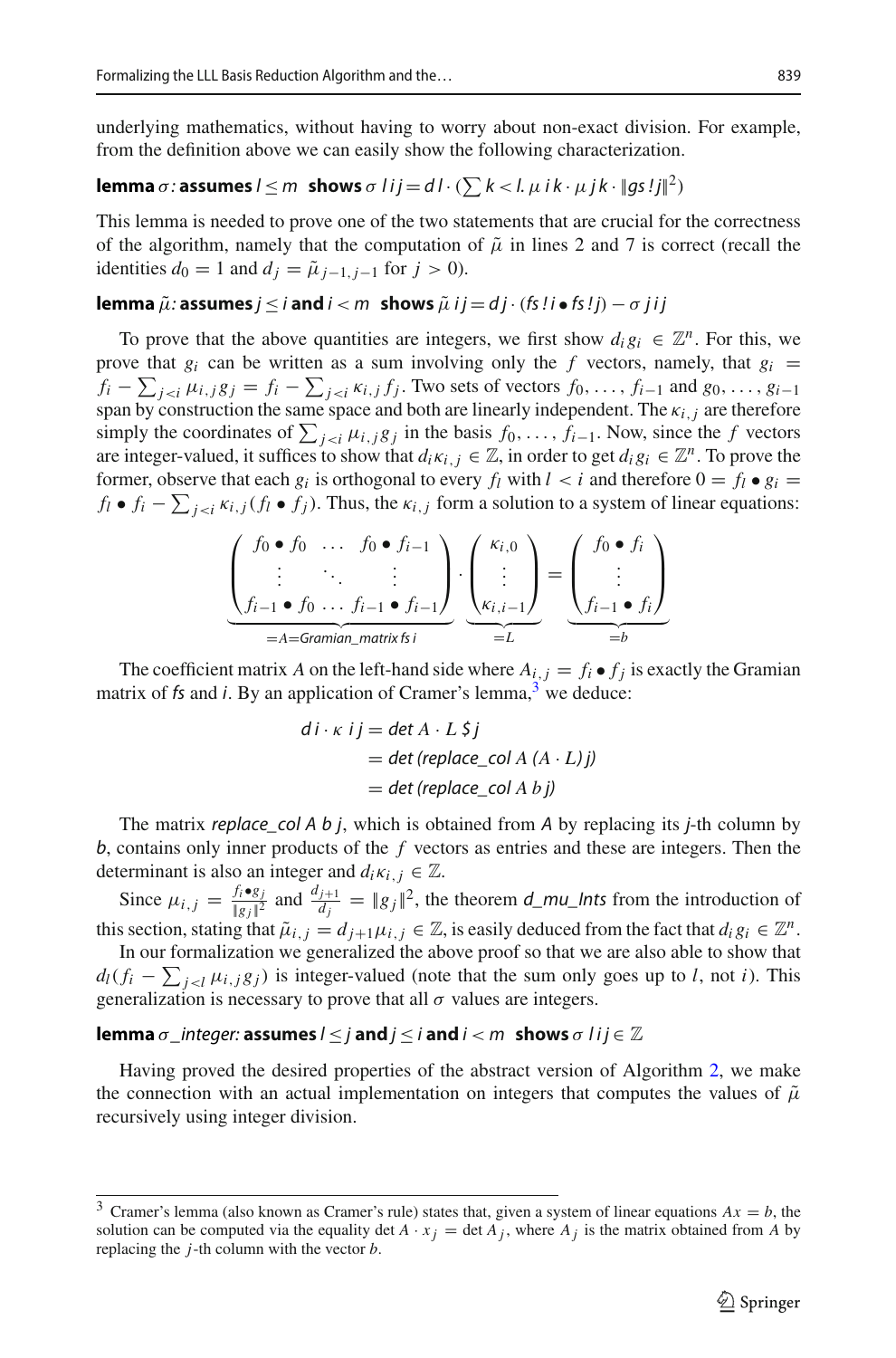**[fun](http://cl-informatik.uibk.ac.at/isafor/experiments/lll/JAR/html_thys/AFP/LLL_Basis_Reduction/Gram_Schmidt_Int.html#def:sigma_s)**  $\sigma_{\mathbb{Z}}$  *:: nat*  $\Rightarrow$  *nat*  $\Rightarrow$  *nat*  $\Rightarrow$  *int* and  $\tilde{\mu}_{\mathbb{Z}}$  *:: nat*  $\Rightarrow$  *nat*  $\Rightarrow$  *int* where

$$
\sigma_{\mathbb{Z}} 0 \quad ij = \tilde{\mu}_{\mathbb{Z}} i 0 \cdot \tilde{\mu}_{\mathbb{Z}} j 0
$$
  
\n
$$
|\sigma_{\mathbb{Z}} (l+1) i j = (\tilde{\mu}_{\mathbb{Z}} (l+1) (l+1) \cdot \sigma_{\mathbb{Z}} l i j + \tilde{\mu}_{\mathbb{Z}} i (l+1) \cdot \tilde{\mu}_{\mathbb{Z}} j (l+1)) \, \text{div } \tilde{\mu}_{\mathbb{Z}} l l
$$
  
\n
$$
|\tilde{\mu}_{\mathbb{Z}} i j = (if j = 0 \, \text{then } \text{fs } ! i \bullet \text{fs } ! j - \text{is } \text{fs } ! j - \sigma_{\mathbb{Z}} (j-1) i j)
$$
  
\n
$$
\text{else } \tilde{\mu}_{\mathbb{Z}} (j-1) (j-1) \cdot (\text{fs } ! i \bullet \text{fs } ! j) - \sigma_{\mathbb{Z}} (j-1) i j
$$

Note that these functions only use integer arithmetic and therefore return a value of type *int*. We then show that the new functions are equal to the ones defined previously. Here, *of\_int* is a function that converts a number of type *int* into the corresponding number of type *rat*. For notational convenience, the indices of  $\sigma_{\mathbb{Z}}$  are shifted by one with respect to the indices of  $\sigma$ .

**[lemma](http://cl-informatik.uibk.ac.at/isafor/experiments/lll/JAR/html_thys/AFP/LLL_Basis_Reduction/Gram_Schmidt_Int.html#lem:sigma_s)**  $\sigma_{\mathbb{Z}_+}$  $\tilde{\mu}:$   $l < j \Longrightarrow j \leq i \Longrightarrow i < m \Longrightarrow$  of\_int  $(\sigma_{\mathbb{Z}} I i j) = \sigma (l + 1) i j$  $i < m \Longrightarrow j \leq i \Longrightarrow \text{of\_int}(\tilde{\mu}_{\mathbb{Z}} i j) = \tilde{\mu} i j$ 

We then replace the repeated calls of  $\tilde{\mu}_\mathbb{Z}$  by saving already computed values in an array for fast access. Furthermore, we rewrite  $\sigma_{\mathbb{Z}}$  in a tail-recursive form, which completes the integer implementation of the algorithm for computing  $\tilde{\mu}$ .

Note that Algorithm [2](#page-11-0) so far only computes the  $\tilde{\mu}$ -matrix. For completeness, we also formalize and verify an algorithm that computes the integer-valued multiples  $\tilde{g}_i = d_i g_i$  of the GSO-vectors. Again, we first define the algorithm using rational numbers, then prove that all intermediate values are in fact integers, and finally refine the algorithm to an optimized and executable version that solely uses integer operations. A pseudo-code description is provided in the appendix as Algorithm [3.](#page-27-0)

# **5.2 LLL Basis Reduction**

We can now describe the formalization of an integer-only implementation of the LLL algorithm. For the version of the algorithm described in Sect. [3,](#page-3-0) we assumed that the GSO vectors and  $\mu$ -values are recomputed whenever the integer vectors  $f$  are changed. This made it easier to formalize the soundness proof, but as an implementation it would result in a severe computational overhead. Here we therefore assume that the algorithm keeps track of the required values and updates them whenever *f* is changed. This requires an extension of the soundness proof, since we now need to show that each change made to a value is consistent with what we would get if it were recomputed for the current value of *f* .

The version of the algorithm described in this section only stores  $f$ , the  $\tilde{\mu}$ -matrix, and the *d*-values, which, by lemma *d\_mu\_Ints*, are all integer values or integer vectors [\[25\]](#page-29-18). This integer representation will be the basis for our verified integer implementation of the LLL algorithm. To prove its soundness, we proceed similarly as for the GSO procedure: First we provide an implementation which still operates on rational numbers and uses field-division, then we use lemma *d\_mu\_Ints* to implement and prove the soundness of an equivalent but efficient algorithm which only operates on integers.

The main additional difficulty in the soundness proof of the reduction algorithm is that we are now required to explicitly state and prove the effect of each computation that results in a value update. We illustrate this problem with lemma *basis\_reduction\_step* (Sect. [4.2\)](#page-8-0). The statement of this lemma only speaks about the effect, w.r.t. the invariant, of executing one while-loop iteration of Algorithm [1,](#page-6-0) but it does *not* provide results on how to update the  $\tilde{\mu}$ -values and the *d*-values. In order to prove such facts, we added several *computation* lemmas of the following form, which precisely specify how the values of interest are updated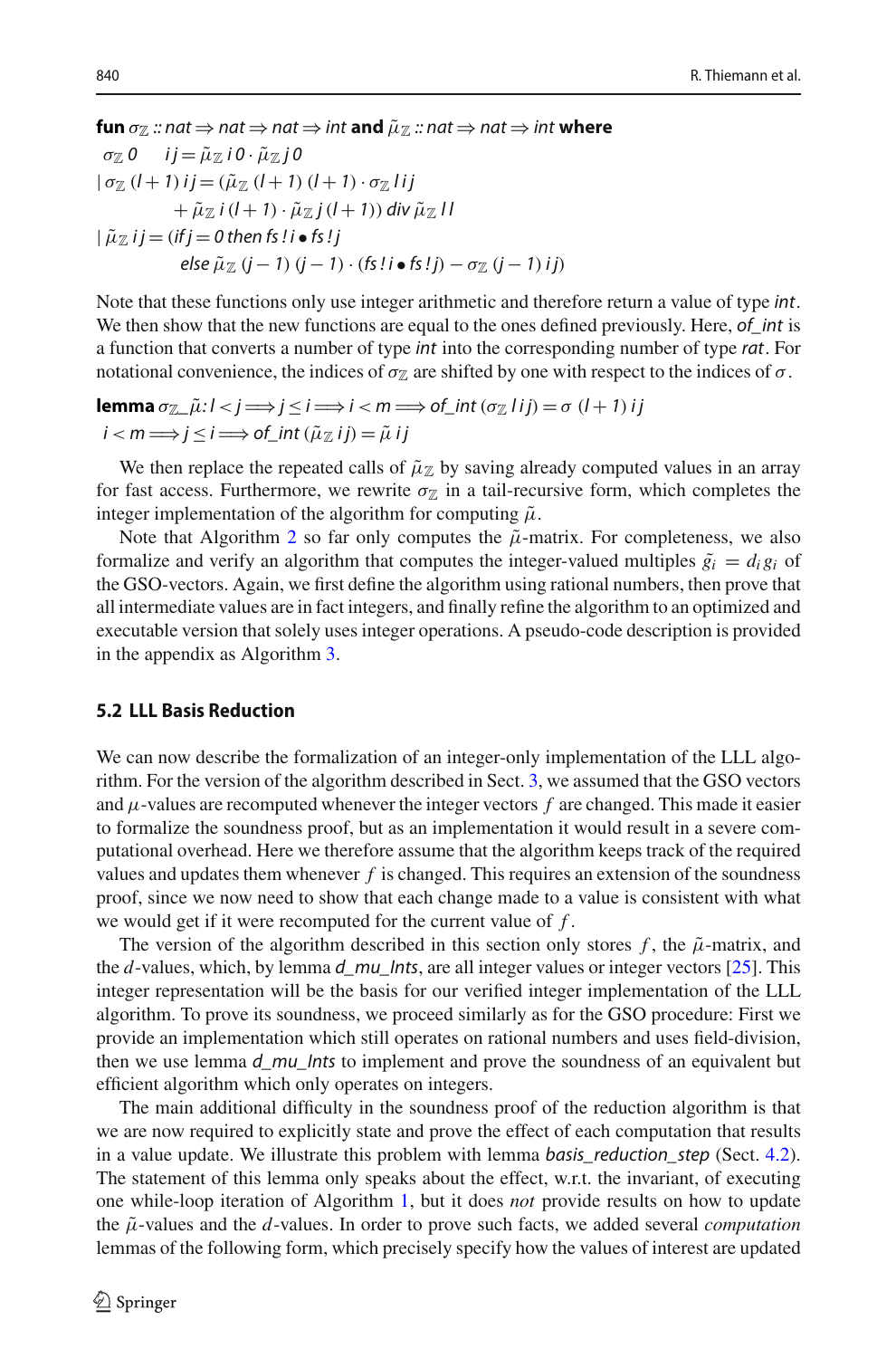when performing a swap of  $f_i$  and  $f_{i-1}$ , or when performing an update  $f_i := f_i - c \cdot f_i$ . The newly computed values of  $d$  and  $\mu$  are marked with a  $\prime$  sign after the identifier.

**lemma** *[basis\\_reduction\\_add\\_row\\_main:](http://cl-informatik.uibk.ac.at/isafor/experiments/lll/JAR/html_thys/AFP/LLL_Basis_Reduction/LLL.html#lem:basis_reduction_add_row_main)* **assumes***...*

**and**  $f s' = f s | i := f s! - c \cdot f s! i l$  (\* operation on  $f *$ ) and  $j < i$  and  $j < m$ **shows**  $k \le m \implies d' k = d k$  (\* no change in *d*−values \*) **and**  $i_0 < m \implies i_0 < m \implies \mu' i_0 i_0 =$  (\* change of  $\mu$  \*)  $(i \textbf{f} \textbf{i}_0 = i \wedge j_0 \leq j \textbf{ then } \mu \textbf{i}_0 j_0 - c \cdot \mu \textbf{j} j_0 \textbf{ else } \mu \textbf{i}_0 j_0)$ **and** *...* **and** *...* **and** *...* **and** *... example <b>1 (\* further updates \*)* 

The computation lemma allows us to implement this part of the algorithm for various representations, i.e., the full lemma contains local updates for  $f$ ,  $g$ ,  $\mu$ , and  $d$ . Moreover, the lemma has actually been used to prove the soundness of the abstract algorithm: the precise description of the  $\mu$ -values allows us to easily establish the invariant in step 4 of Algorithm [1:](#page-6-0) if  $c = [\mu_{i,j}]$ , then the new  $\mu_{i,j}$ -value will be small afterwards and only the  $\mu_{i,j}$ -entries with  $j_0 \leq j$  can change.

Whereas the computation lemmas such as the one above mainly speak about rational numbers and vectors, we further derive similar computation lemmas for the integer values  $\tilde{\mu}$ and *d*, in such a way that the new values can be calculated based solely on the previous integer values of  $f$ ,  $\tilde{\mu}$ , and *d*. At this point, we also replace field divisions by integer divisions; the corresponding soundness proofs heavily rely upon Lemma *d\_mu\_Ints*. As an example, the computation lemma for the swap operation of  $f_{k-1}$  and  $f_k$  provides the following equality for *d*, and a more complex one for the update of  $\tilde{\mu}$ <sup>[4](#page-14-0)</sup>.

$$
d' i = (\text{if } i = k \text{ then } (d (k + 1) \cdot d (k - 1) + (\tilde{\mu} k (k - 1))^2) \text{ div } d k \text{ else } d i)
$$

After having proved all the updates for  $\tilde{\mu}$  and *d* when changing *f*, we implemented all the other expressions in Algorithm [1,](#page-6-0) e.g.,  $\mu_{i,j}$ , based on these integer values.

Finally, we plug everything together to obtain an efficient executable LLL algorithm— -*LLL\_Impl.reduce\_basis*—-that uses solely integer operations. It has the same structure as Algorithm [1](#page-6-0) and therefore we are able to prove that the integer algorithm is a valid implementation of Algorithm [1,](#page-6-0) only the internal computations being different. The following lemma resides in the locale *LLL\_with\_assms*, but *LLL\_Impl.reduce\_basis* takes the locale parameters  $\alpha$  and *fs\_init* as explicit arguments, since we define it outside the locale as required by Isabelle's code-generator [\[14](#page-29-19)].

#### **lemma** *[reduce\\_basis\\_impl:](http://cl-informatik.uibk.ac.at/isafor/experiments/lll/JAR/html_thys/AFP/LLL_Basis_Reduction/LLL_Impl.html#lem:reduce_basis) LLL\_Impl.reduce\_basis* α *fs\_init* = *reduce\_basis*

We also explain here the optimization of the algorithm, that was mentioned in Sect. [3.2:](#page-5-1) Whenever the variable *i* is decreased in one iteration of the main loop, the next loop iteration does not invoke lines 3–4 of Algorithm [1.](#page-6-0) Recall that these lines have the purpose of obtaining small  $\mu_{i,j}$ -values. However, when decreasing *i*, the  $\mu_{i,j}$ -values are already small. This can be deduced from the invariant of the previous iteration in combination with the computation lemmas for a swap.

In the appendix, Algorithm [5](#page-28-5) shows a pseudo-code of *LLL\_Impl.reduce\_basis*.

<span id="page-14-0"></span><sup>&</sup>lt;sup>4</sup> The updates for  $\tilde{\mu}_{i,j}$  consider 5 different cases depending on the relations between *i*, *j*, *k*.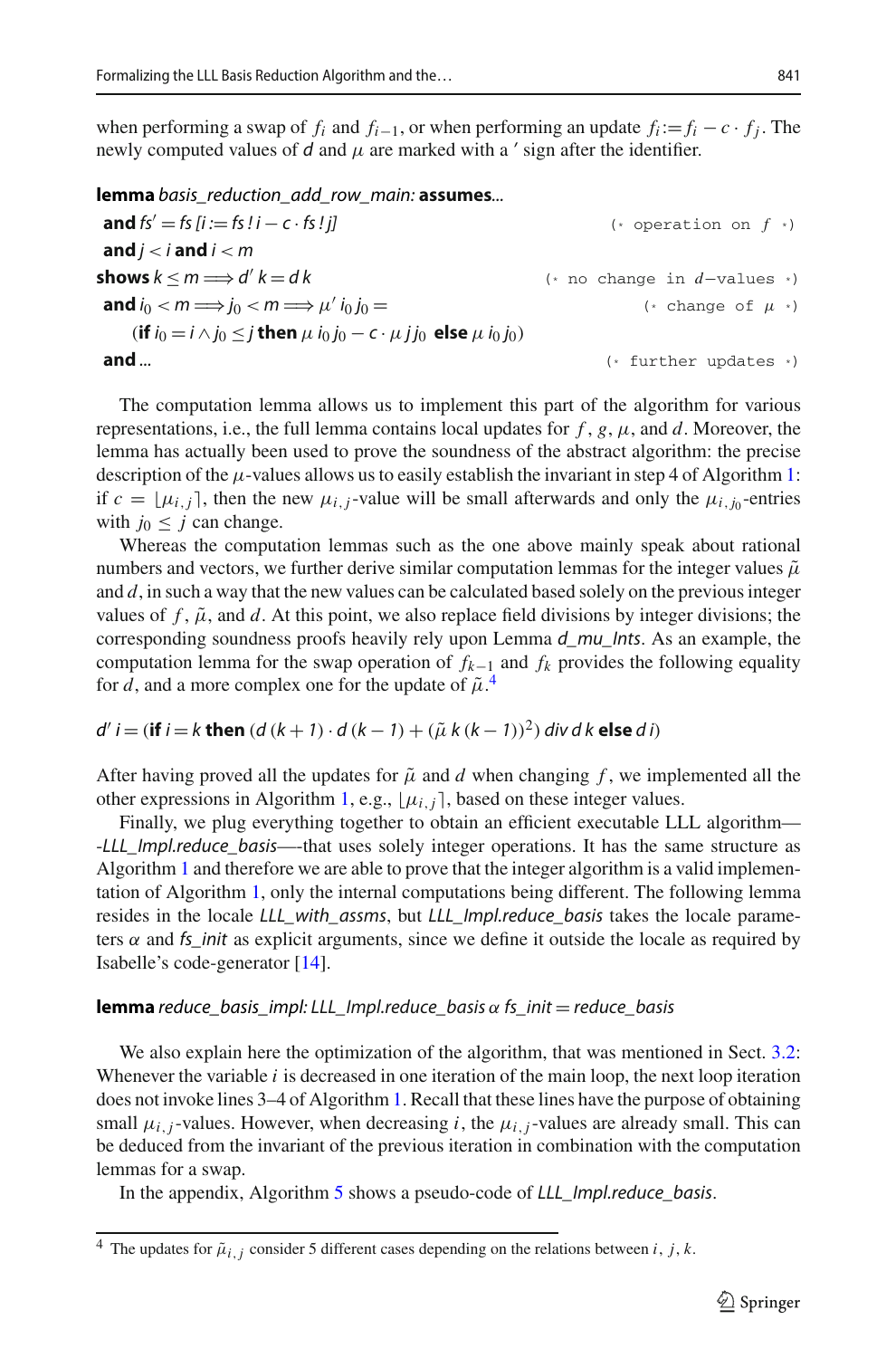# <span id="page-15-0"></span>**6 Complexity of the LLL Basis Reduction Algorithm**

In this section we describe the formal proof of the polynomial-time complexity of our verified LLL implementation. This proof consists of two parts: showing that the number of arithmetic operations performed during the execution of the algorithm is bounded by a polynomial in the size of the input, and showing that the numbers on which the algorithm operates throughout its execution have a polynomially-bounded (bit-)size. These statements together give the desired complexity bound.

#### **6.1 Bounds on the Numbers in the LLL Algorithm**

The computational cost of each of the basic arithmetic operations on integers  $(+, -, \times, \div)$  is obviously upper-bounded by a polynomial in the size of the largest operand. We are therefore interested in bounding the sizes of the various intermediate values that are computed throughout the execution of the algorithm. This is not a trivial task as already apparent in Examples [1](#page-1-0) and [2,](#page-4-3) where we see that even the initial GSO computation can produce large numbers.

Our task is to formally derive bounds on  $f_i$ ,  $\tilde{\mu}_{i,j}$ ,  $d_k$  and  $g_i$ , as well as on the auxiliary values computed by Algorithm [2.](#page-11-0) Although the implementation of Algorithm [2](#page-11-0) computes neither  $g_i$  nor  $\tilde{g}_i$  throughout its execution, the proof of an upper bound on  $\tilde{\mu}_{i,j}$  uses an upper bound on *gi* .

Whereas the bounds for *gi* will be valid throughout the whole execution of the algorithm, the bounds for the *fi* depend on whether we are inside or outside the for-loop in lines 3–4 of Algorithm [1.](#page-6-0)

To formally verify bounds on the above values, we first define a stronger LLL-invariant which includes the conditions *f\_bound outside fs* and *g\_bound fs* and prove that it is indeed satisfied throughout the execution of the algorithm. Here, we define *N* as the maximum squared norm of the initial *f* -vectors.

**[definition](http://cl-informatik.uibk.ac.at/isafor/experiments/lll/JAR/html_thys/AFP/LLL_Basis_Reduction/LLL_Number_Bounds.html#def:f_bound)**  $f_b$  *bound outside*  $k$   $fs = (\forall i < m$ .  $||fs \, li||^2 \le$  $(i\mathbf{f}$  *outside*  $\vee$  *k*  $\neq$  *i* **then**  $N \cdot m$  **else**  $4^{m-1} \cdot N^m \cdot m^2$ )) **[definition](http://cl-informatik.uibk.ac.at/isafor/experiments/lll/JAR/html_thys/AFP/LLL_Basis_Reduction/LLL.html#def:g_bound)** *g\_bound*  $fs = (\forall i < m$ .  $\|gso_{fs}i\|^2 \leq N$ **definition** *LLL bound invariant outside*  $(i, fs) =$ (*LLL\_invariant i fs* ∧ *f\_bound outside i fs* ∧ *g\_bound fs*)

Note that *LLL\_bound\_invariant* does not enforce a bound on the  $\tilde{\mu}_{i,j}$ , since such a bound can be derived from the bounds on *f* , *g*, and the Gramian determinants.

Based on the invariant, we first formally prove the bound  $|\mu_{i,j}|^2 \le d_j \cdot ||f_i||^2$  by closely following the proof from [\[29](#page-29-5), Chapter 16]. It uses Cauchy's inequality, which is a part of our vector library. The bound  $d_k \leq N^k$  on the Gramian determinant can be directly derived from the Lemma *Gramian\_determinant* and *g\_bound gs*.

The previous two bounds clearly give an upper-bound on  $\tilde{\mu}_{i,j} = d_{j+1} \mu_{i,j}$  in terms of N. Bounds on the intermediate values of  $\sigma$  in Algorithm [2](#page-11-0) are obtained via lemma  $\sigma$  in Sect. [5.1.](#page-11-1) Finally, we show that all integer values *x* during the computing stay polynomial in *n*, *m*, and *M*, where *M* is the maximal absolute value within the initial *f* -vectors, satisfying  $N \leq M^2 \cdot n$ .

**lemma** *[combined\\_size\\_bound\\_integer:](http://cl-informatik.uibk.ac.at/isafor/experiments/lll/JAR/html_thys/AFP/LLL_Basis_Reduction/LLL_Number_Bounds.html#lem:combined_size_bound_integer)* **assumes** *...* (\* *x* is intermediate value \*) **shows**  $log 2 |x| \le (6 + 6 \cdot m) \cdot log 2 (M \cdot n) + log 2 m + m$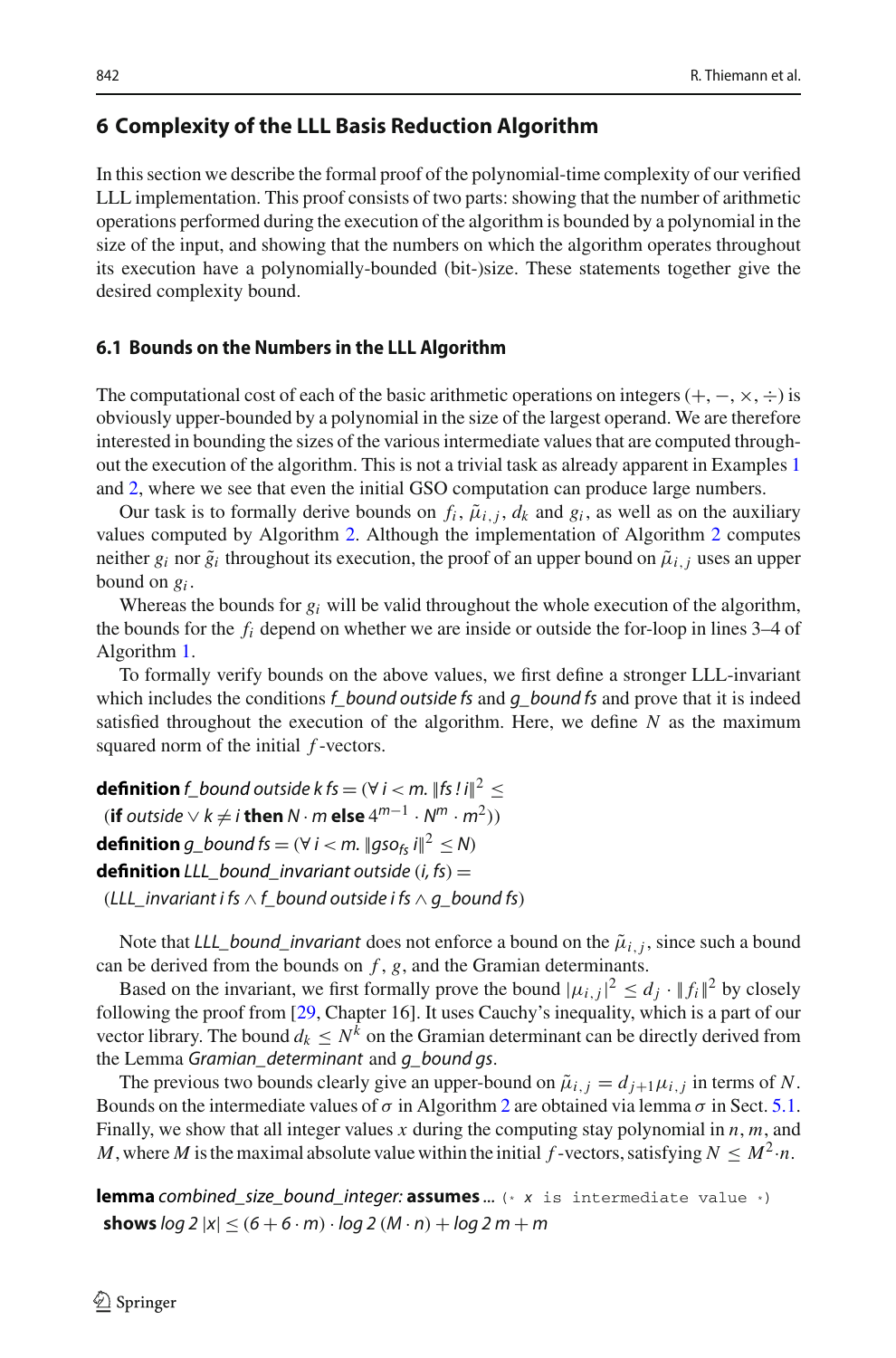#### **6.2 A Formally Verified Bound on the Number of Arithmetic Operations**

In this subsection we give an overview of the formal proof that our LLL implementation not only terminates on valid inputs, but does so after executing a number of arithmetic operations that is bounded by a polynomial in the size of the input.

The first step towards reasoning about the complexity is to extend the algorithm by annotating and collecting costs. In our cost model, we only count the number of arithmetic operations. To integrate this model formally, we use a lightweight approach that is similar to [\[11](#page-29-20)[,22](#page-29-21)]. It has the advantage of being easy to integrate on top of our formalization obtained so far, hence we did not try to incorporate alternative ways to track costs, e.g., via type systems [\[19\]](#page-29-22).

- We use a type *'a* cost = '*a*  $\times$  *nat* to represent a result of type '*a* in combination with a cost for computing the result.
- For every Isabelle function  $f: a \rightarrow b$  that is used to define the LLL algorithm, we define a corresponding extended function  $f\text{-}cost$  :: ' $a \Rightarrow$  'b cost. These extended functions use pattern matching to access the costs of sub-algorithms, and then return a pair where all costs are summed up.
- In order to state correctness, we define two selectors *cost :: 'a cost* ⇒ *nat* and *result :: 'a cost*  $\Rightarrow$  '*a*. Then soundness of *f\_cost* is split into two properties. The first one states that the result is correct: *result*  $(f_{\text{cost}} x) = fx$ , and the second one provides a cost bound  $cost(f\_cost x) \le ...$  We usually prove both statements within one inductive proof, where the reasoning for correct results is usually automatic.

We illustrate our approach using an example: *dmu\_array\_row\_main\_cost* corresponds to lines 3–7 of Algorithm [2.](#page-11-0)

#### **function** *[dmu\\_array\\_row\\_main\\_cost](http://cl-informatik.uibk.ac.at/isafor/experiments/lll/JAR/html_thys/AFP/LLL_Basis_Reduction/LLL_Complexity.html#def:dmu_array_row_main_cost)* **where**

*dmu\_array\_row\_main\_cost fi i dmus j* = (**let** ...

| $(\sigma, c1)$ = sigma cost                                                           | (* c1: cost of computing $\sigma$ *) |
|---------------------------------------------------------------------------------------|--------------------------------------|
| dmu_ij = djj $\cdot$ (fi $\bullet$ fs !! (j+1)) $-\sigma$                             | $(* 2n + 2 arith. operations *)$     |
| $dmus' = iarray\_update dmus i j dmu_i j$                                             | $(*$ array update, no cost $*)$      |
| $(res, c2) = dmu_{array_{row}}$ main_cost fi i dmus' $(j + 1)$ (* c2: recur. costs *) |                                      |
| $c3 = 2 \cdot n + 2$                                                                  | $(* c3: local costs of function *)$  |
| <b>in</b> (res, $c1 + c2 + c3$ ))                                                     | $(*)$ sum up costs $*)$              |

The function *dmu\_array\_row\_main\_cost* is a typical example of cost-annotated function and works as follows: One part invokes sub-algorithms or makes a recursive call and extracts the cost by pattern matching on pairs (*c1* and *c2*), the other part does some local operations and manually annotates the costs for them (*c3*). Finally, the pair of the computed result and the total cost is returned. For all cost functions we prove that *result* is the value returned by the corresponding function.

To formally prove an upper bound on the cumulative cost of a run of the entire algorithm, we use the fact that *LLL\_measure* was defined as the logarithm of a product of Gramian determinants, together with the bound  $d_k \leq N^k \leq (Mn)^{2k} \leq (Mn)^{2m}$  from the previous subsection (where *M* was the maximum absolute value in the input vectors). This easily gives the desired polynomial bound:

**lemma** *[reduce\\_basis\\_cost\\_M:](http://cl-informatik.uibk.ac.at/isafor/experiments/lll/JAR/html_thys/AFP/LLL_Basis_Reduction/LLL_Complexity.html#lem:reduce_basis_cost_M)* **assumes**  $Lg \geq \lceil log(4 \cdot \alpha/(4+\alpha)) (M \cdot n) \rceil$ **shows** *cost* (*reduce\_basis\_cost fs*) <  $98 \cdot m^3 \cdot n \cdot Lq$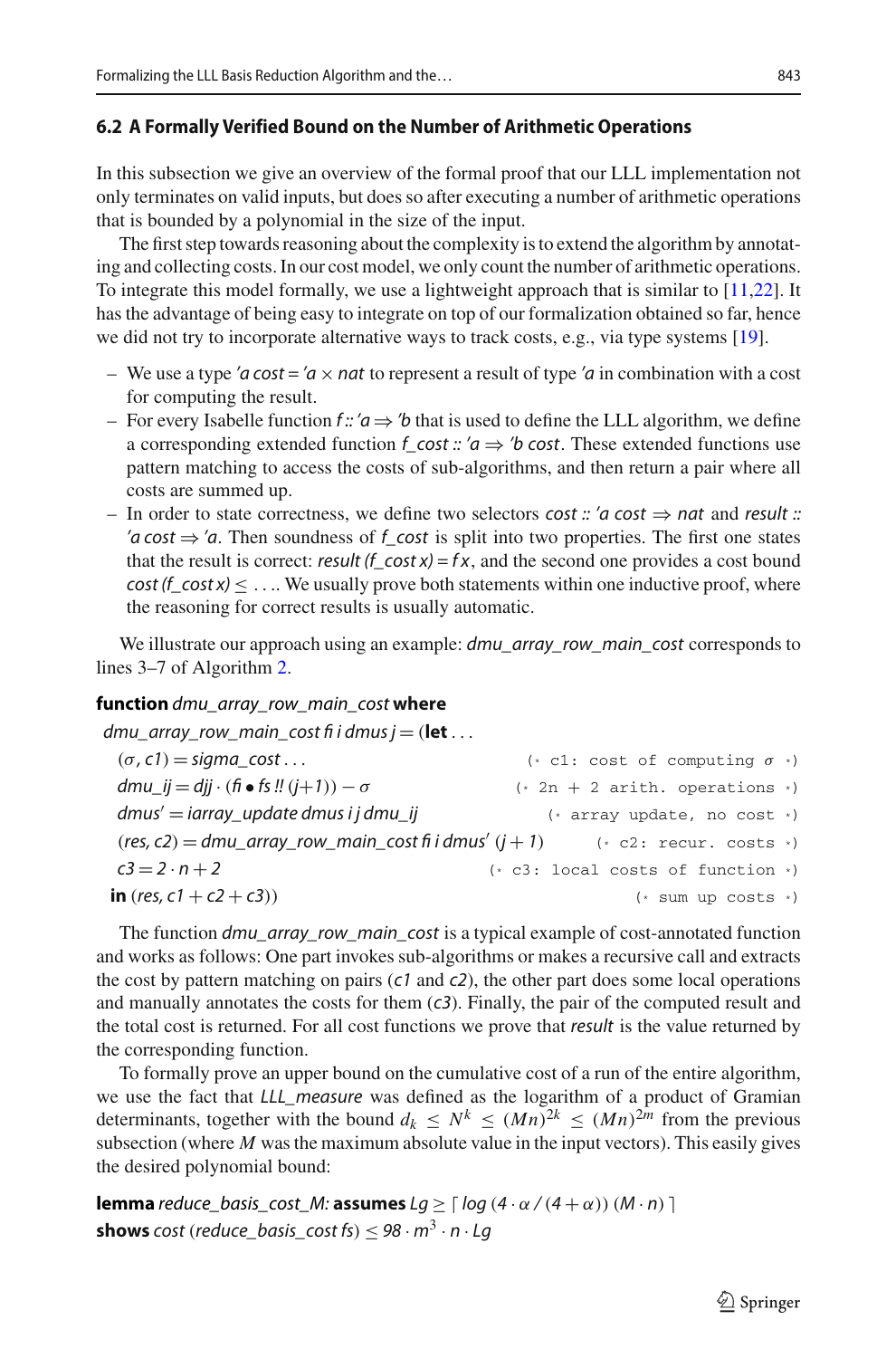# <span id="page-17-0"></span>**7 Certifying Reduced Bases**

In the previous sections we have seen a *verified* algorithm for computing a reduced basis of an arbitrary input lattice. The results of this development are twofold: first, one obtains a verified executable implementation of a lattice reduction algorithm; second, one can formally verify properties about lattice reductions, e.g., that a reduced basis always exists, that it can be computed in polynomial time, etc.. If one is only interested in the former property, namely having an implementation which never produces wrong results, there is also the alternative approach of certification.

The general idea behind certification is to combine a fast (but unverified) external algorithm *EA*, with a verified checker *VC*. The workflow is as follows. One invokes algorithm *EA* in order to obtain a result in combination with a certificate. This certificate must contain enough auxiliary information so that *VC* can check whether the result is indeed a correct result for the given input.

In this section we will now instantiate the general certification idea for the case of lattice reduction. The input is as before, i.e., a linearly independent list of basis vectors (represented as a matrix *F* whose rows are the vectors) and an approximation factor  $\alpha$ . For the fast algorithm we can in principle use any external tool for lattice reduction. However, just computing a reduced basis *R* does not suffice. For instance, it is not enough to return the reduced basis of Example [3](#page-4-0) for Example [1,](#page-1-0) since one needs to ensure that both bases span the same lattice. Hence, we need a certificate that allows us to efficiently check that the lattice of the input *I* is identical to that of the result *R*. To that end, we require that the external tool provides as certificate *C* two integer matrices *U* and *V* such that

<span id="page-17-1"></span>
$$
F = U \times R \text{ and } R = V \times F,
$$
\n<sup>(4)</sup>

and indeed, current LLL implementations can already provide these certificates.

Obviously, condition [\(4\)](#page-17-1) can be efficiently checked, given the four matrices *F*, *R*, *U*, and *V*. Moreover, we formally prove that whenever [\(4\)](#page-17-1) is valid, *F* and *R* span the same lattice, and furthermore, whenever *F* represents a list of linearly independent vectors, so does *R*. It remains to have a certifier to check whether *R* is indeed reduced w.r.t. α, cf. Definition [1.](#page-4-1) In principle, this can be done easily and efficiently via Algorithm [2:](#page-11-0) the algorithm computes in particular all *di*-values, from which one can immediately compute the norms of the GSO. However, our actual certifier just invokes the full verified lattice reduction algorithm on *R* and  $\alpha$  to obtain the final result. This makes the connection between the certifier and the external algorithm less brittle and in particular, allows the use of different approximation factors. If *EA* internally<sup>[5](#page-17-2)</sup> uses a better approximation factor than  $\alpha$ , then in the LLL invocation during certification, only the GSO will be computed, and then it is checked that all  $\mu$ -values are small and that the norms of  $g_i$  are nearly sorted. In this case, no swaps in line 6 of Algorithm [1](#page-6-0) will occur. If *EA* uses a smaller approximation factor than  $\alpha$ , then *EA* simply does more work than required, certification is unaffected. More importantly, the case where *EA* uses a larger approximation factor than  $\alpha$  is also permitted: in this case, the basis returned by *EA* will be further reduced w.r.t.  $\alpha$  as needed by the verified algorithm.

The actual implementation in Isabelle looks as follows[.6](#page-17-3) Here, *external\_lll\_solver* is an unspecified Isabelle constant, which can be implemented arbitrarily in the generated code;

<span id="page-17-2"></span><sup>5</sup> Whether one can specify the approximation factor at all, depends on the interface of the external lattice reduction algorithm.

<span id="page-17-3"></span><sup>&</sup>lt;sup>6</sup> For the sake of readability, we omit some necessary conversions between lists and vectors as well as some checks on matrix-dimensions.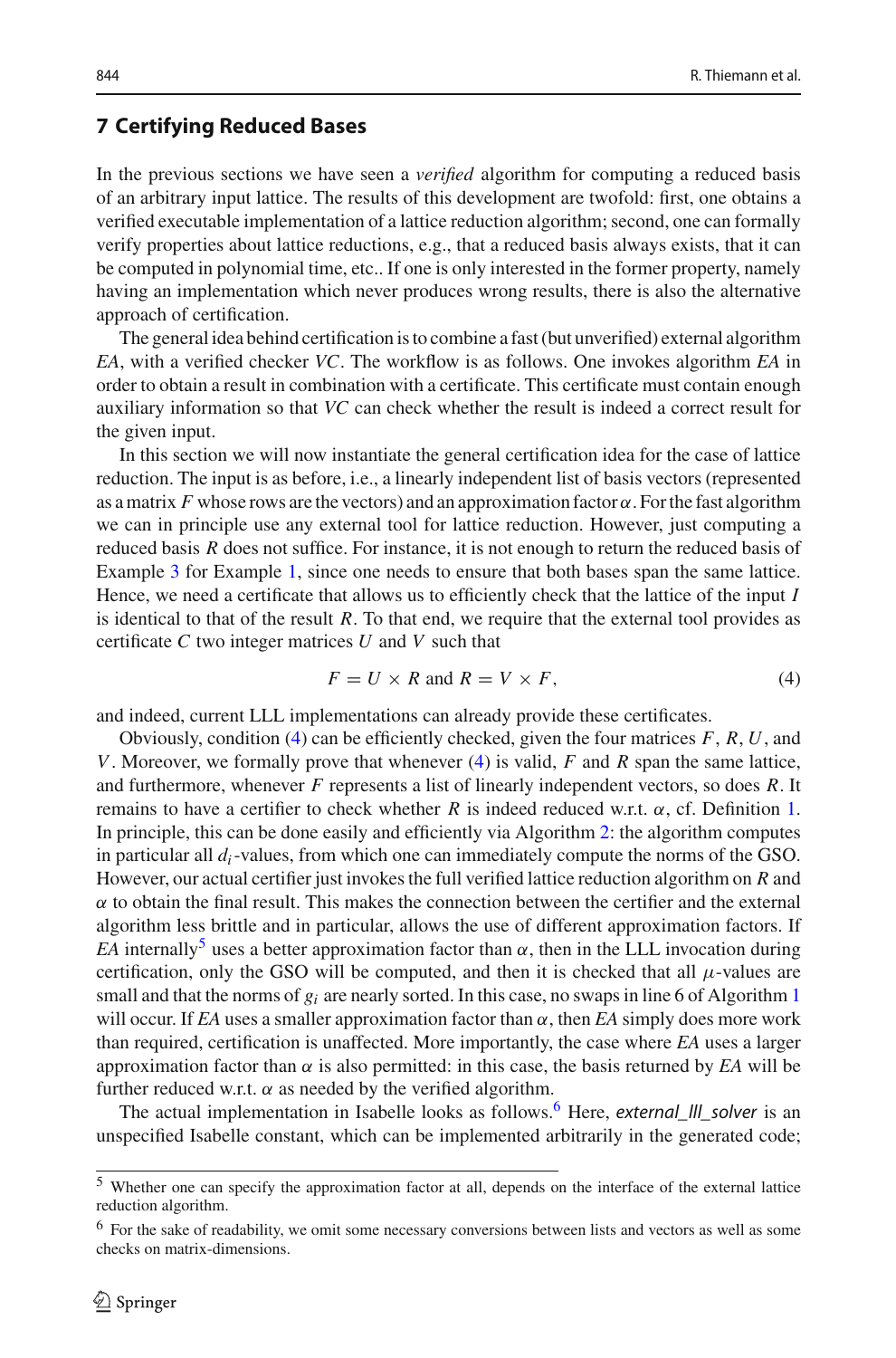only the type is fixed. *Code.abort* is a constant that is translated into an error message in the generated code and ignores its second argument.

**definition** *[reduce\\_basis\\_external](http://cl-informatik.uibk.ac.at/isafor/experiments/lll/JAR/html_thys/AFP/LLL_Basis_Reduction/LLL_Certification.html#def:reduce_basis_external)*  $\alpha$  *fs* = (**case** *external\_III\_solver*  $\alpha$  *fs* **of**  $(rs, us, vs) \Rightarrow \textbf{if} (fs = us \cdot rs \wedge rs = vs \cdot fs)$ **then** *LLL\_Impl.reduce\_basis* α *rs* **else** *Code.abort "error message"*(λ *\_. LLL\_Impl.reduce\_basis* α *fs*)) **lemma** *[reduce\\_basis\\_external:](http://cl-informatik.uibk.ac.at/isafor/experiments/lll/JAR/html_thys/AFP/LLL_Basis_Reduction/LLL_Certification.html#lem:reduce_basis_external)* **assumes** *reduce\_basis\_external* α *fs* = *gs* **shows** *lattice* of *fs* = *lattice* of *gs* **and** *reduced*  $\alpha$  *gs* 

Note that the else-branch of *reduce\_basis\_external* is logically equivalent to *reduce\_basis* α *fs*. This is the reason why the soundness lemma for *reduce\_basis\_external* can be proven, even when the external solver produces a wrong result.

Overall, the certification approach for basis reduction looks quite attractive. As we will see in the next section, it is faster than the fully verified implementation, and has the same soundness property, cf. lemma *reduce\_basis* in Sect. [4.2.](#page-8-0) Still, *reduce\_basis\_external* should be used with great care, since one important aspect is typically lost when using an external tool for basis reduction: the Isabelle function *reduce\_basis\_external* does not necessarily behave like a mathematical function anymore: invoking the function twice on the same input might deliver different results, if the external tool is randomized or parallelized.

# <span id="page-18-0"></span>**8 Experiments on LLL Basis Reduction**

We formalized the LLL lattice reduction algorithm in a way that allows us to use Isabelle's code generator [\[14\]](#page-29-19) and, hence, to compare our verified implementation to other implementations in terms of efficiency. We tested five different configurations.

- **verified**: In this configuration we run our fully verified implementation of the LLL algorithm. Here, we fix  $\alpha = \frac{3}{2}$ , we map Isabelle's integer operations onto the unbounded integer operations of the target language Haskell, and we compile the code with ghc version 8.2.1 using the -O2 parameter.
- **Mathematica**: In this configuration we invoke the LatticeReduce procedure of Mathematica version 11.3 [\[30\]](#page-29-23). The documentation does not specify the value of  $\alpha$ , but mentions that Storjohann's variant  $[25]$  of the LLL basis reduction algorithm is implemented. The (polynomial) complexity of this variant is one degree lower than that of our algorithm.
- **fplll**: Here we are using fplll version 5.2.1 to reduce lattices. It implements floating-point variants of the LLL algorithm, and we run it with  $\alpha = \frac{3}{2}$ .
- **fplll+certificate**: This is the same as **fplll**, except that fplll is configured in such a way that a certificate according to Sect. [7](#page-17-0) will be computed (the matrices *U* and *V* form the certificate that is returned together with *R*).
- **certified**: This configuration is the certification approach of Sect. [7.](#page-17-0) We invoke *reduce\_basis\_external* in the same way as in the **verified** configuration, where **fplll+certificate** is used as an external tool.

We tested all configurations on example lattices arising from random polynomial factorization problems. Here, the parameter *n* specifies the size of the input lattices in three ways: it is the number of input vectors, the dimension of each input vector, and the number of digits of the coefficients of the input vectors. Hence, the input size is cubic in *n*.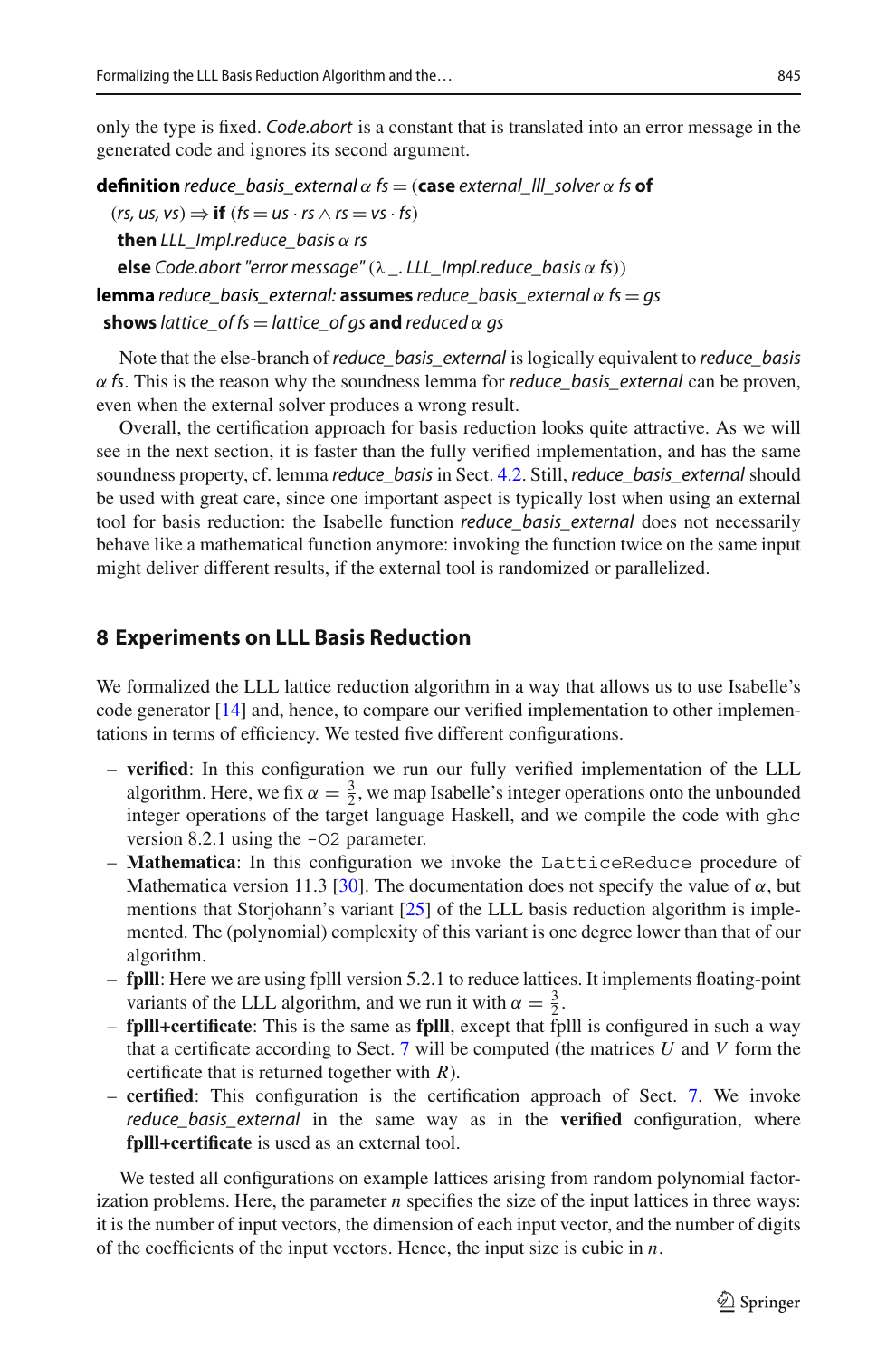

<span id="page-19-0"></span>**Fig. 1** Efficiency of LLL implementations on lattices from polynomial factorization

<span id="page-19-1"></span>

| Table 1 Execution time of LLL<br>implementations | Configuration      | Total time (in s) |
|--------------------------------------------------|--------------------|-------------------|
|                                                  | verified           | 6006.4            |
|                                                  | <b>Mathematica</b> | 962.0             |
|                                                  | certified          | 600.4             |
|                                                  | fplll+certificate  | 547.6             |
|                                                  | fplll              | 61.9              |
|                                                  |                    |                   |

We tested values of *n* between 5 and 100. All experiments were run on an iMacPro with a 3.2 GHz Intel Xeon W running macOS 10.14.3 and the results are illustrated in Fig. [1](#page-19-0) and Table [1.](#page-19-1) In Fig. [1,](#page-19-0) all verified results are indicated by solid marks, and all configurations where the results are not verified are indicated with blank marks. Both the generated code and our experimental data are available at the following website: [https://doi.org/10.5281/](https://doi.org/10.5281/zenodo.2636366) [zenodo.2636366.](https://doi.org/10.5281/zenodo.2636366)

Although the **verified** configuration is the slowest one, it takes 6 006 seconds in total on these examples, which is a big improvement over the previous verified implementation [\[8\]](#page-29-7), which requires 2.6 million seconds in total. Moreover, the **certified** configuration based on fplll is even faster than **Mathematica**, and additionally provides results that are formally verified to be correct.

It is interesting to observe the overhead of certification. One can see that checking the certificate is really fast, since there is only  $10\%$  difference in the runtime between **fplll+certificate** and **certified**. Here, the fast implementation of the GSO algorithm is essential. However, producing the certificate induces quite some overhead, cf. the difference between **fplll+certificate** and **fplll**. Finally, the experiments also clearly illustrate that our verified algorithm cannot compete against floating-point implementations of the LLL algorithm.

To summarize, in addition to having the advantage of delivering provably correct results, both our verified and our certified implementation are usable in practice, in contrast to our previous verified implementation. Besides efficiency, it is worth mentioning that we did not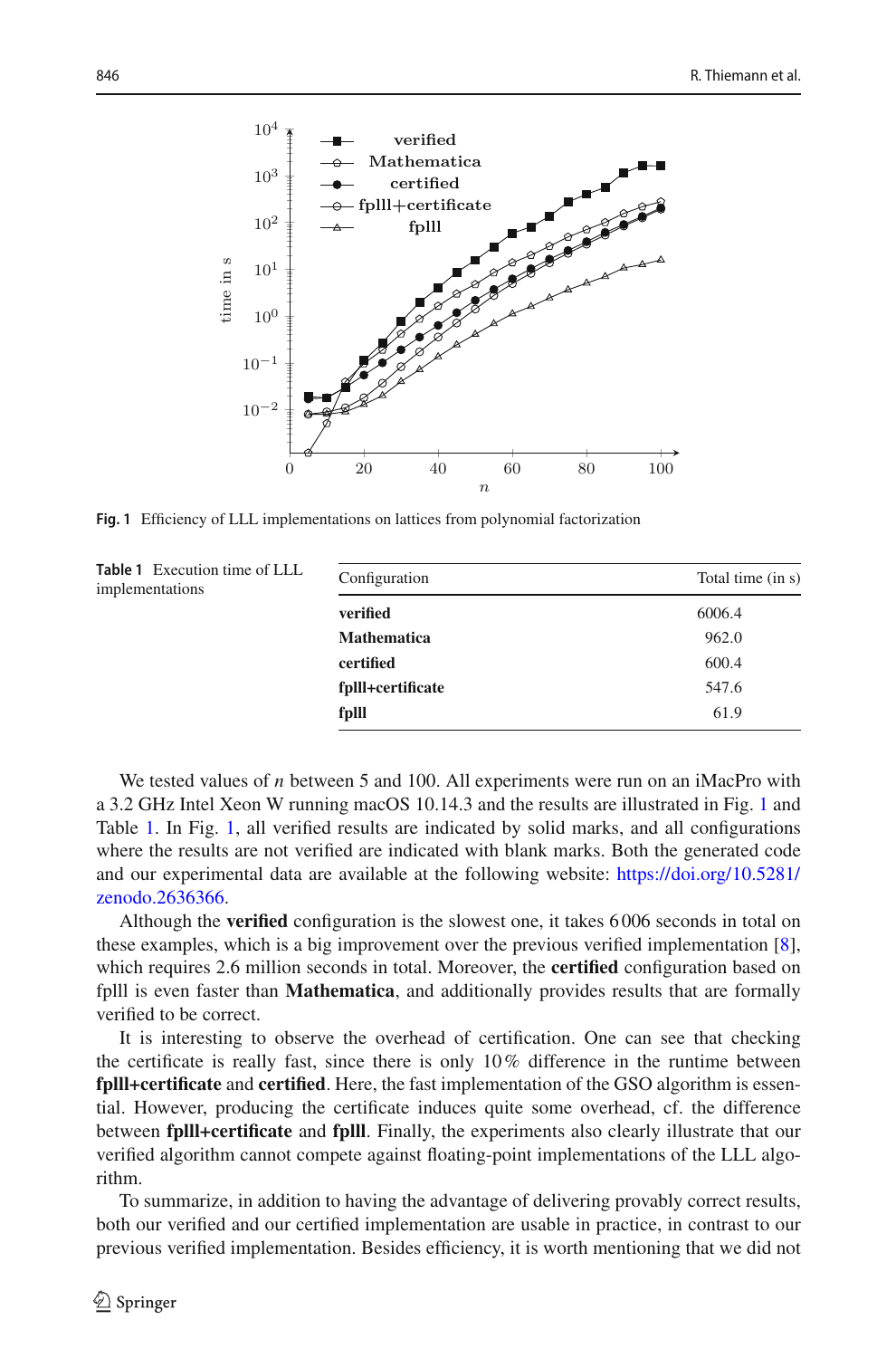find bugs in fplll's or Mathematica's implementation: each certificate of **fplll+certificate** has been accepted and the short vectors that are generated by fplll have always been as short as our verified ones. Moreover, the norms of the short vectors produced by Mathematica are similar to our verified ones, differing by a factor of at most 2.

# <span id="page-20-0"></span>**9 Polynomial Factorization via Short Vectors**

In this section we formalize one of the important applications of the LLL algorithm: polynomial-time algorithms for polynomial factorization. In Sect. [9.1](#page-20-1) we first describe the key idea on how the LLL algorithm helps to factor integer polynomials, following the textbook [\[29,](#page-29-5) Chapters 16.4–16.5]. Section [9.2](#page-21-0) presents the formalization of some necessary results. In combination with our previous work [\[7\]](#page-29-4), this is sufficient for obtaining a polynomialtime algorithm to factor arbitrary integer polynomials, whose formalization is presented in Section [9.3.](#page-23-0) When attempting to directly verify the factorization algorithm in the abovementioned textbook (Algorithm [16.22](#page-24-0) in [\[29](#page-29-5)]), it turned out that the original algorithm has a flaw that made the algorithm return incorrect results on certain inputs. The details and a corrected version are provided in Sect. [9.4.](#page-24-1)

#### <span id="page-20-1"></span>**9.1 Short Vectors for Polynomial Factorization**

The common structure of a modern factorization algorithm for square-free primitive polynomials in  $\mathbb{Z}[x]$  is as follows:

- 1. A prime *p* and exponent *l* are chosen depending on the input polynomial *f* .
- 2. A factorization of *f* over  $\mathbb{Z}_p[x]$  is computed.
- 3. Hensel lifting is performed to lift the factorization to  $\mathbb{Z}_{p^l}[x]$ .
- 4. The factorization  $f = \prod_i f_i \in \mathbb{Z}[x]$  is reconstructed where each  $f_i$  corresponds to the product of one or more factors of  $f$  in  $\mathbb{Z}_{p^l}[x]$ .

In a previous work [\[7](#page-29-4)], we formalized the Berlekamp–Zassenhaus algorithm, which follows the structure presented above, where step 4 runs in exponential time. The use of the LLL algorithm allows us to derive a polynomial-time algorithm for the reconstruction phase.<sup>7</sup> In order to reconstruct the factors in  $\mathbb{Z}[x]$  of a polynomial f, by steps 1–3 we compute a *modular* factorization of *f* into several monic factors  $u_i$ :  $f \equiv l c f \cdot \prod_i u_i$  modulo *m* where  $m = p<sup>l</sup>$  is some prime power given in step 1.

The intuitive idea underlying why lattices and short vectors can be used to factor polynomials follows. We want to determine a non-trivial factor *h* of *f* which shares a common modular factor *u*, i.e., both *h* and *f* are divided by *u* modulo *p<sup>l</sup>* . This means that *h* belongs to a certain lattice. The condition that  $h$  is a factor of  $f$  means that the coefficients of  $h$  are relatively small. So, we must look for a *small* element (a short vector) in that lattice, which can be done by means of the LLL algorithm. This allows us to determine *h*.

<span id="page-20-3"></span>More concretely, the key is the following lemma.

**Lemma 1** ([\[29,](#page-29-5) Lemma 16.20]) *Let f* , *g*, *u be non-constant integer polynomials. Let u be monic. If u divides f modulo m, u divides g modulo m, and*  $|| f ||^{degree g} \cdot || g ||^{degree f} < m$ , *then h* =  $\gcd f$  *g is non-constant.* 

Let *f* be a polynomial of degree *n*. Let *u* be any degree-*d* factor of *f* modulo *m*. Now assume that *f* is reducible, so that  $f = f_1 \cdot f_2$ , where w.l.o.g. we may assume that *u* divides

<span id="page-20-2"></span> $7$  We did not formally prove the complexity bound for either of the factorization algorithms.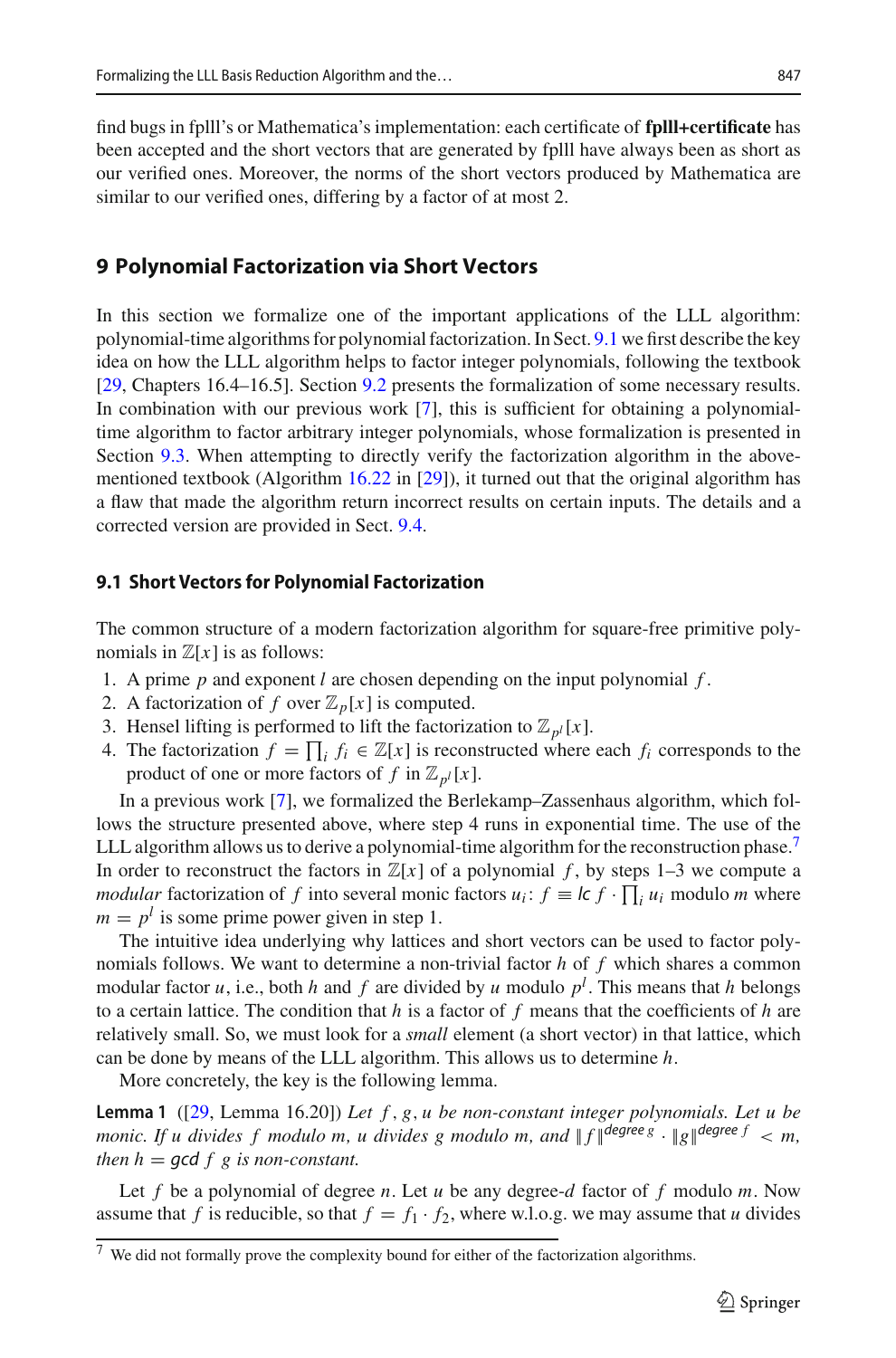*f*<sub>1</sub> modulo *m* and that  $0 <$  *degree*  $f_1 < n$ . Let  $L_{u,k}$  be the lattice of all polynomials of degree below  $d + k$  which are divisible by *u* modulo *m*. As *degree*  $f_1 < n$ , clearly  $f_1 \in L_{u,n-d}$ .

In order to instantiate Lemma [1,](#page-20-3) it now suffices to take *g* as the polynomial corresponding to any short vector in  $L_{u,n-d}$ : *u* divides *g* modulo *m* by definition of  $L_{u,n-d}$  and moreover *degree*  $g \lt n$ . The short vector requirement provides an upper bound to satisfy the assumption  $|| f_1 ||$  *degree*  $g$   $\cdot || g ||$  *degree*  $f_1 < m$ .

<span id="page-21-1"></span>
$$
\|g\| \le 2^{(n-1)/2} \cdot \|f_1\| \le 2^{(n-1)/2} \cdot 2^{n-1} \|f\| = 2^{3(n-1)/2} \|f\| \tag{5}
$$

<span id="page-21-2"></span>
$$
||f_1||^{degree g} \cdot ||g||^{degree f_1} \le (2^{n-1} ||f||)^{n-1} \cdot (2^{3(n-1)/2} ||f||)^{n-1}
$$
  
= 
$$
||f||^{2(n-1)} \cdot 2^{5(n-1)^2/2}
$$
 (6)

The first inequality in [\(5\)](#page-21-1) is the short vector approximation ( $f_1 \in L_{u,n-d}$ ). The second inequality in [\(5\)](#page-21-1) is Mignotte's factor bound  $(f_1$  is a factor of  $f$ ). Mignotte's factor bound and [\(5\)](#page-21-1) are used in [\(6\)](#page-21-2) as approximations of  $|| f_1 ||$  and  $|| g ||$ , respectively. Hence, if *l* is chosen such that  $m = p^l > ||f||^{2(n-1)} \cdot 2^{5(n-1)^2/2}$  $m = p^l > ||f||^{2(n-1)} \cdot 2^{5(n-1)^2/2}$  $m = p^l > ||f||^{2(n-1)} \cdot 2^{5(n-1)^2/2}$ , then all preconditions of Lemma 1 are satisfied, and  $h_1:=$ *gcd*  $f_1$   $g$  is a non-constant factor of  $f$ . Since  $f_1$  divides  $f$ , also  $h:=$ **gcd**  $f$   $g$  is a non-constant factor of *f* . Moreover, the degree of *h* is strictly less than *n*, and so *h* is a proper factor of *f* .

#### <span id="page-21-0"></span>**9.2 Formalization of the Key Results**

Here we present the formalization of two items that are essential for relating lattices and factors of polynomials: Lemma [1](#page-20-3) and the lattice  $L_{u,k}$ .

To prove Lemma [1,](#page-20-3) we partially follow the textbook, although we do the final reasoning by means of some properties of resultants which were already proved in the previous development of algebraic numbers [\[16](#page-29-10)]. We also formalize Hadamard's inequality, which states that for any square matrix *A* having rows  $v_i$  we have  $|\det A| \le \prod |v_i|$ . Essentially, the proof of Lemma [1](#page-20-3) consists of showing that the resultant of *f* and *g* is 0, and then deduce *degree* (*gcd f*  $g$ ) > 0. We omit the detailed proof; a formalized version can be found in the sources.

To define the lattice  $L_{u,k}$  for a degree-*d* polynomial *u* and integer *k*, we give a basis  $v_0, \ldots, v_{k+d-1}$  of the lattice  $L_{u,k}$  such that each  $v_i$  is the  $(k+d)$ -dimensional vector corresponding to polynomial  $u(x) \cdot x^i$  if  $i < k$ , and to the monomial  $m \cdot x^{k+d-i}$  if  $k \le i < k+d$ . We define the basis in Isabelle/HOL as *factorization* lattice *ukm* as follows:

**definition** *factorization* lattice  $u \cdot m =$  (let  $d =$  *degree*  $u$  **in** 

*map* (λ*i. vec\_of\_poly\_n* (*u* · *monom 1 i*) (*d* + *k*))*[k* >*..0] @ map* ( $\lambda i$ *. vec\_of\_poly\_n* (*monom m i*)  $(d + k)$  [ $d > .0$ ])

Here,  $[a > .b]$  denotes the list of natural numbers descending from  $a - 1$  to *b* (with  $a > b$ ), *monom a b* denotes the monomial  $ax^b$ , and **vec\_of\_poly\_n** *p n* is a function that transforms a polynomial *p* into a vector of dimension *n* with coefficients in the reverse order and completing with zeroes if necessary. We use it to identify an integer polynomial *f* of degree  $\langle n \rangle$  with its coefficient vector in  $\mathbb{Z}^n$ . We also define its inverse operation, which transforms a vector into a polynomial, as *poly\_of\_vec*.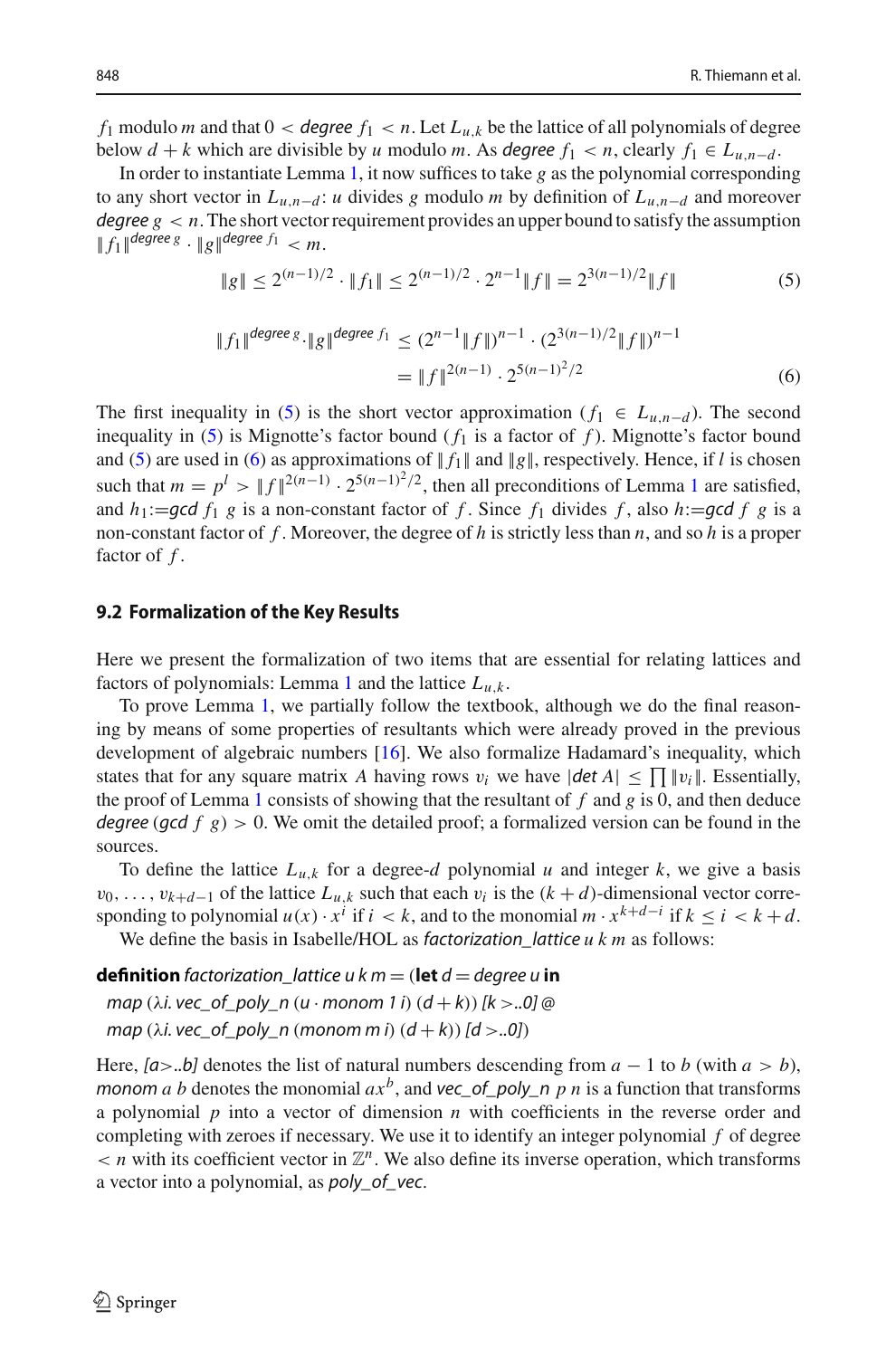To visualize the definition, for  $u(x) = \sum_{i=0}^{d} u_i x^i$  we have

<span id="page-22-0"></span>
$$
\begin{bmatrix} v_0^{\mathsf{T}} \\ \vdots \\ v_{k-1}^{\mathsf{T}} \\ v_k^{\mathsf{T}} \\ \vdots \\ v_{k+d-1}^{\mathsf{T}} \end{bmatrix} = \begin{bmatrix} u_d & u_{d-1} & \cdots & u_0 \\ \vdots & \ddots & \ddots & \ddots \\ u_d & u_{d-1} & \cdots & u_0 \\ m & & & \\ & \ddots & & \\ & & & \ddots & \\ & & & & m \end{bmatrix} =: S \tag{7}
$$

and *factorization\_lattice*  $(x + 1894885908) 22^{31}$  is precisely the basis  $(f_0, f_1, f_2)$  of Example [1.](#page-1-0)

There are some important facts that we must prove about *factorization\_lattice*.

- *factorization\_lattice ukm* is a list of linearly independent vectors, as required for applying the LLL algorithm in order to find a short vector in  $L_{u,k}$ .
- $-L_{u,k}$  characterizes the polynomials which have *u* as a factor modulo *m*:

 $g \in \{poly\_of\_vec \ v \mid v \in L_{u,k}\} \Longleftrightarrow degree \ g < k + d \text{ and } u \text{ divides } g \text{ modulo } m$ 

That is, any polynomial that satisfies the right-hand side can be transformed into a vector that can be expressed as an integer linear combination of the vectors of *factorization\_lattice.* Similarly, any vector in the lattice  $L_{u,k}$  can be expressed as an integer linear combination of *factorization\_lattice* and corresponds to a polynomial of degree less than  $k + d$  that is divisible by *u* modulo *m*.

The first property is a consequence of the obvious fact that the matrix *S* in [\(7\)](#page-22-0) is upper triangular, and that its diagonal entries are non-zero if both *u* and *m* are non-zero. Thus, the vectors in *factorization\_lattice u k m* are linearly independent.

Next, we look at the second property. For one direction, we see the matrix *S* as (a generalization of) the *Sylvester matrix* of the polynomial *u* and constant polynomial *m*. Then we generalize an existing formalization about Sylvester matrices as follows:

**lemma** *[sylvester\\_sub\\_poly:](http://cl-informatik.uibk.ac.at/isafor/experiments/lll/JAR/html_thys/AFP/LLL_Basis_Reduction/Missing_Lemmas.html#lem:sylvester_sub_poly)* **assumes** *degree*  $u \le d$  **and** *degree*  $q \le k$ 

**and**  $c$  ∈ *carrier\_vec* ( $k$ +*d*) **shows** *poly\_of\_vec* ((*sylvester\_mat\_sub d k u q*)<sup>*T*</sup> ·<sub>v</sub> *c*) = *poly\_of\_vec* (*vec\_first ck*)  $\cdot u$  + *poly\_of\_vec* (*vec\_last c d*)  $\cdot q$ 

We instantiate *q* by the constant polynomial *m*. So for every  $c \in \mathbb{Z}^{k+d}$  we get

$$
poly\_of\_vec(S^Tc) = r \cdot u + m \cdot s \equiv ru \text{ modulo } m
$$

for some polynomials *r* and *s*. As every  $g \in L_{u,k}$  is represented as  $S<sup>T</sup>c$  for some integer coefficient vector  $c \in \mathbb{Z}^{k+d}$ , we conclude that every  $g \in L_{u,k}$  is divisible by *u* modulo *m*. The other direction requires the use of division with remainder by the monic polynomial *u*. Although we closely follow the textbook, the actual formalization of these reasonings requires some more tedious work, namely the connection between the matrix-times-vector multiplication of Matrix.thy (denoted by  $\cdot$  in the formalization) and linear combinations (*lincomb*) of HOL-Algebra.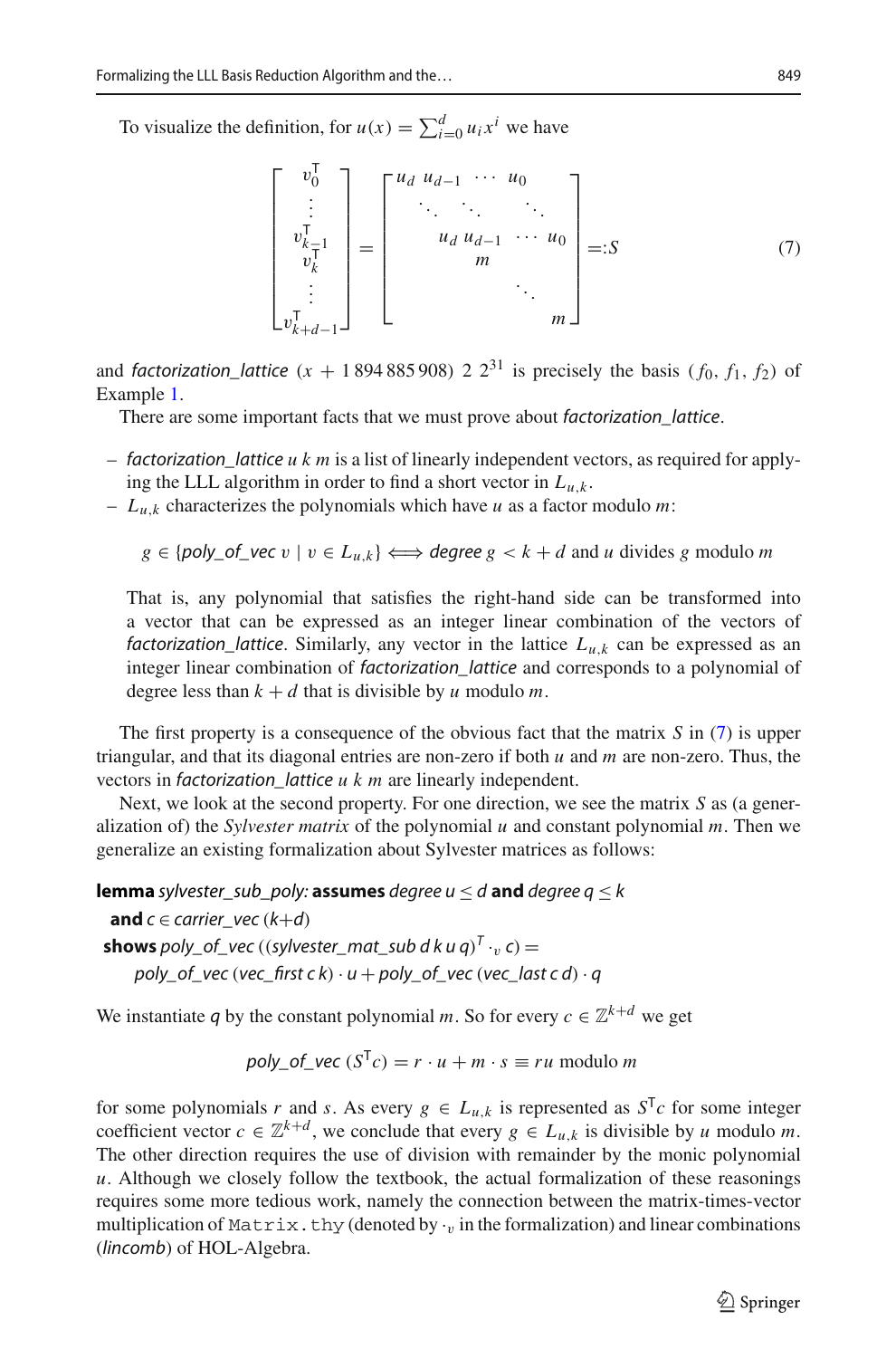# <span id="page-23-0"></span>**9.3 A Verified Factorization Algorithm**

Once the key results, namely Lemma [1](#page-20-3) and properties about the lattice  $L_{u,k}$ , are proved, we implement an algorithm for the reconstruction of factors within a context that fixes *p* and *l*. The simplified definition looks as follows.

**function**  $LLL$  reconstruction  $f$  us  $=$ 

| (let $u =$ choose u us;                                                            | $(*)$ pick any element of us $*)$ |
|------------------------------------------------------------------------------------|-----------------------------------|
| $q = LLL$ short_polynomial (degree f) u;                                           |                                   |
| $f2 = qcd$ f q                                                                     | $(*$ candidate factor $*)$        |
| in if degree $f2 = 0$ then [f]                                                     | $(* f is irreducible *)$          |
| else let $f1 = f$ div f2;                                                          | $(* f = f1 * f2 *)$               |
| $(us1, us2) =$ partition $(\lambda \text{ ui. poly_model}.dvdm \text{ pui f1})$ us |                                   |
| in LLL_reconstruction $f1$ us $1 \otimes$ LLL_reconstruction $f2$ us $2)$          |                                   |

*LLL\_reconstruction* is a recursive function which receives two parameters: the polynomial *f* that has to be factored, and the list *us* of modular factors of the polynomial *f* . *LLL\_short\_polynomial* computes a short vector (and transforms it into a polynomial) in the lattice generated by a basis for *Lu*,*<sup>k</sup>* and suitable *k*, that is, *factorization\_lattice u (degree f degree u)*. We collect the elements of *us* that divide *f1* modulo *p* into the list *us1*, and the rest into *us2*. *LLL\_reconstruction* returns the list of irreducible factors of *f* . Termination follows from the fact that the degree decreases, that is, in each step the degree of both *f1* and *f2* is strictly less than the degree of *f* .

In order to formally verify the correctness of the reconstruction algorithm for a polynomial *F* we use the following invariants for each invocation of *LLL\_reconstruction f us*, where *f* is an intermediate non-constant factor of *F*. Here some properties are formulated solely via *F*, so they are trivially invariant, and then corresponding properties are derived locally for *f* by using that *f* is a factor of *F*.

- 1. *f* divides *F*
- 2. *lc f*  $\cdot \prod$  *us* is the unique modular factorization of *f* modulo  $p^l$
- 3. *lc F* and *p* are coprime, and *F* is square-free in  $\mathbb{Z}_p[x]$
- 4.  $p^l$  is sufficiently large:  $||F||^{2(N-1)}2^{5(N-1)^2/2} < p^l$  where  $N = \text{degree } F$

Concerning complexity, it is easy to see that if a polynomial splits into *i* factors, then *LLL\_reconstruction* invokes the short vector computation  $i + (i - 1)$  times:  $i - 1$  invocations are used to split the polynomial into the  $i$  irreducible factors, and for each of these factors one invocation is required to finally detect irreducibility.

Finally, we combine the new reconstruction algorithm with existing results presented in the Berlekamp–Zassenhaus development to get a polynomial-time factorization algorithm for square-free and primitive polynomials.

**lemma** *[LLL\\_factorization\\_primitive:](http://cl-informatik.uibk.ac.at/isafor/experiments/lll/JAR/html_thys/AFP/LLL_Factorization/LLL_Factorization.html#lem:LLL_factorization_primitive)* **assumes** *LLL\_factorization f* = *gs* **and** *square\_free f* **and** *primitive f* **and** *degree f*  $\neq$  0

# **shows**  $f = prod\_list$  *gs* **and** ∀*g*  $∈$  *set gs. irreducible g*

We further combine this algorithm with a pre-processing algorithm also from our earlier work [\[7](#page-29-4)]. This pre-processing splits a polynomial *f* into  $c \cdot f_1^1 \cdot \ldots \cdot f_k^k$  where *c* is the content of *f* which is not further factored (see Sect. [2\)](#page-2-0). Each *fi* is primitive and square-free, and will then be passed to *LLL\_factorization*. The combined algorithm factors arbitrary univariate integer polynomials into its content and a list of irreducible polynomials.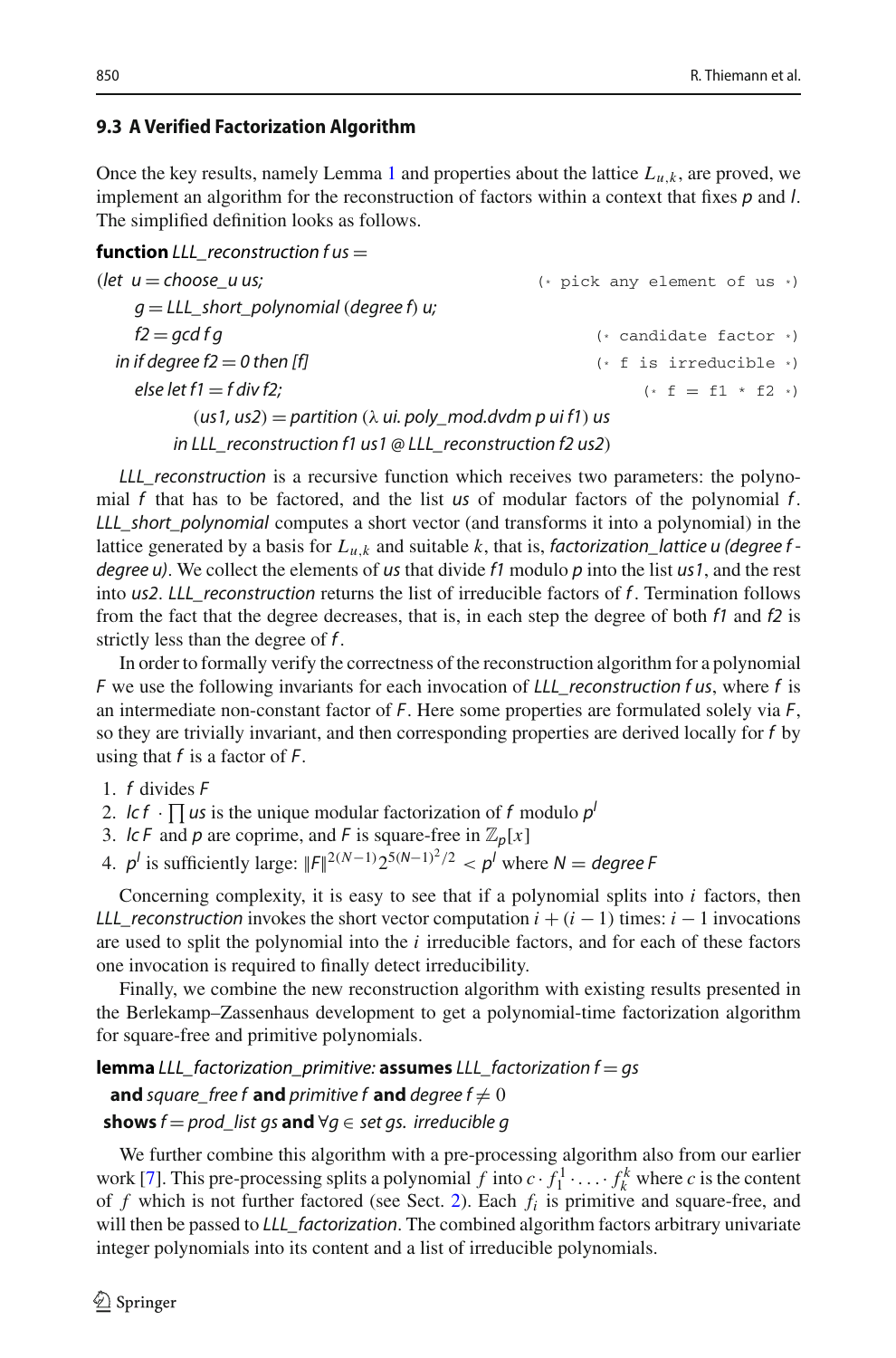The Berlekamp–Zassenhaus algorithm has worst-case exponential complexity, e.g., exhibited on Swinnerton–Dyer polynomials. Still it is a practical algorithm, since it has polynomial average complexity [\[5](#page-28-6)], and this average complexity is smaller than the complexity of the LLL-based algorithm, cf. [\[29](#page-29-5), Ch. 15 and 16]. Therefore, it is no surprise that our verified Berlekamp–Zassenhaus algorithm [\[7](#page-29-4)] significantly outperforms the verified LLL-based factorization algorithm on random polynomials, as it factors, within one minute, polynomials that the LLL-based algorithm fails to factor within any reasonable amount of time.

#### <span id="page-24-1"></span>**9.4 The Factorization Algorithm in the Textbook Modern Computer Algebra**

In the previous section we have chosen the lattice  $L_{u,k}$  for  $k = n - d$ , in order to find a polynomial  $h$  that is a proper factor of  $f$ . This has the disadvantage that  $h$  is not necessarily irreducible. By contrast, Algorithm [16.22](#page-24-0) from the textbook tries to directly find *irreducible* factors by iteratively searching for factors w.r.t. the lattices  $L_{u,k}$  for increasing *k* from 1 up to  $n - d$ .

<span id="page-24-0"></span>**Algorithm 16.22:** A (buggy) polynomial factorization via short vectors

<span id="page-24-2"></span>**Input:** A square-free primitive polynomial  $f \in \mathbb{Z}[x]$  of *degree*  $n \geq 1$  with  $\ln f > 0$ **Output:** The set of irreducible factors  $f_i \in \mathbb{Z}[x]$  of *f* **1**  $b := c f$ ,  $B := (n+1)^{1/2} 2^n \| f \|_{\infty}$ **<sup>2</sup> repeat**  $\int$  choose a prime number  $p = 2, 3, 5, \ldots$ **until**  $p \nmid b$  and  $f$  mod  $p$  is square-free in  $\mathbb{Z}_p[x]$  $l := \lceil \log_p (2^{n^2/2} B^{2n}) \rceil$ **3** factor *f* in  $\mathbb{Z}_p[x]$  to obtain  $f \equiv bh_1 \cdot \ldots \cdot h_r \pmod{p}$ . **4** compute the factorization  $f \equiv bu_1 \cdot \ldots \cdot u_r \pmod{p^l}$ , where  $u_i \equiv h_i \pmod{p}$ .  $\mathbf{5}$   $T := \{1, \ldots, r\}, G := \{\}, f^* := f$ **6 while**  $T \neq \{\}$  **do 7** choose *u* among  $\{u_i : i \in T\}$  of maximal degree,  $d :=$  *degree*  $u, n^* :=$  *degree*  $f^*$  **for**  $k = 1, ..., n^* - d$  **do 8 for**  $k = 1, ..., n^* - d$  **do**<br>**9 compute** a short vector compute a short vector *g* in the lattice  $L_{u,k}$ . Denote the corresponding polynomial also by *g* 10 determine the set  $S \subseteq T$  of indices *i* for which  $h_i$  divides *g* modulo *p* 11 compute  $h^* \in \mathbb{Z}[x]$  satisfying  $h^* \equiv b \prod_{i \in T-S} u_i \pmod{p^l}$ 12 **if**  $||p p(g)||_1 ||p p(h^*)||_1 \leq B$  **then**  $T := T - S$ ,  $G := \overline{G} \cup \{pp(g)\}, f^* := pp(h^*), b := \overline{K} f^*$ break the inner loop and goto [6](#page-24-2) 13  $G := G \cup \{f^*\}$ **<sup>14</sup> return** *G*

The max-norm of a polynomial  $f(x) = \sum_{i=0}^{n} c_i x^i$  is defined to be  $||f||_{\infty} =$  $\max\{|c_0|, \ldots, |c_n|\}$ , the 1-norm is  $||f||_1 = \sum_{i=0}^n |c_i|$  and  $pp(f)$  is the primitive part of *f* , i.e., the quotient of the polynomial *f* by its content.

Let us note that Algorithm [16.22](#page-24-0) also follows the common structure of a modern factorization algorithm; indeed, the reconstruction phase corresponds to steps 5-13. Once again, the idea behind this reconstruction phase is to find irreducible factors via Lemma [1](#page-20-3) and short vectors in the lattice  $L_{u,k}$ . However, this part of the algorithm (concretely, the inner loop presented at step 8) can return erroneous calculations, and some modifications are required to make it sound.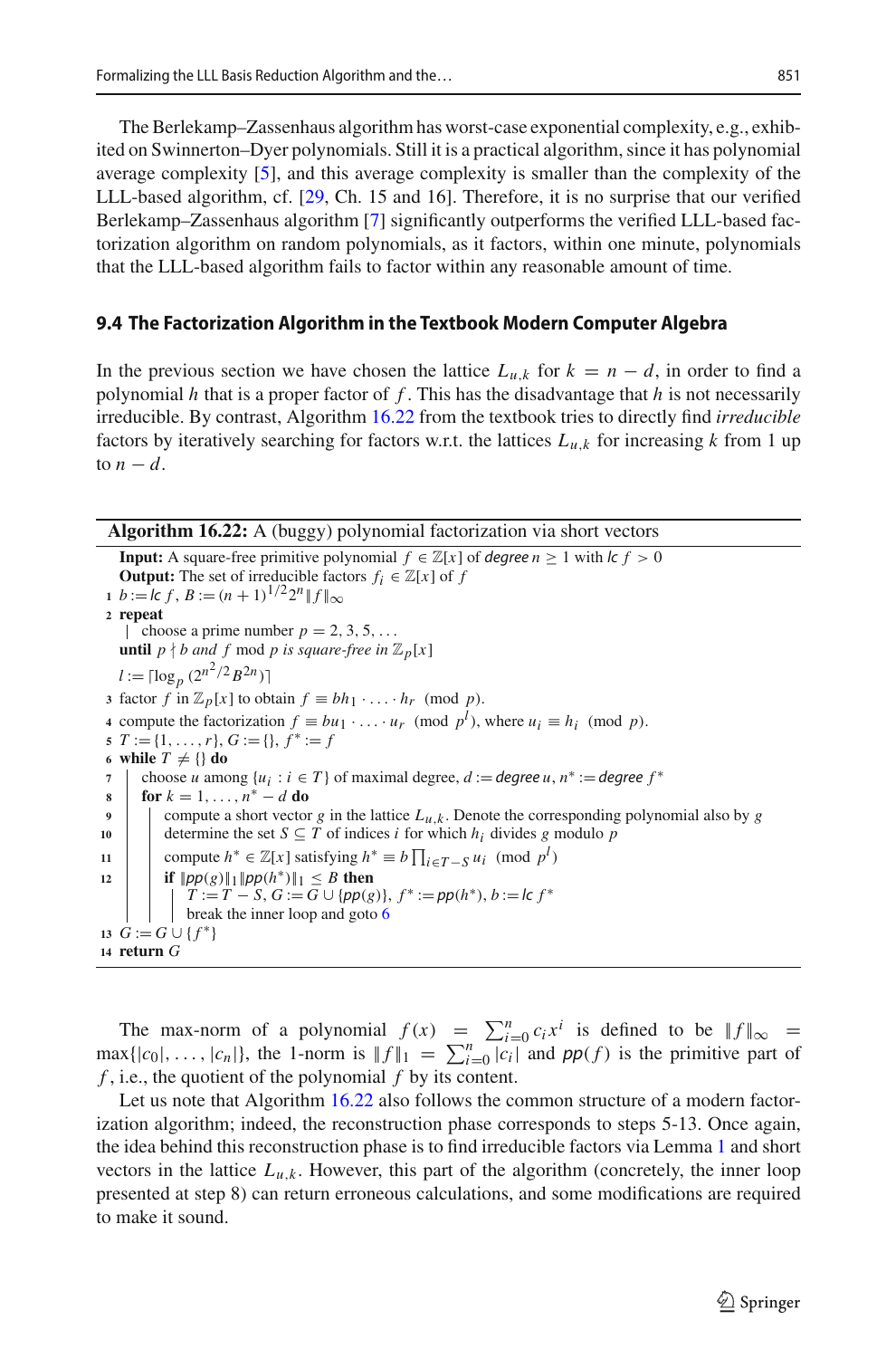The textbook proposes the following invariants to the reconstruction phase:

- $f^* \equiv b \prod_{i \in T} u_i \pmod{p^l}$ ,  $- b = lc f^*$ ,
- $-f = \pm f^* \prod_{g \in G} g$ , and
- $-$  each polynomial in  $G$  is irreducible.

While the arguments given in the textbook and the provided invariants all look reasonable, the attempt to formalize them in Isabelle runs into obstacles when one tries to prove that the content of the polynomial  $g$  in step 9 is not divisible by the chosen prime  $p$ . In fact, this is not necessarily true.

The first problem occurs if the content of *g* is divisible by *p*. Consider  $f_1 = x^{12} + x^{10} +$  $x^8 + x^5 + x^4 + 1$  and  $f_2 = x$ . When trying to factor  $f = f_1 \cdot f_2$ , then  $p = 2$  is chosen, and in step 9 the short vector computation is invoked for a modular factor *u* of degree 9 where  $L_{u,4}$ contains  $f_1$ . Since  $f_1$  itself is a shortest vector,  $g = p \cdot f_1$  is a short vector: the approximation quality permits any vector of  $L_{u,4}$  of norm at most  $\alpha^{degree\ f_1/2} \cdot ||f_1|| = 64 \cdot ||f_1||$ . For this valid choice of *g*, the result of Algorithm [16.22](#page-24-0) will be the non-factorization  $f = f_1 \cdot 1$ .

The authors of the textbook agreed that this problem can occur. The flaw itself is easily fixed by modifying step 10 to

10' determine the set  $S \subseteq T$  of indices *i* for which  $h_i$  divides  $pp(g)$  modulo  $p$ .

A potential second problem revealed by our formalization work, is that if *g* is divisible not only by *p* but also by  $p^l$ , Algorithm [16.22](#page-24-0) will still return a wrong result (even with step 10 modified). Therefore, we modify the condition in step 12 of the factorization algorithm and additionally demand  $|c g| < p^l$ , and then prove that the resulting algorithm is sound. Unlike the first problem, we did not establish whether or not this second problem can actually occur.

Regarding to the implementation, apart from the required modifications to make Algorithm [16.22](#page-24-0) sound, we also integrate some changes and optimizations:

- We improve the bound *B* at step 1 with respect to the one used in the textbook.
- We test a necessary criterion whether a factor of degree *d*+*k* is possible, before performing any short vector computations in step 9. This is done by computing all possible degrees of products of the modular factors  $\prod_{i \in I} u_i$ .
- We dynamically adjust the modulus to compute short vectors in smaller lattices: Directly before step 9 we compute a new bound  $B'$  and a new exponent *l'* depending on the current polynomial  $f^*$  and the degree  $d + k$ , instead of using the ones computed in steps 1-2, which depend on the input polynomial  $f$  and its degree  $n$ . This means that the new exponent *l'* can be smaller than *l* (otherwise, we follow the computations with *l*), and the short vector computation of step 9 will perform operations in a lattice with smaller values.
- We check divisibility instead of norm-inequality in step 12. To be more precise, we test  $pp(g) | f \wedge |c g| < p^l$  instead of the condition in step 12. If this new condition holds, then  $h^*$  is not computed as in step 11, but directly as the result of dividing  $f$  by  $pp(g)$ .

The interested reader can explore the implementation and the soundness proof of the modified algorithm in the file Factorization\_Algorithm\_16\_22.thy of our AFP entry [\[9](#page-29-6)]. The file Modern\_Computer\_Algebra\_Problem.thy in the same entry shows some examples of erroneous outputs of the textbook algorithm. A pseudo-code version of the fixed algorithm is detailed in the appendix as Algorithm [4.](#page-27-1)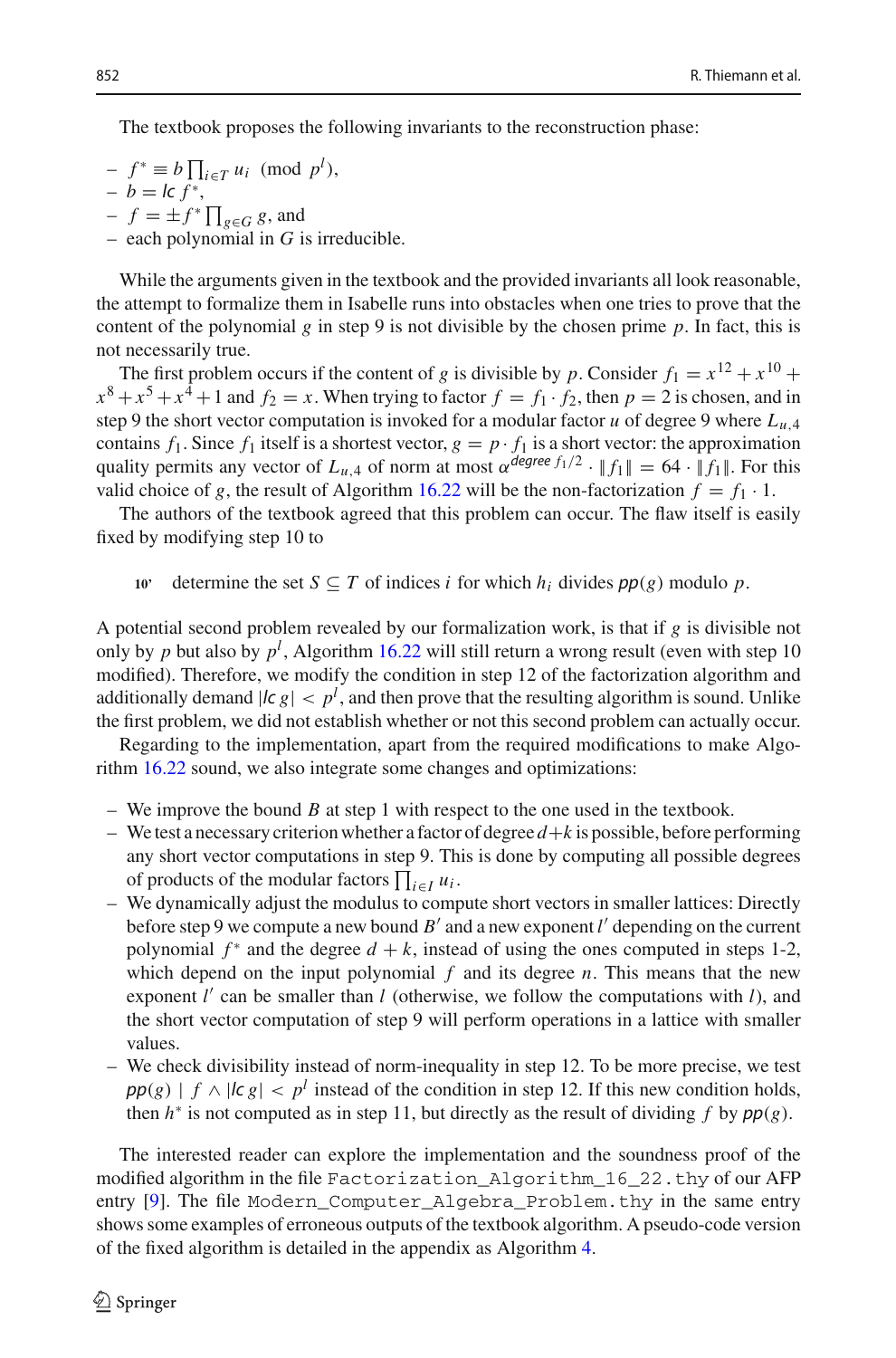# <span id="page-26-0"></span>**10 Conclusion**

We formalized an efficient version of the LLL algorithm for finding a basis consisting of short, nearly orthogonal vectors of an integer lattice in Isabelle/HOL. In addition, we provided a formal proof of its polynomial-time complexity. Our verified algorithm shows a remarkable performance. In order to improve the performance even further, we also provided a certified approach: we developed a verified checker that uses a fast untrusted lattice reduction algorithm based on floating-point arithmetic. This approach is also formally proven correct, and runs even faster than Mathematica.

One of the most famous application of the LLL algorithm has also been formalized, namely a factorization algorithm for integer polynomials which runs in polynomial time. The work is based on our previous formalization of the Berlekamp–Zassenhaus factorization algorithm, where the exponential reconstruction phase is replaced by the polynomial-time lattice-reduction algorithm.

The whole formalization consists of 14 811 lines of code, it took about 23 person months to formalize approximately 24 pages of textbooks and research articles. The de Bruijn factor is about 17, mainly due to the informal proofs presented in the textbooks. The set-based matrix- and vector-library has been essential for dealing with matrices of varying sizes, but is cumbersome to use, because the proof automation in the set-based setting in Isabelle/HOL is not as developed as for the type-based setting, and its usage requires additional statements such as vectors being of the right dimension. During the development we also extended six different AFP entries, e.g., we added Laplace's expansion rule and Cramer's rule for determinants over arbitrary rings to the vector- and matrix-library.

As far as we know, this is the first formalization of the LLL algorithm and its application to factor polynomials in any theorem prover. This formalization led us to find and correct a major flaw in a textbook.

One way to further build on this work would be to formalize a fast polynomial factorization algorithm that uses the LLL basis reduction algorithm as a subroutine, such as van Hoeij's algorithm [\[28\]](#page-29-12), which would make full use of the efficiency of our current implementation.

**Acknowledgements** Open access funding provided by Austrian Science Fund (FWF). We thank Jürgen Gerhard and Joachim von zur Gathen for discussions on the problems described in Sect. [9.4;](#page-24-1) we thank Bertram Felgenhauer for discussions on gaps in the paper proofs; and we thank the anonymous reviewers for their helpful feedback.

**Open Access** This article is licensed under a Creative Commons Attribution 4.0 International License, which permits use, sharing, adaptation, distribution and reproduction in any medium or format, as long as you give appropriate credit to the original author(s) and the source, provide a link to the Creative Commons licence, and indicate if changes were made. The images or other third party material in this article are included in the article's Creative Commons licence, unless indicated otherwise in a credit line to the material. If material is not included in the article's Creative Commons licence and your intended use is not permitted by statutory regulation or exceeds the permitted use, you will need to obtain permission directly from the copyright holder. To view a copy of this licence, visit [http://creativecommons.org/licenses/by/4.0/.](http://creativecommons.org/licenses/by/4.0/)

# **A Algorithms**

In the following verified algorithm for computing the GSO,  $div<sub>v</sub>$  is vector-by-scalar division on integers. We proved that each invocation of the division is exact.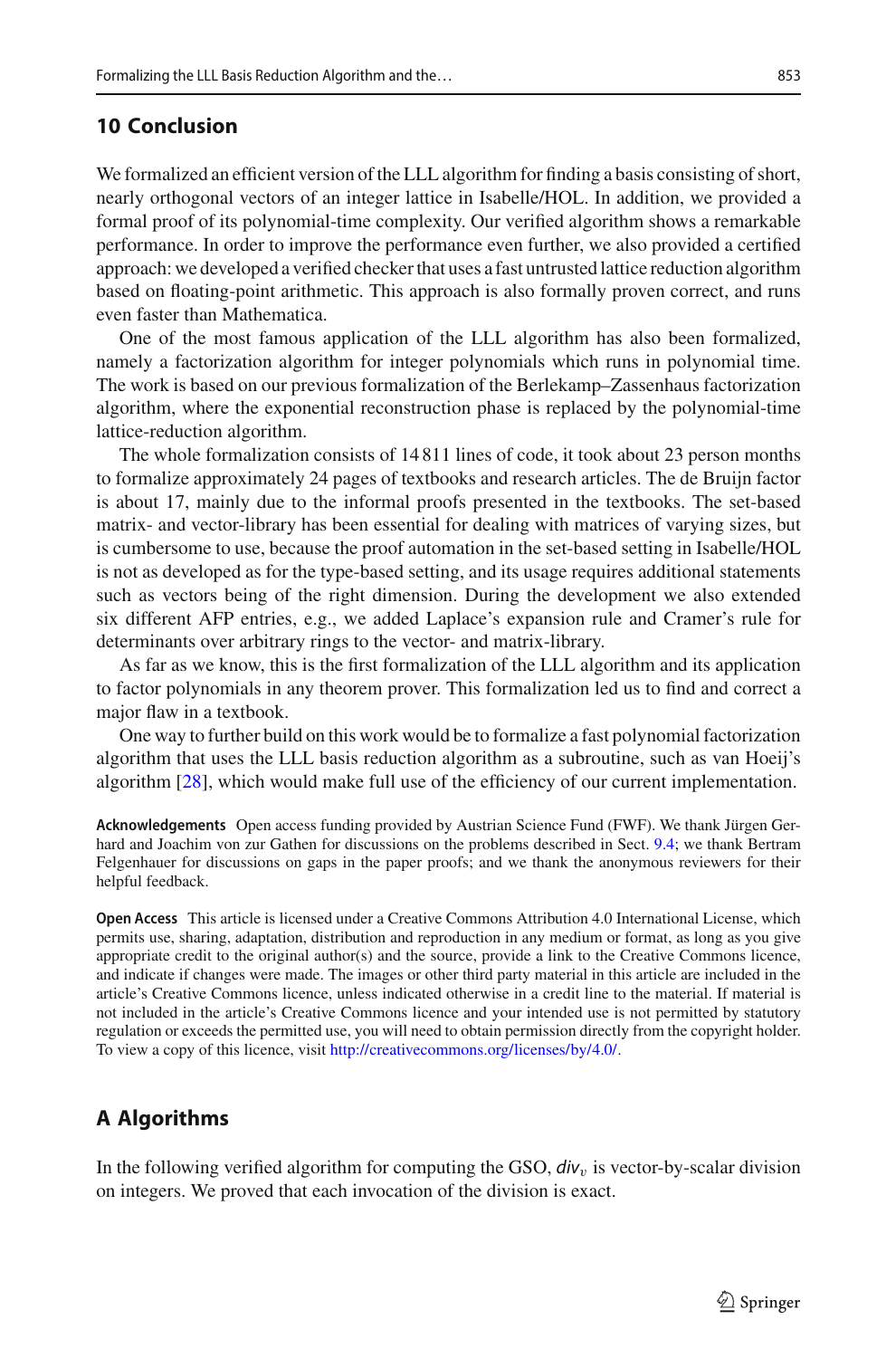**Algorithm 3:** GSO computation (adapted from  $[12]$ ) –  $\tilde{g}$  vectors only

<span id="page-27-0"></span>**Input:** A list of linearly independent vectors  $f_0, \ldots, f_{m-1} \in \mathbb{Z}^n$ **Output:**  $\tilde{g}$  where  $\tilde{g}_i = d_i g_i$  compute  $\tilde{\mu}$  by Algorithm [2](#page-11-0)  $\tilde{g}_0 := f_0$  **for**  $i = 1, ..., m - 1$  **do**<br>**4**  $\mathbf{I} \cdot \mathbf{r} := \tilde{u} \cdot \mathbf{a}$   $\mathbf{f} \cdot \mathbf{r} = \tilde{u} \cdot \mathbf{a}$   $\tau := \tilde{\mu}_{0,0} f_i - \tilde{\mu}_{i,0} f_0$ <br>**5 for**  $l = 1$  *i* **do for** *l* = 1,...,*i* **do**  $\int \frac{\tau}{\tilde{\theta}_i} \cdot \frac{\tau}{=\tau}$  ( $\tilde{\mu}_l$ ,*l*  $\tau$  –  $\tilde{\mu}_l$ ,*l*  $\tilde{g}_l$ ) *div<sub>v</sub>*  $\tilde{\mu}_l$ <sub>−1</sub>,*l*−1  $\tilde{g}_i := \tau$ **return**  $\tilde{g}$ 

Algorithm [4](#page-27-1) presents the fixed version of Algorithm [16.22,](#page-24-0) including the improvements described in Sect. [9.4.](#page-24-1)

#### <span id="page-27-1"></span>**Algorithm 4:** A polynomial factorization algorithm via short vectors, fixed version

**Input:** A square-free primitive polynomial  $f \in \mathbb{Z}[x]$  of *degree*  $n \geq 1$ **Output:** The set of irreducible factors  $f_i \in \mathbb{Z}[x]$  of *f* **1**  $b := \int f$ ,  $B := \lceil \sqrt{2^{5n^2}} \rceil f \rceil^{2n}$ **<sup>2</sup> repeat**  $\int$  choose a prime number  $p = 2, 3, 5, \ldots$ **until**  $p \nmid b$  and  $f$  mod  $p$  is square-free in  $\mathbb{Z}_p[x]$ find *l* such that  $B < p^l$ **3** factor *f* in  $\mathbb{Z}_p[x]$  to obtain  $f \equiv bh_1 \cdot \ldots \cdot h_r \pmod{p}$ . **4** compute the factorization  $f \equiv bu_1 \cdot \ldots \cdot u_r \pmod{p^l}$ , where  $u_i \equiv h_i \pmod{p}$ . **5**  $T := \{1, \ldots, r\}, G := \{\}, f^* := f$ 6 **while**  $T \neq \{\}$  **do**<br> **7**  $\mid$  choose *u* among choose *u* among  $\{u_i : i \in T\}$  of maximal degree,  $d :=$  degree  $u, n^* :=$  degree  $f^*$ **8**  $\hat{U} := \{u_i : i \in T\} - \{u\}$ <br>**0** Compute the list of all r **9** Compute the list of all possible degrees of products of the modular factors  $\prod_{\hat{u}\in\hat{U}}\hat{u}$  and denote it by *Dan* by *Deg* **10 for**  $k = 1, ..., n^* - d$  **do**<br>**11 f f**  $k - 1 \in De^g$  **then if**  $k - 1 \in Deg$  **then**  $j := d + k$ ,  $B' := \lceil \sqrt{2^{5j^2} \cdot \| f^* \|^4 j} \rceil$ , find *l*' such that  $B' < p^{l'}$ ,  $l := \min l'$  *l* 12  $\Box$  compute a short vector *g* in the lattice  $L_{u,k}$ . Denote the corresponding polynomial also by *g* 13 determine the set  $S \subseteq T$  of indices *i* for which  $h_i$  divides  $pp(g)$  modulo *p* **14 if**  $|l c g| < p^l$  *and*  $pp(g) | f$  **then** *T* := *T* − *S*, *G* := *G* ∪ { $pp(g)$ },  $f^*$  := *f* div  $pp(g)$ ,  $b :=$  *lc*  $f^*$ break the inner loop and goto 6 15  $G := G \cup \{f^*\}$ **<sup>16</sup> return** *G*

Algorithm [5](#page-28-5) shows the verified integer implementation of the LLL algorithm. The line numbers are chosen in such a way that they correspond to the line numbers in the LLL implementation provided in Algorithm [1.](#page-6-0) Most of the remaining code is executed in order to keep the values of *d* and  $\tilde{\mu}$  up-to-date. Our functional implementation of the algorithm differs in one aspect from the pseudo-code, namely the update of  $\tilde{\mu}$  between lines 5 and 6 is done by constructing a completely new  $\tilde{\mu}$ -matrix in our code. The problem is that we are restricted to immutable data structures and cannot update the  $\tilde{\mu}$ -matrix in place. Hence,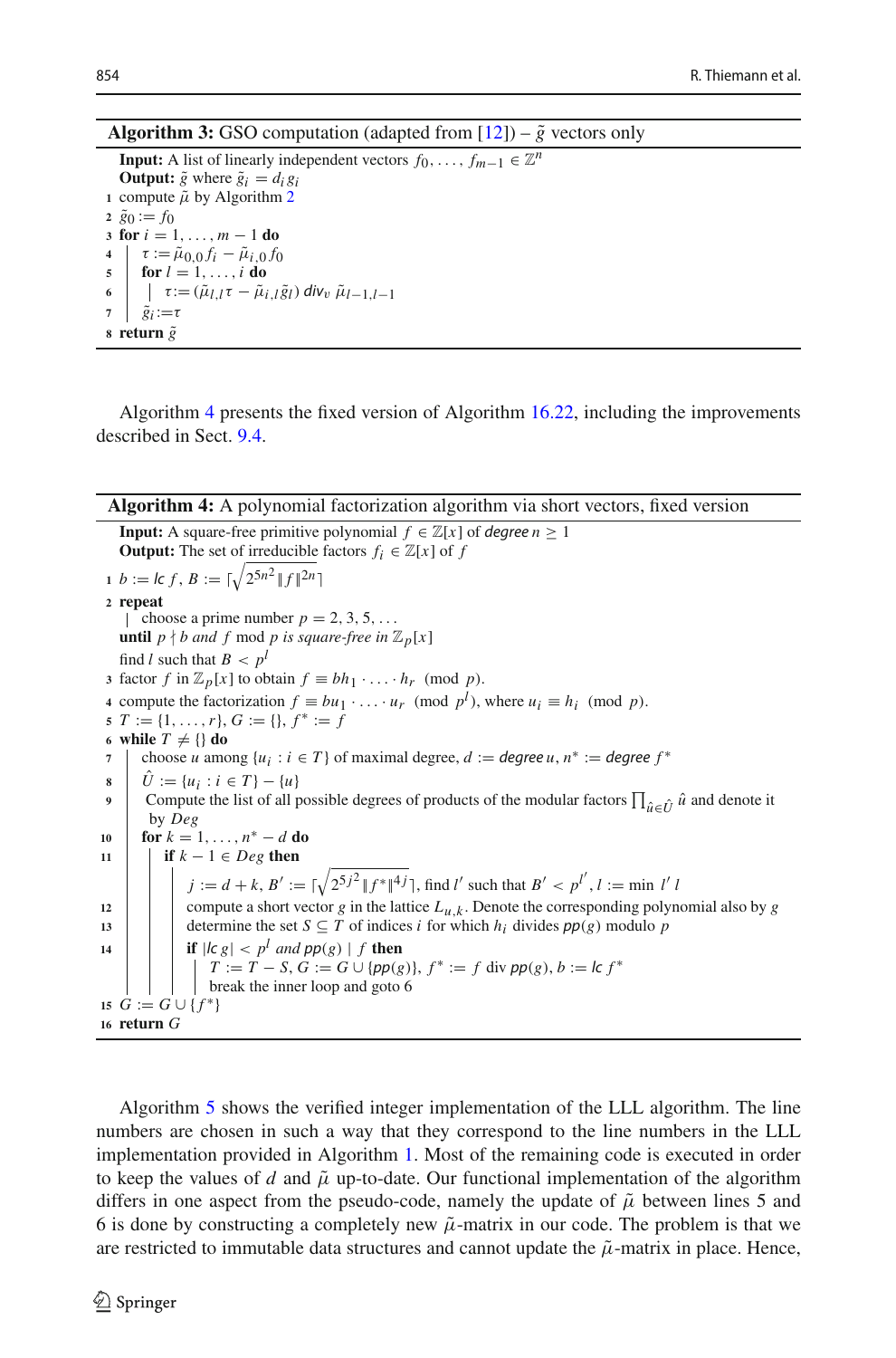our implementation of the swap-step requires quadratically many operations, whereas an implementation with mutable arrays only needs linearly many operations for a swap.

#### <span id="page-28-5"></span>**Algorithm 5:** The LLL algorithm, verified integer version

**Input:** A list of linearly independent vectors *f*<sub>0</sub>,..., *f<sub>m−1</sub>*  $\in \mathbb{Z}^n$  and  $\alpha > \frac{4}{3}$ **Output:** A basis for the same lattice as  $f_0, \ldots, f_{m-1}$ , that is reduced w.r.t.  $\alpha$ **<sup>1</sup>** (*i*, *up*w):=(0, *True*) compute  $\tilde{\mu}$  by Algorithm [2](#page-11-0)  $d_0:=1$ **for**  $i' = 0, \ldots, m - 1$  **do**  $d_{i'+1} := \tilde{\mu}_{i',i'}$  $(num, denom):=(numerator of \alpha, denominator of \alpha)$ **<sup>2</sup> while** *i* < *m* **do if** *upw* **then 3 for**  $j = i - 1$  **downto** 0 **do**  $c := (2 \cdot \tilde{\mu}_{i,j} + d_{j+1})$  *div*  $(2 \cdot d_{j+1})$ **if**  $c \neq 0$  **then 4 f**<sub>*i*</sub> :=  $f_i$  -  $c \cdot f_j$  $\tilde{\mu}_{i,j} := \tilde{\mu}_{i,j} - c \cdot d_{j+1}$ **for**  $j' = 0, \ldots, j - 1$  **do** |  $\tilde{\mu}_{i,j'} := \tilde{\mu}_{i,j'} - c \cdot \tilde{\mu}_{j,j'}$ **5 if**  $i > 0 \land d_i^2 \cdot denom > d_{i-1} \cdot d_{i+1} \cdot num$  then **for**  $j = 0, ..., i - 2$  **do**  $(\tilde{\mu}_{i-1,j}, \tilde{\mu}_{i,j}) := (\tilde{\mu}_{i,j}, \tilde{\mu}_{i-1,j})$ **for**  $i' = i + 1, ..., m - 1$  **do**  $a := (µ_{i,i-1} ⋅ µ_{i',i-1} + µ_{i',i} ⋅ d_{i-1})$  *div d<sub>i</sub> b*:=(*d*<sub>*i*+1</sub> ·  $\tilde{\mu}_{i',i-1} - \tilde{\mu}_{i,i-1} \cdot \tilde{\mu}_{i',i}$ ) *div d<sub>i</sub>*  $(\tilde{\mu}_{i',i-1}, \tilde{\mu}_{i',i}) := (a, b)$  $d_i := (d_{i+1} \cdot d_{i-1} + \tilde{\mu}_{i,i-1}^2)$  *div*  $d_i$ **<sup>6</sup>** (*i*, *fi*−1, *fi*, *up*w):=(*i* − 1, *fi*, *fi*−1, *False*) **else 7**  $(i, upw) := (i + 1, True)$ **<sup>8</sup> return** *f*0,..., *fm*−<sup>1</sup>

# **References**

- <span id="page-28-4"></span>1. Ballarin, C.: Locales: a module system for mathematical theories. J. Autom. Reason. **52**(2), 123–153 (2014)
- <span id="page-28-0"></span>2. Bottesch, R., Divasón, J., Haslbeck, M., Joosten, S.J.C., Thiemann, R., Yamada, A.: A verified LLL algorithm. In: Archive of Formal Proofs (2018). [http://isa-afp.org/entries/LLL\\_Basis\\_Reduction.html,](http://isa-afp.org/entries/LLL_Basis_Reduction.html) Formal proof development
- <span id="page-28-1"></span>3. Bottesch, R., Haslbeck, M.W., Thiemann, R.: A verified efficient implementation of the LLL basis reduction algorithm. In: LPAR 2018, volume 57 of EPiC Series in Computing, pp. 64–180 (2018)
- <span id="page-28-3"></span>4. Cohen, C.: Construction of real algebraic numbers in Coq. In: ITP 2012, volume 7406 of LNCS, pp. 7–82 (2012)
- <span id="page-28-6"></span>5. Collins, G.E.: Factoring univariate integral polynomials in polynomial average time. In: EUROSAM 1979, volume 72 of LNCS (1979)
- <span id="page-28-2"></span>6. Divasón, J., Joosten, S.J.C., Kunčar, O., Thiemann, R., Yamada, A.: Efficient certification of complexity proofs: formalizing the Perron–Frobenius theorem (invited talk paper). In: CPP 2018, pp. 2–13. ACM (2018)